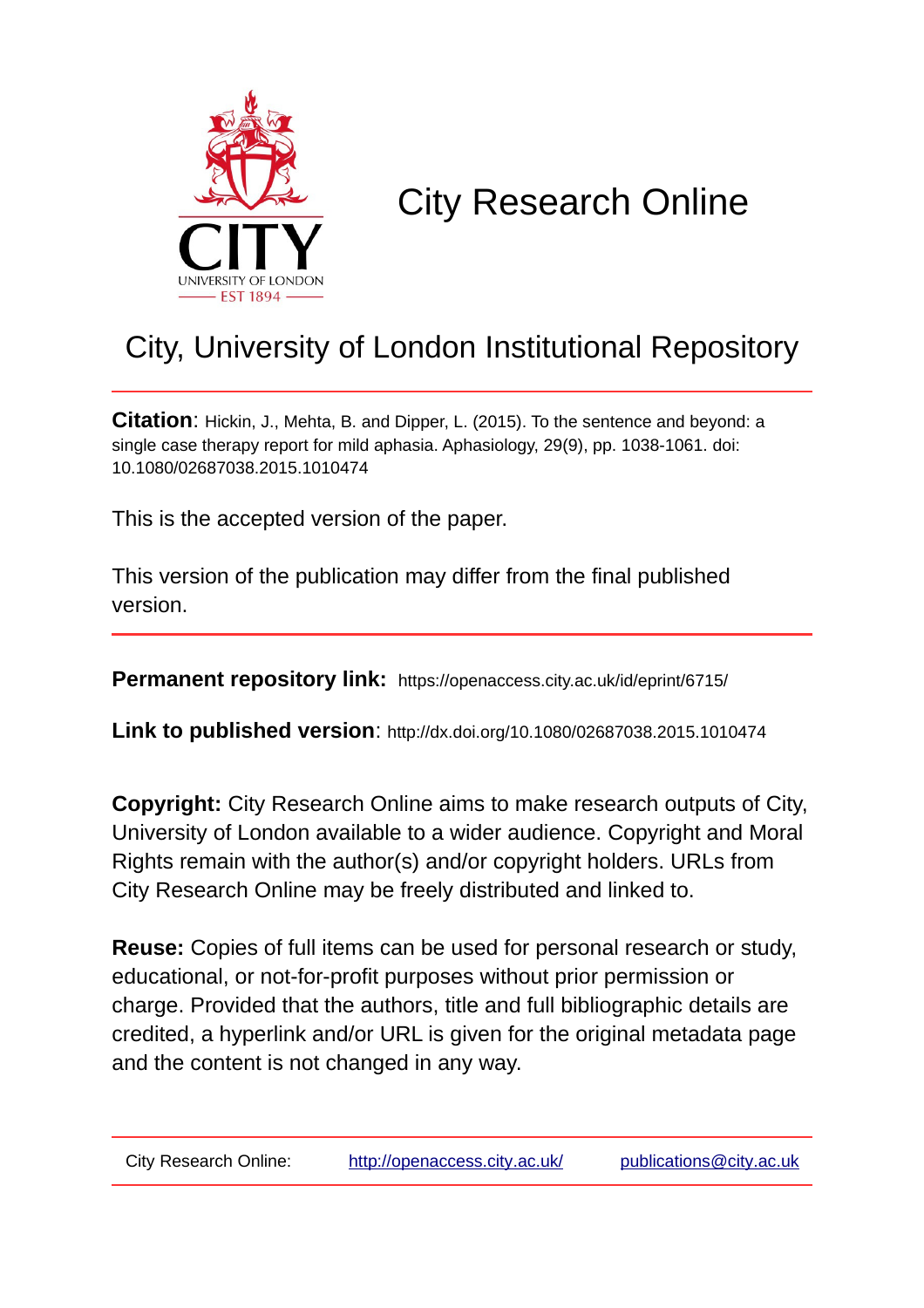#### **Aphasiology**

MILD APHASIA THERAPY

#### RESEARCH REPORT

# **To the sentence and beyond: a single case therapy report for mild aphasia.**

# **Julie Hickin1 2, Beejal Mehta and Lucy Dipper<sup>1</sup>**

<sup>1</sup> Division of Language and Communication Science, City University London, UK

<sup>2</sup> School of Allied and Public Health, Australian Catholic University, Melbourne, Australia

Acknowledgments

**Example 3 For Perron and Lucy Dipper**<br> **Follow Science, City University London, UK**<br>
Allied and Public Health, Australian Catholic University, Melbourne, A<br> **Ignents**<br>
like to express our thanks to Madeline Cruice, Shula We would like to express our thanks to Madeline Cruice, Shula Chiat, Vicki Joffe, Jane Marshall and Marcia Linebarger for their invaluable advice. We would also like to thank Ingrid Scholten and two anonymous reviewers for their comments on earlier drafts of this paper, Tim Pring for statistical advice and finally the students who worked with BM for their boundless enthusiasm.

This research has been supported by the CQUniversity HEALTH CRN www.cqu.edu.au/crn and the Australian Government's Collaborative Research Networks Program.

Declaration of interest: The authors report no conflicts of interest. The authors alone are responsible for the content and writing of the paper.

*Background:* Mild aphasia has received limited attention in the research literature, with few published treatment studies despite significant disruption of communication reported by affected individuals. This includes difficulty understanding and producing grammatically complex language, and consequent discourse and/or conversational difficulties. The limited research may be due to a lack of clarity regarding the deficits underlying the disorder, with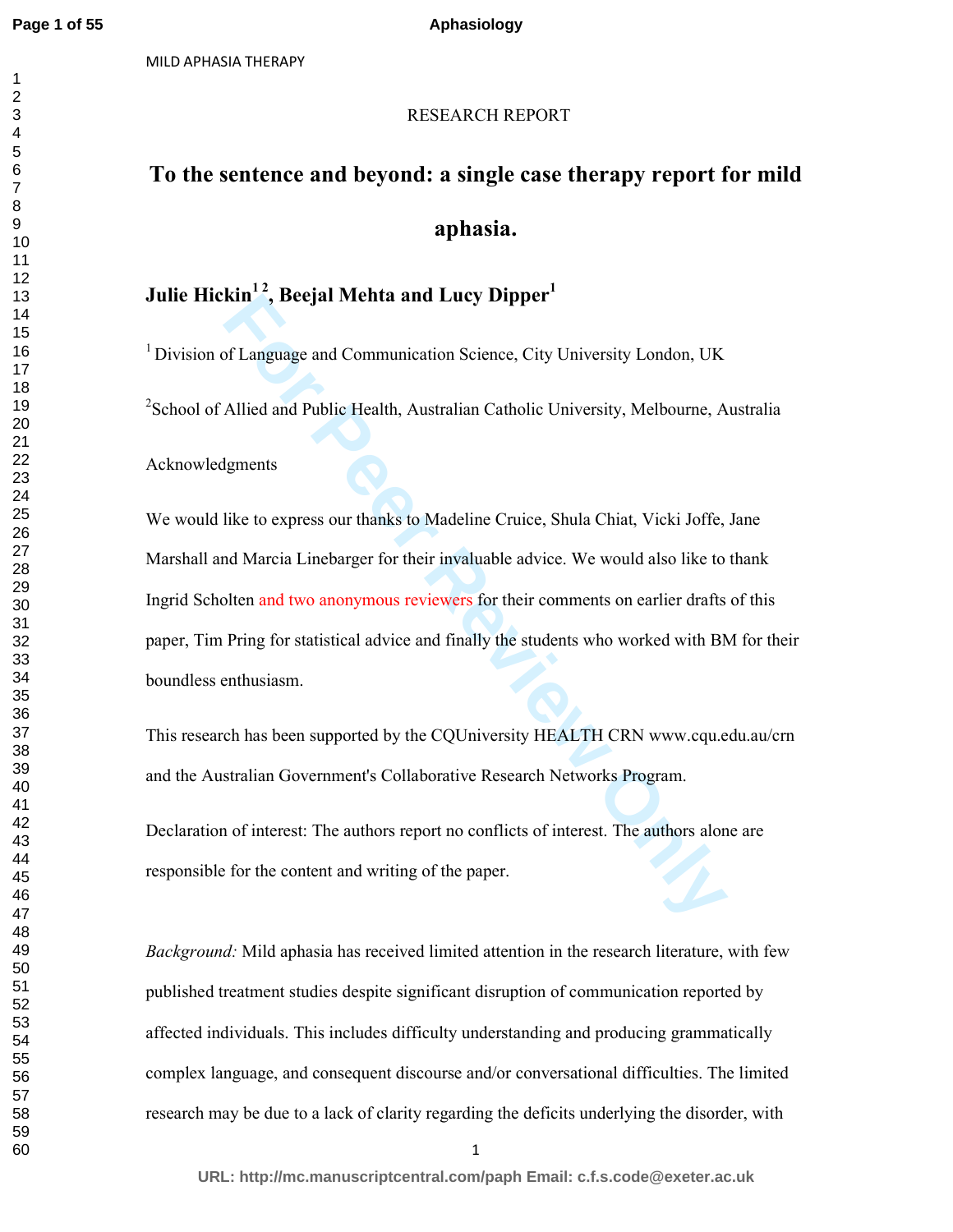linguistic and/or cognitive impairments implicated, as well as limited research and treatment resources being targeted at those with more severe deficits.

*Aims:* This single case study investigated the effectiveness of a multifaceted treatment approach designed to improve the complex sentence and discourse production of a young woman with mild aphasia.

*Procedures:* The participant, BM, was a 22 year old female with mild a<br>left sided embolic CVA approximately two years prior to the study. Sh<br>in 16 sessions of impairment-based treatment on a weekly basis. The s<br>baseline d *Methods & Procedures:* The participant, BM, was a 22 year old female with mild aphasia following a left sided embolic CVA approximately two years prior to the study. She participated in 16 sessions of impairment-based treatment on a weekly basis. The study used a multiple baseline design across time and behaviours. Due to the lack of published assessments suitable for mild aphasia, the study included informal outcome measures comprising linguistic analysis of Cinderella narratives, as well as the picture description tasks of the Comprehensive Aphasia Test (Swinburn, Porter & Howard, 2004).

*Outcomes & Results:* BM's picture description demonstrated modest improvements in spoken language production immediately post treatment. Her Cinderella narrative gave further indications of improvements in complex sentence production. Analysis of her functional language output at the end of treatment indicated that improvement was most evident in written narrative production using voice recognition software.

*Conclusions:* This study provides some preliminary evidence that impairment-based treatment for mild aphasia can improve complex sentence and discourse production. Given the multicomponent nature of treatment, it is not possible to identify what aspects of treatment were (most) effective. However, the study highlights the potential effectiveness of impairment–based treatments for high level language deficits, and of multimedia technology both as therapy software and in the form of assistive technologies. The development of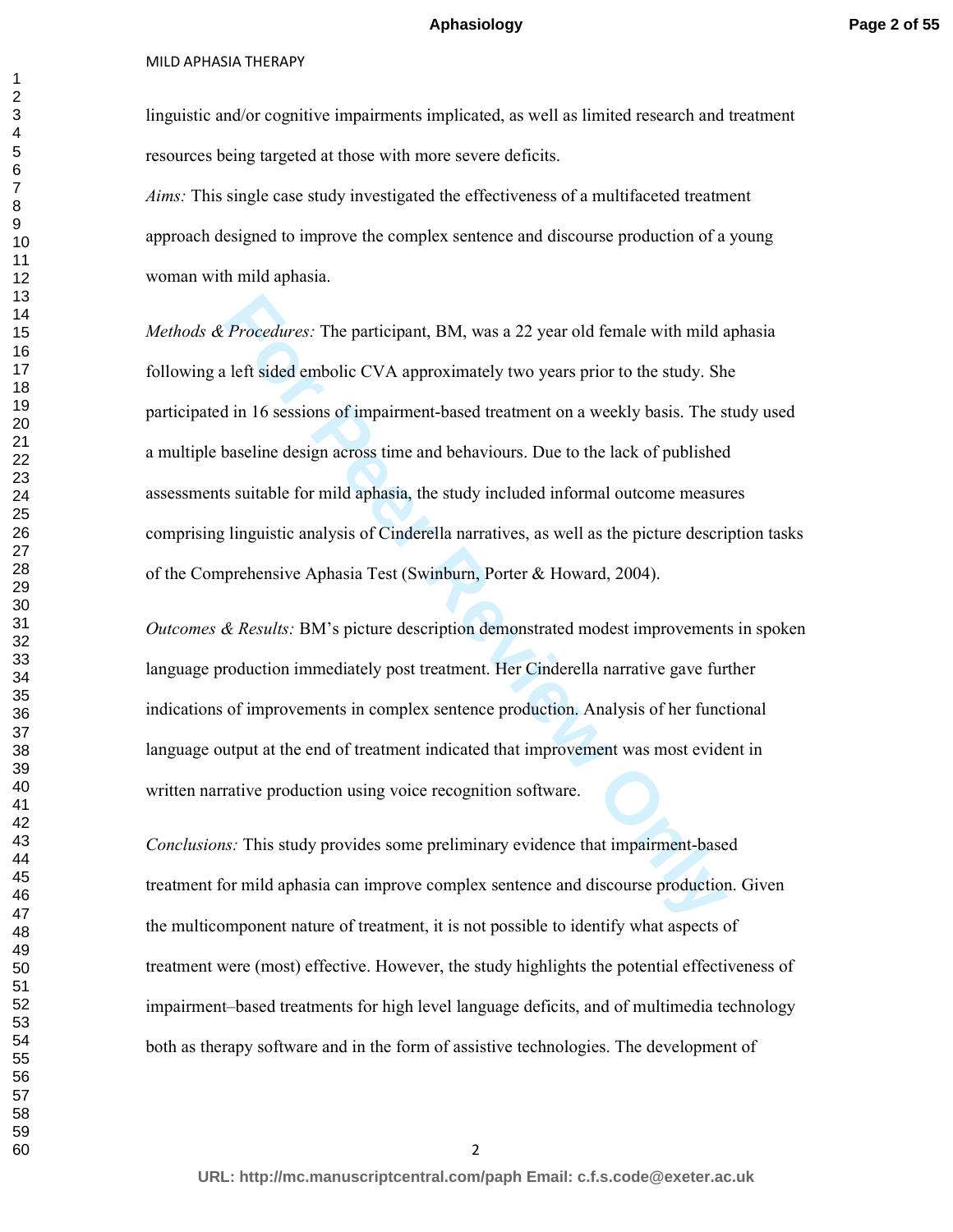#### MILD APHASIA THERAPY

assessments suitable for mild aphasia and potential future directions for research are

discussed.

*Keywords:* mild aphasia; complex sentences; narrative; treatment; multimedia technology.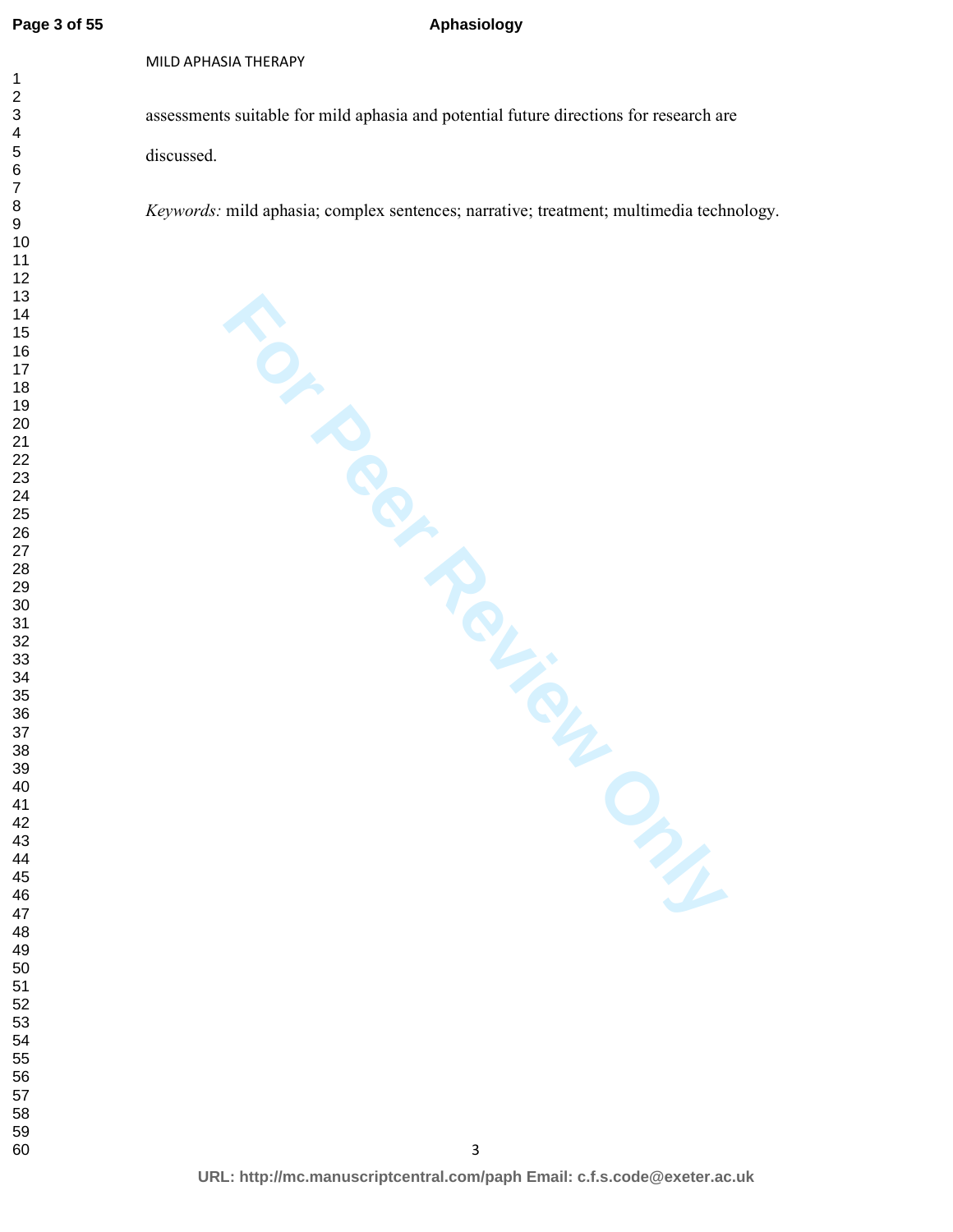m word fluency, difficulty understanding and producing grammatically c<br>and discourse and/or conversational difficulties. In the research literature<br>about the deficits underlying mild aphasia. Whilst the presenting symple<br>f It is now recognised that people with mild aphasia can experience significant limitations to their communication with consequent effects on activity, participation and well-being (e.g. Cruice, Worrall, & Flickson, 2006; Hilari & Northcott, 2006; Teasdale & Engberg, 2005). However it remains largely neglected in the research literature (e.g. Armstrong, Fox and Wilkinson, 2013). Typical presenting symptoms include mild word-finding problems, a reduction in word fluency, difficulty understanding and producing grammatically complex language, and discourse and/or conversational difficulties. In the research literature there is uncertainty about the deficits underlying mild aphasia. Whilst the presenting symptoms may appear to reflect linguistic difficulties, recent research has explored the potential role that cognitive deficits may also play, for example impairments of attention (e.g. Hunting Pompon, Silkes, Kendall, & Bacon Moore, 2010; Murray, Holland, & Beeson, 1998; Murray, Keeton, & Karcher, 2006), memory (e.g. Francis, Clark & Humphries, 2003) and executive functioning (e.g. Frankel, Penn & Ormond-Brown, 2007).

The likely complexities of the aetiology underlying mild aphasia may account for the relatively sparse literature on the subject and for the very few treatments which have been proposed. In addition, clients with mild aphasia are often not seen as priorities for therapy, with limited services being targeted at those with a more severe deficit. This is despite evidence of the complexity of the relationship between aphasia severity and its impact on a person's quality of life (e.g. Cruice, Worrall, Hickson, & Murison, 2003; Ross & Wertz, 2002).

#### **AETIOLOGY**

There is conflicting evidence about the role of linguistic and/or cognitive deficits in mild aphasia. The overt symptoms point to mild linguistic difficulties in terms of, for example, impairment of word retrieval for later acquired, more abstract, longer and less frequent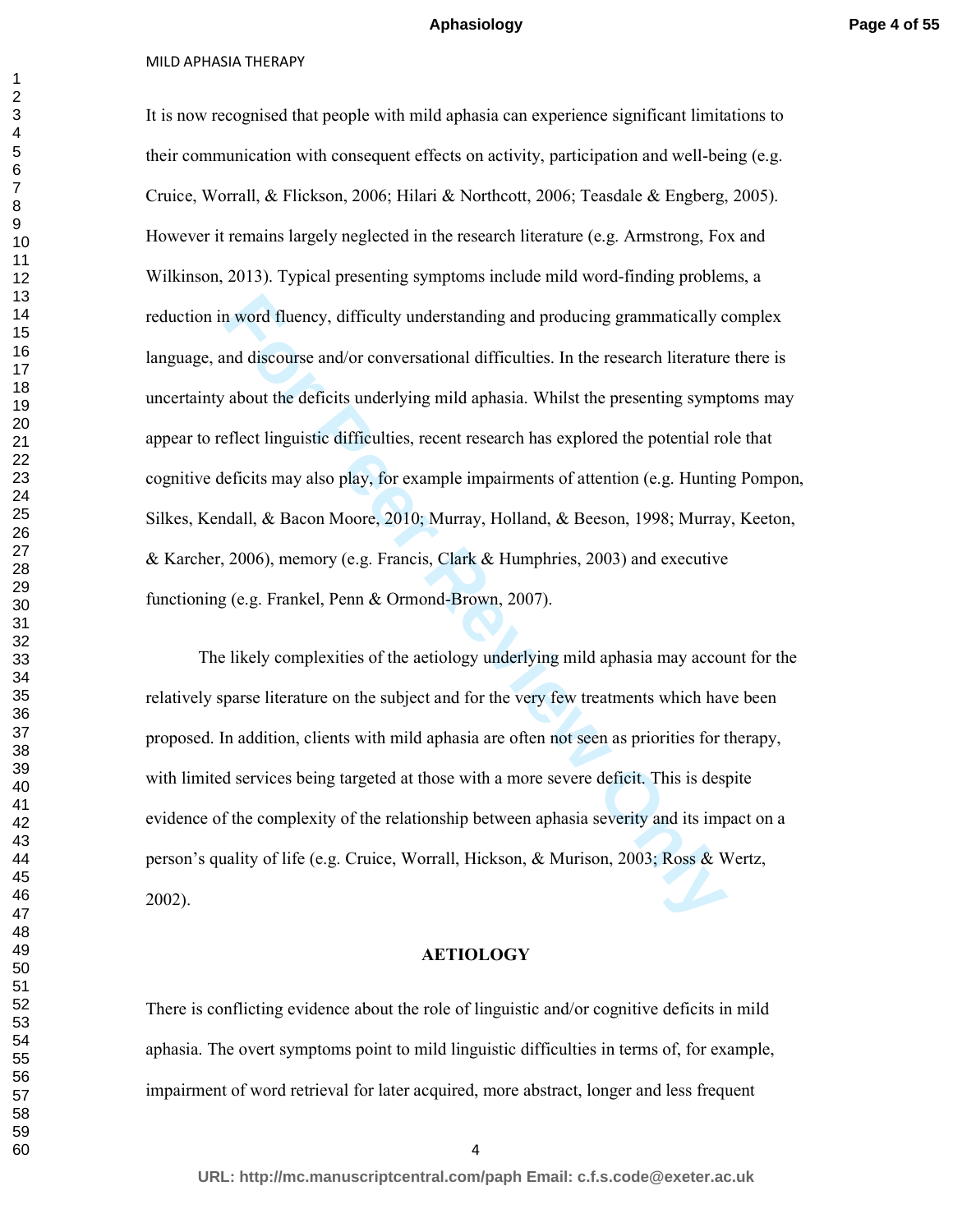#### **Aphasiology**

#### MILD APHASIA THERAPY

is the likely significance of the underlying linguistic deficit in mild apha<br>y recent research. Kroenke, Kraft, Regenbrecht & Obrig (2013) taught n<br>9 participants with mild aphasia using either gesture plus repetition or r words, and impaired ability to both understand and formulate complex rather than simple sentences (Ross & Wertz 2004a; Fox, Armstrong & Boles, 2009). Frankel et al. (2007) note it is possible that decreased syntactic complexity in output may also reflect "the adaptation of the aphasic speaker to the demands of the communicative environment by minimising syntactic demands in order to reduce or avoid communication breakdown (p.820)." Nevertheless the likely significance of the underlying linguistic deficit in mild aphasia is indicated by recent research. Kroenke, Kraft, Regenbrecht & Obrig (2013) taught novel words to 30 participants with mild aphasia using either gesture plus repetition or repetition alone and found that whilst participants with lesser lexico-semantic impairment benefited more from the gesture condition, those with better preserved segmental phonological abilities responded best to repetition alone. Despite this there is a surprising absence of research exploring the precise nature of linguistic difficulties in mild aphasia, with a concentration on the role of cognitive deficits instead.

Indeed, Hunting Pompom et al. (2010) state their belief that the underlying deficit/s in mild aphasia may be cognitive. They compared the performance of 14 people with mild aphasia to age and education matched nonaphasic controls on a visuospatial task, with and without linguistic interference (i.e. a simultaneous reading task). Participants with aphasia showed impairment of selective attention in the linguistic interference condition. The authors advocate the need for detailed neuropsychological investigation of people with mild aphasia in order to identify the possible contribution of cognitive deficits to their difficulties with communication.

Frankel et al. (2007) combined conversation analysis with neuropsychological assessment to explore the contribution of deficits in executive functioning to the communication difficulties of a woman with mild aphasia. Armstrong et al**.,** (2013) also implicate deficits in executive functioning in the conversational difficulties experienced by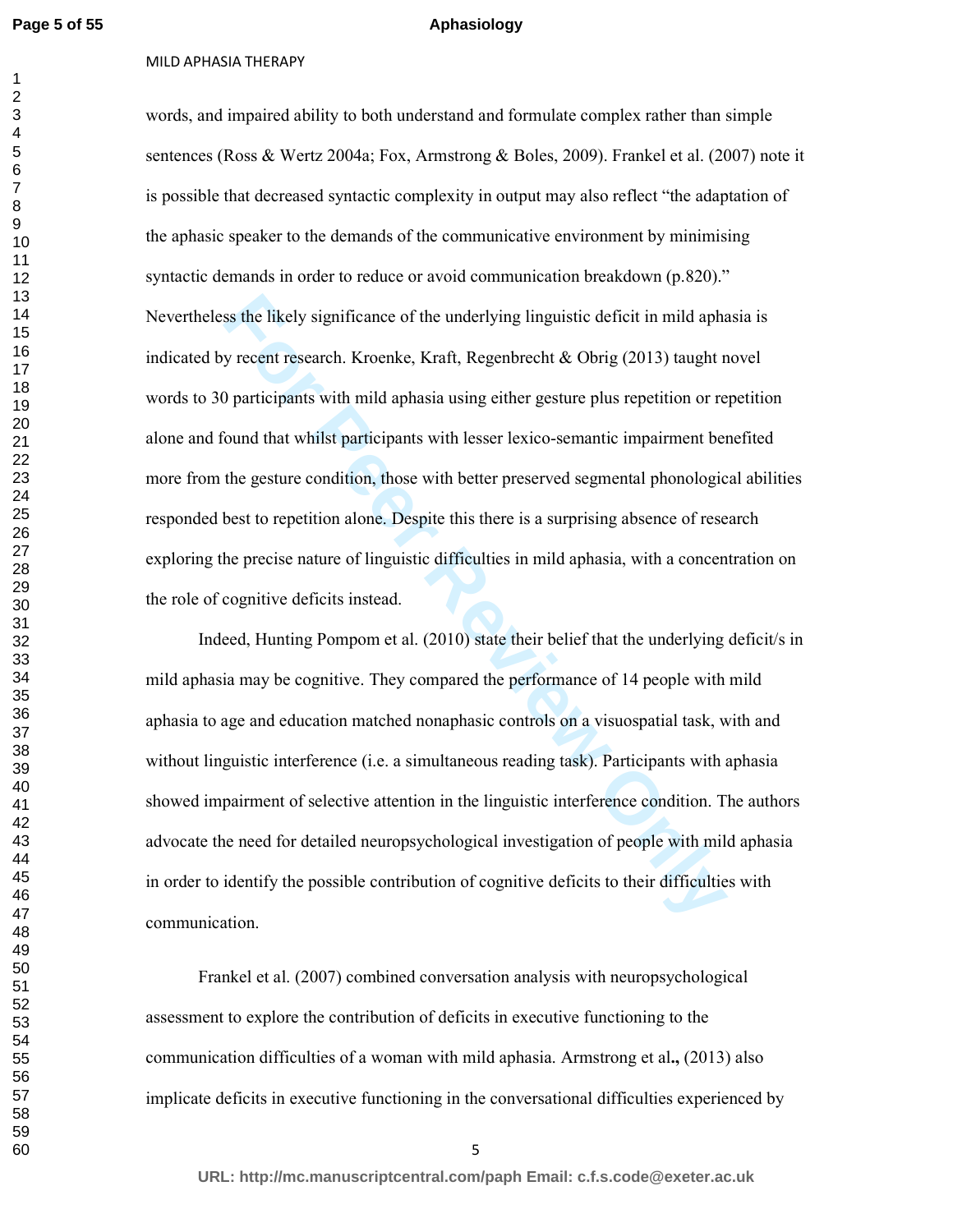their client in conversation with her husband. Murray et al., (1998) explored the impact of divided attention on the language produced by mildly aphasic participants in a picture description task. In comparison to an age-matched control group whose language remained unaffected by attention levels as they shifted from isolation to divided-attention conditions, the aphasic participants produced fewer syntactically complete and complex utterances, fewer words, and demonstrated poorer word-finding accuracy, whilst in pragmatic terms, their communication was considered less successful and less efficient. Murray et al. (2006) explored the impact of attention training on attention and memory in a man with mild conduction aphasia. Although they found improved performance on specific assessments, neither the participant nor his wife reported any noticeable improvement in his daily attention or communication abilities.

#### **THE EFFECTS OF MILD APHASIA ON COMMUNICATION**

demonstrated poorer word-finding accuracy, whilst in pragmatic terms,<br>tion was considered less successful and less efficient. Murray et al. (20<br>
Figure impact of attention training on attention and memory in a man with m<br> There is limited research investigating the impact of mild aphasia on communication. In a rare detailed investigation of the impact of mild aphasia at the level of discourse, Armstrong, Fox and Wilkinson (2012) highlight its effect on the ability to participate in the sort of robust discussion typical of so many of our interactions with family and friends. They recorded four 10 minute conversations between a mildly aphasic woman and her husband discussing topics upon which they disagreed, but about which they enjoyed talking. Significant difficulties emerged for the aphasic woman in developing her argument and subsequently retaining the conversational floor. Armstrong et al. state that "individual 'word-finding difficulties' could not always account for her propositional simplification and non-specificity" (Discussion, para. 2) hinting at the potential interaction of a number of factors underlying this. They also point out "the potential usefulness of multi-level analysis and complex  $(discourse)^{1}$  tasks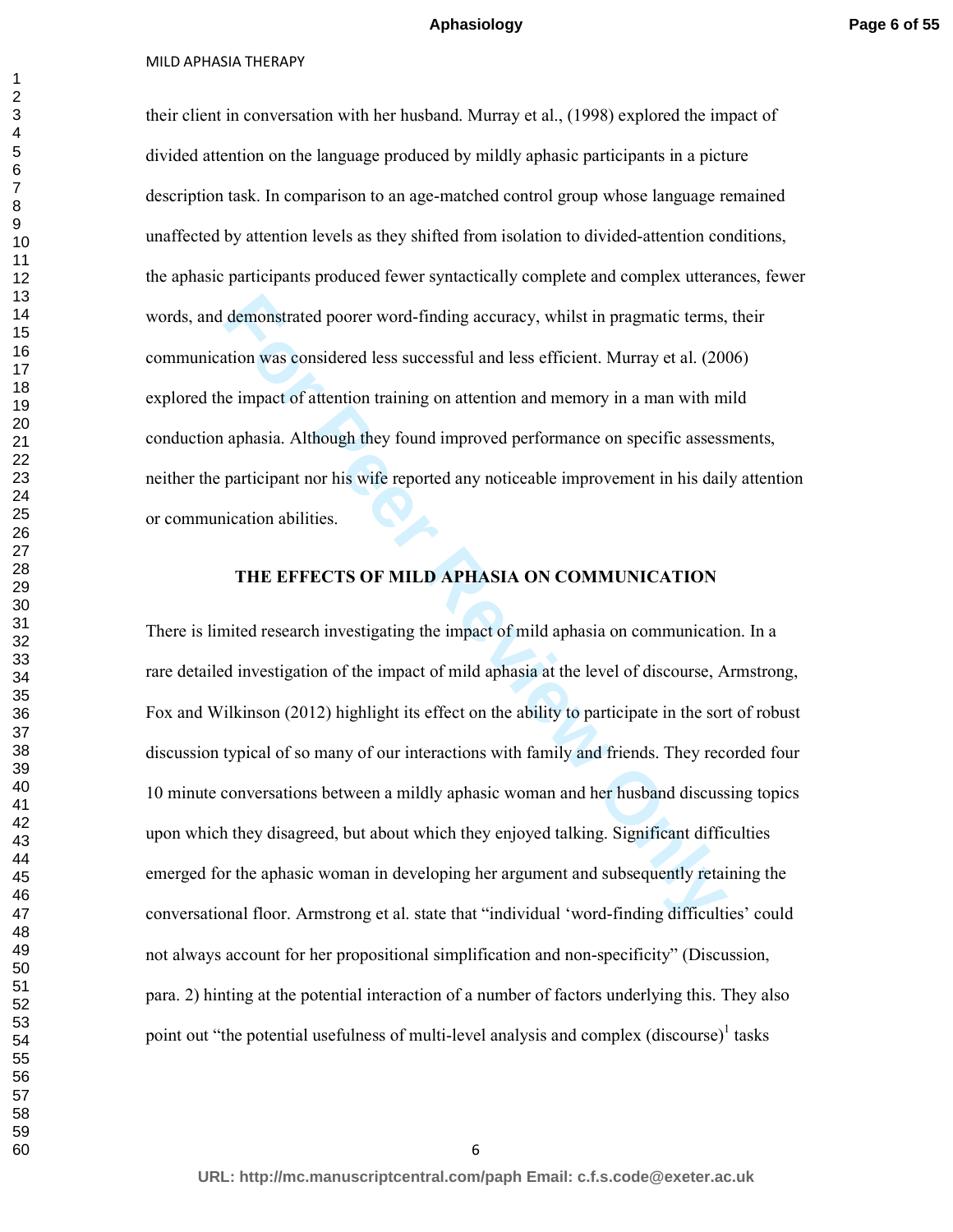#### **Aphasiology**

#### MILD APHASIA THERAPY

when assessing someone with mild aphasia and planning intervention" (Discussion, para. 4) a topic which will be revisited.

In a subsequent paper based on the same case study, Armstrong et al. (2013) use Systemic Functional Linguistics (SFL) to explore in more detail the difficulties experienced by their client in participating in discussions - in formulating arguments and counter arguments. Indeed difficulty in participating in discussion was a key concern for the client discussed here, and this is a common complaint of people with mild aphasia.

In in paracrpanny in discussions - in commaning arguments and counted<br>Indeed difficulty in participating in discussion was a key concern for th<br>rere, and this is a common complaint of people with mild aphasia.<br>
Wider effec The wider effects of mild aphasia - on activity, participation and well-being - have begun to be explored in recent years. Cruice et al. (2003) established that the relationship between severity of impairment in aphasia and its impact at the other levels of the World Health Organisation International Classification of Functioning Disability and Health (WHO-ICF, 2001) is not straightforward, with mild impairments having the potential to produce severe impact. In this regard, another common difficulty reported by people with mild aphasia is limited "flexibility" in language such that their choices in how to express a desire, thought or opinion are limited. This can impair the ability to express subtle differences in meaning or intention. As a result people with mild aphasia report concern about, or the experience of, being misunderstood or offending others because they have communicated a message more directly than intended, with consequent effects on relationships with family and friends. This is borne out by descriptions in the literature such as that of Sheila (Pound, Parr, Lindsay & Woolf, 2000), Jasvinder and Sue (Parr, Duchan & Pound, 2003). All of these individuals illustrate the devastating effects of a "mild" impairment on career, family relationships, identity, self-efficacy and confidence.

#### **ASSESSMENT OF MILD APHASIA**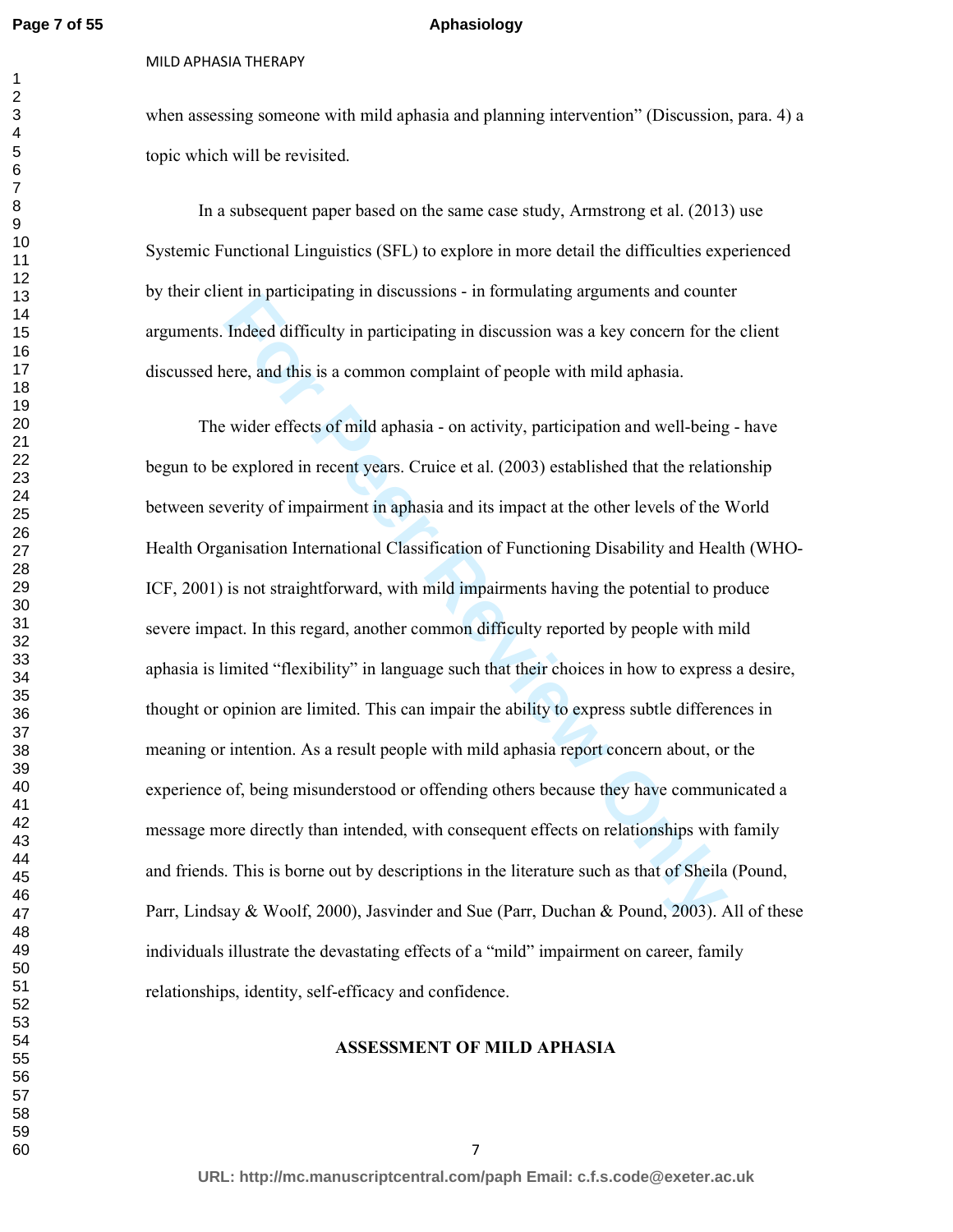#### MILD APHASIA THERAPY

When trying to assess the deficits underlying mild aphasia, the clinician is confronted by the problem of finding sufficiently sensitive assessments. This problem is referred to by Ross and Wertz (2004a and 2004b) who note the difficulties of differentially diagnosing mild aphasia from the changes to language associated with normal ageing. Hunting Pompon et al. (2010) also note that people with mild aphasia who, "often score within normal limits on traditional assessments of language function . . . . are often underdiagnosed and underserved" as a result (Introduction).

**For Solution** *For Solution For Solution ....* The often underdiagnosed and underserved"<br> **For Solution For Solution For Solution For Solution For Solution For Solution For Solution For Solution For Sol** The lack of sensitivity of assessments to mild aphasia may be because most of the clinical tests at the level of impairment do not mirror the complexity of producing language in a naturalistic context, instead separating out linguistic levels in order to test the integrity of skills (e.g. word to picture matching). This is a valid aim but means the tests do not replicate the online processing load of producing language in everyday conversation, and it is often only in conversations which place a particularly high processing load on the aphasic interlocutor (e.g. group conversations, phone conversations and conversing in noisy, distracting conditions) that people with mild aphasia report the manifestation of aphasia. Presumably this is because it is only under these more exacting conditions that their mildly impaired linguistic and/or cognitive processing systems begin to overload.

Another reason for the lack of sensitivity may be that assessment tasks do not require the use of complex language and thus may not expose the difficulties of mild aphasia. Nippold (2010) discusses this in relation to her work with secondary (high) school aged children with specific language impairment (SLI). She states that students are most likely to use complex language when they are genuinely interested in and knowledgeable about the topic under discussion, genuinely motivated to talk about it, and talking about complex matters. It is not clear that these conditions are met by the tests we might ask people with mild aphasia to perform and so we may not detect the difficulties being experienced.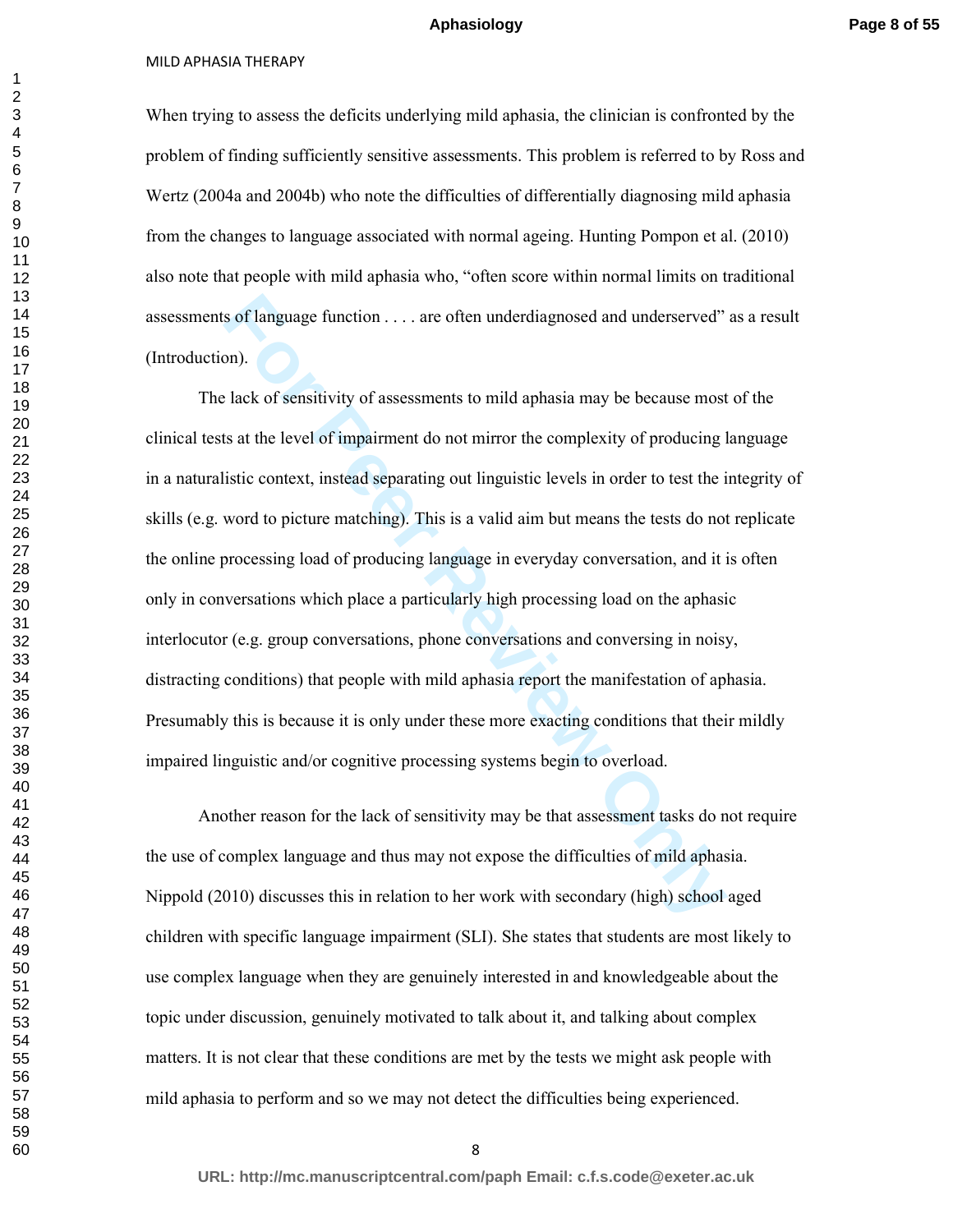#### **Aphasiology**

#### MILD APHASIA THERAPY

A somewhat similar issue arises in relation to the aphasia tests which aim to measure the impact of aphasia on wellbeing. The majority of these tests are perhaps more geared to those with moderate to severe aphasia (e.g. the Communication Disability Profile [Swinburn & Byng, 2006]) in that many of the items assess the transactional and functional aspects of communication rather than the interactional aspects. The former are unlikely to be affected in mild aphasia; the latter are likely to be. For someone with mild aphasia, what are needed are instruments which capture the more subtle impacts of the communication disability, such as feelings about the ability to communicate and the impact of this on identity, confidence and self-efficacy.

# **TREATMENT**

ia; the latter are likely to be. For someone with mild aphasia, what are not with capture the more subtle impacts of the communication disability out the ability to communicate and the impact of this on identity, confident Clients with mild aphasia are often not seen as priorities for therapy due to limited services being targeted at those with a more severe deficit. One of the few published therapy studies designed for this client group is reported by Deborah Graham (2006). Graham worked with a man, KB, who initially presented with moderate aphasia. Following intervention this evolved into a milder impairment and the therapy given at this stage provided both inspiration and ideas for treatment described here. Graham comments that "it can be difficult to locate therapy resources at this level" (p.65) and her tailor-made therapy involved a hierarchy of tasks designed to enable her client to develop his ability to construct a narrative. Initial activities involved giving the client two simple sentences and asking him to combine them as a compound/complex sentence. Subsequent stages involved giving a series of sentences with the task of linking them as a narrative using appropriate connectives, and bringing to conscious awareness aspects of the planning of language such as perspective taking and the number of ideas to be expressed. In doing this, Graham's approach targeted the interaction of linguistic and cognitive deficits which may ultimately be the essence of mild aphasia.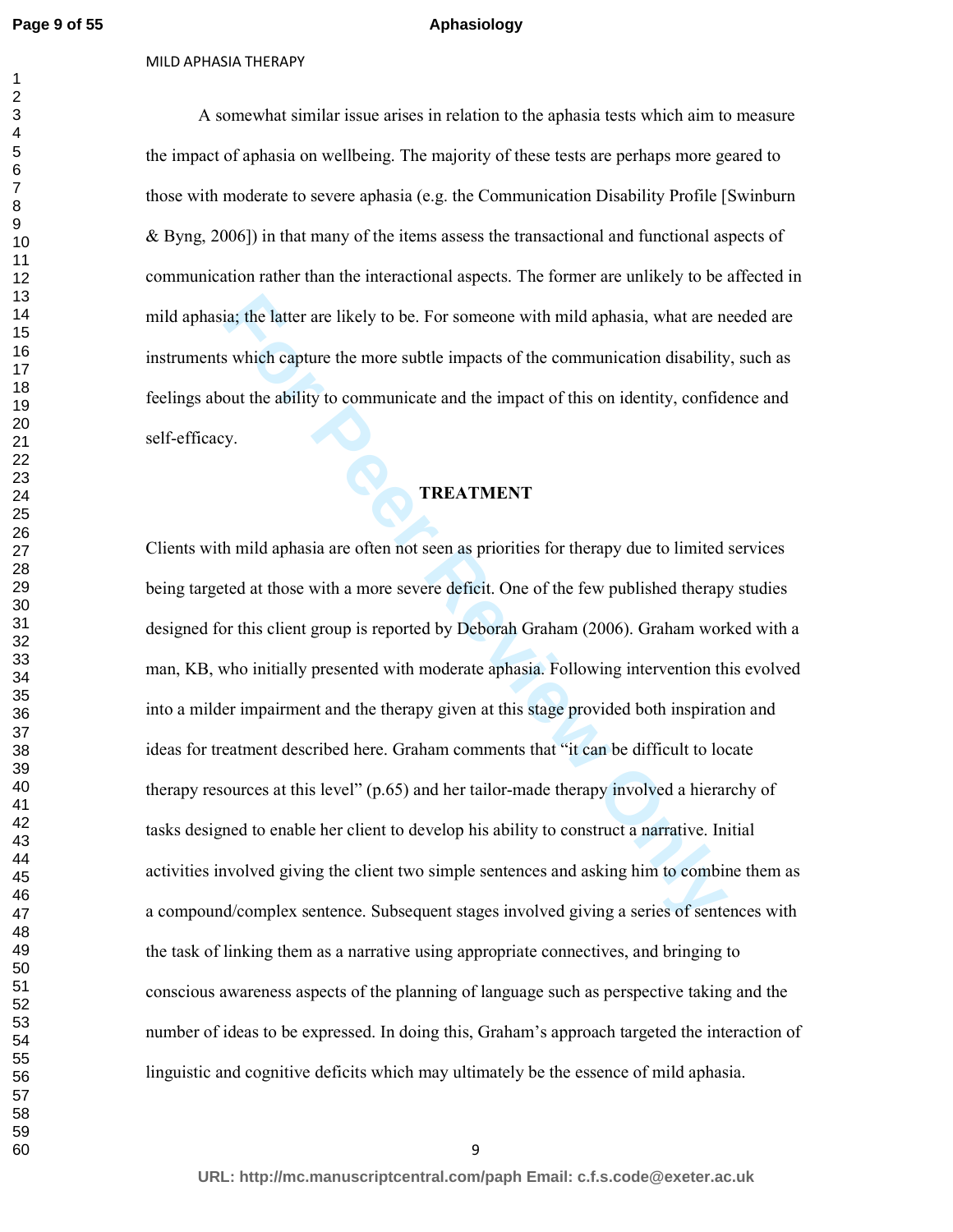and sentence frames containing the first clause of the target response. Furnerous other studies using the same software report cases where apper<sup>®</sup> is used to 'scaffold' production without explicit input from a ther design McCall, Virata, Linebarger & Berndt (2009) used SentenceShaper® software in a single-case treatment study which explicitly targeted multi-clause constructions, focussing on the connectives *because*, *before* and *after*. Therapy focussed on the semantics of the connectives; their role in signifying causal and temporal relationships between events in order to encourage a multi clause response. Practice tasks used questions containing the targeted connective and sentence frames containing the first clause of the target response. By contrast, numerous other studies using the same software report cases where SentenceShaper<sup>®</sup> is used to 'scaffold' production without explicit input from a therapist. The software is designed to support sentence production in individuals with nonfluent aphasia, on the assumption that agrammatic sentence production is due, at least in part, to insufficient processing resources (Linebarger, Schwartz, & Kohn, 2001). It allows the user to record short utterances in his or her own voice and to combine them using a desktop workspace on which the audio files of each utterance are represented by abstract icons. Several papers (e.g., Linebarger, McCall, Virata, and Berndt, 2007; Linebarger & Schwartz, 2005) report improvements in both sentence structure and narrative content, despite the lack of explicit intervention. Although not aimed at people with mild aphasia, these studies are of relevance here because of their potential for the remediation of the high-level sentence and discourse problems characteristic of mild aphasia.

Finally, Marshall & Cairns (2005) discuss the difficulty of enabling clients to generalize clinical improvements in language production to real-life communication, including narrative. They theorise that this may relate to difficulties at the macroplanning level, that is, "an ability to sequence a series of propositions and so direct the focus of the listener over the developing discourse."(p.1018) They gave their client EM a second phase of therapy which provided her with "strategies for thinking about multiple and complex events . . (and which) . . . extended her gains (from phase )<sup>1</sup> to more open speaking situations"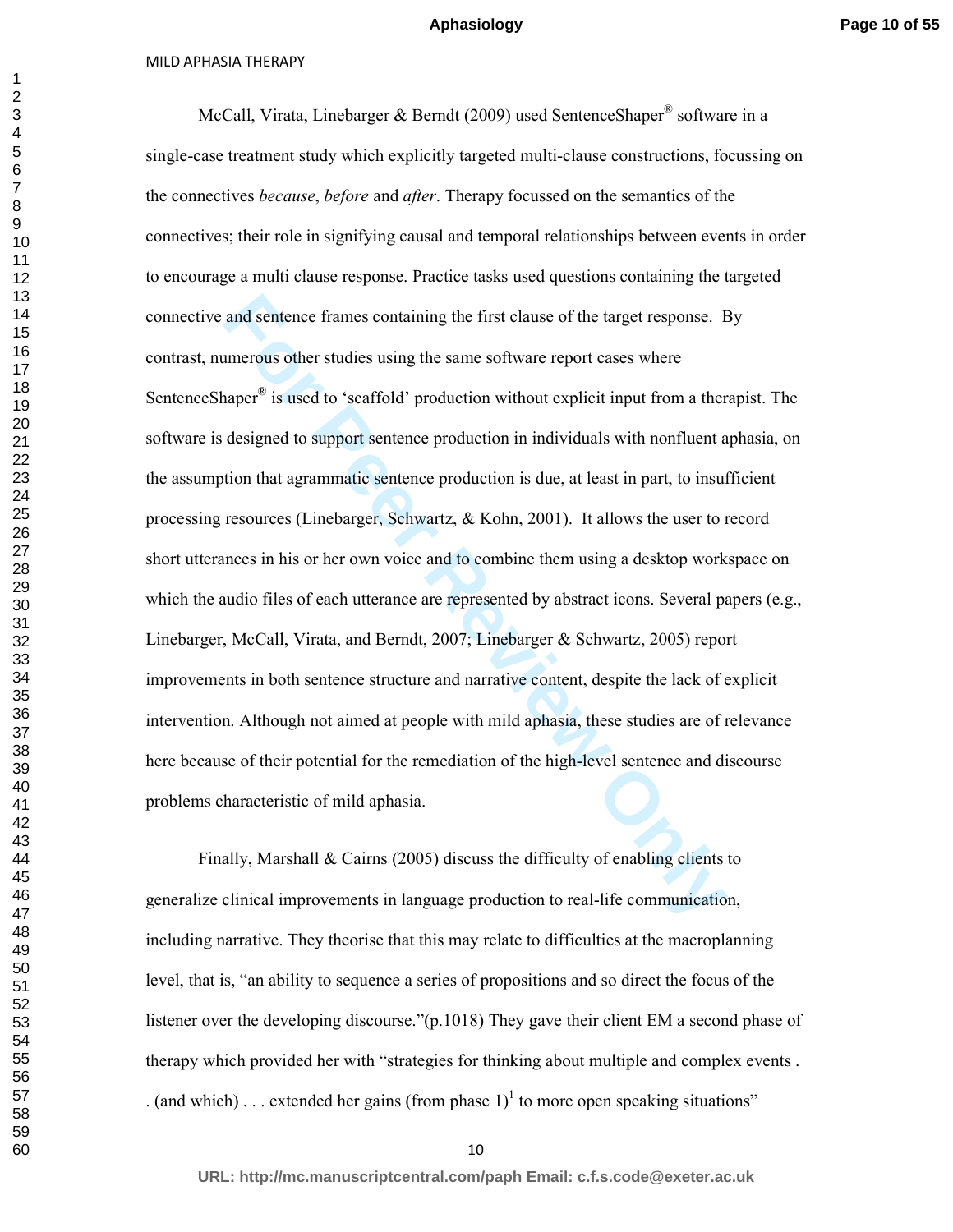#### **Aphasiology**

#### MILD APHASIA THERAPY

(p.1018). Whitworth (2010) also used an intervention based on narrative structure to help two clients generalize improvements in word and sentence production to real-life conversation. Once again, whilst these treatments were not carried out with people with mild aphasia, they have potential to improve difficulties with complex language production as manifested in this type of aphasia.

#### **METHOD**

This therapy study was carried out at the City University London Aphasia Research Clinic during 2010 and 2011. The design was a single case study using a multiple baseline across time and behaviours. Ethical approval was obtained from the CITY University Ethics Committee (Division of Language and Communication Science).

#### **Participant**

**FORTIFOD**<br>**FORTIFOD**<br>**FORTIFO WE ADMOND WAS SET ASSEM UNIVER THE ASSEM OF A DAMONDER SET AND USE A SET AND WE SET ANOTEST UNIVERSITY EXPIRITION:<br>
<b>FORTIFY UNIVERSITY EXPIRITELY**<br> **FORTIFY UNIVERSITY EXPIRITELY**<br> **FORTIFY** BM is a right handed female who had a left embolic CVA in November 2008 aged 22 when she was on holiday in India, and 18 months after she had completed her undergraduate degree to qualify as a health professional. She initially presented with a severe nonfluent aphasia and right sided hemiparesis affecting her arm and leg. No information on scans taken at this time is available. She returned home to the UK as soon as possible and was hospitalised for 1 week, subsequently receiving services via the community rehabilitation team for 6 months which included speech and language therapy, physiotherapy and occupational therapy. BM was independently mobile but at the start of the study was occasionally assisted by the use of a walking aid.

BM self-referred to the clinic around two years post-stroke in 2010. She presented with fluent but hesitant speech characterised by mild word finding difficulties, some difficulty producing multisyllabic words and limited use of complex sentences. Performance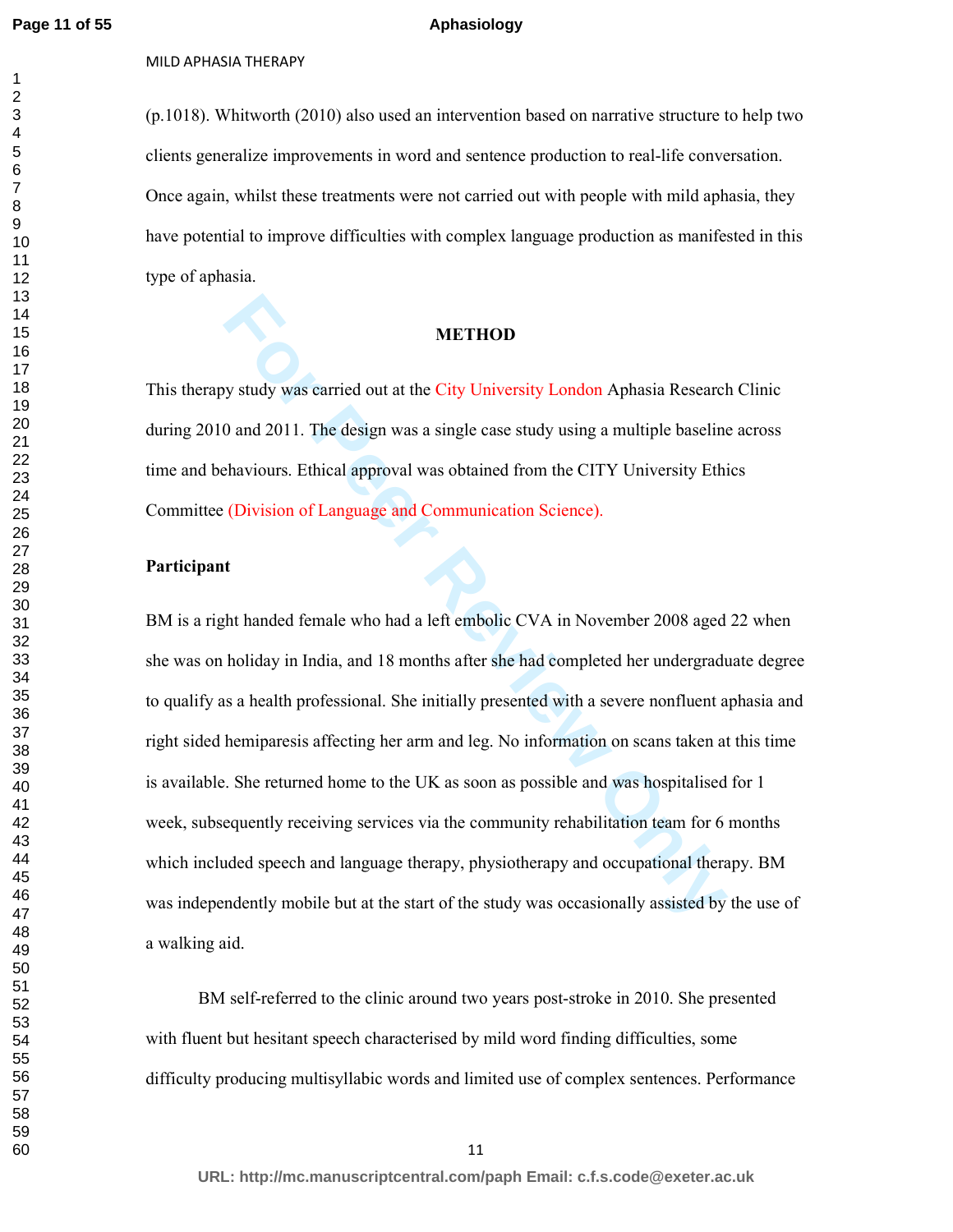in the written modality was similar, however her writing and typing skills were further hindered by a dense hemi-paresis of her dominant right hand. BM is British Asian and has some comprehension of Gujarati, however her main language has always been English. She has a close and supportive family and network of friends. Her interests include films, fashion and shopping. BM had begun to study some foundation courses in psychology in the hope of retraining as a psychologist.

Is a psychologist.<br>
If was aware that she had made a "good" recovery but reported frustration<br>
If-confidence in her communication. In particular, she described difficul<br>
Il communication with colleagues and clients, as wel BM was aware that she had made a "good" recovery but reported frustration and reduced self-confidence in her communication. In particular, she described difficulties in professional communication with colleagues and clients, as well as in group interaction with family and friends. For example she reported that she was no longer able to participate in discussions with friends about films in the same way: pre-stroke she had been known as the group's "film buff" but she no longer felt able to express this aspect of her personality/interests effectively, consciously limiting her language to avert the possibility of it breaking down, and the potential embarrassment that might ensue from this. She addressed these difficulties partly by socialising less and also by communicating with friends via multimedia technology e.g. texting and using Facebook.

Regarding written communication, BM wrote and typed using her non-dominant left hand. She reported that her written language was fine for informal purposes. Formal writing was problematic however, with BM reporting that essays took twice as long to write as they had pre-morbidly. Regarding reading, BM stated that she needed to read text through more than once to understand it, but wondered if her difficulties were more in terms of attention rather than language. In summary BM showed considerable insight and described many of the difficulties classically associated with mild aphasia.

**Design**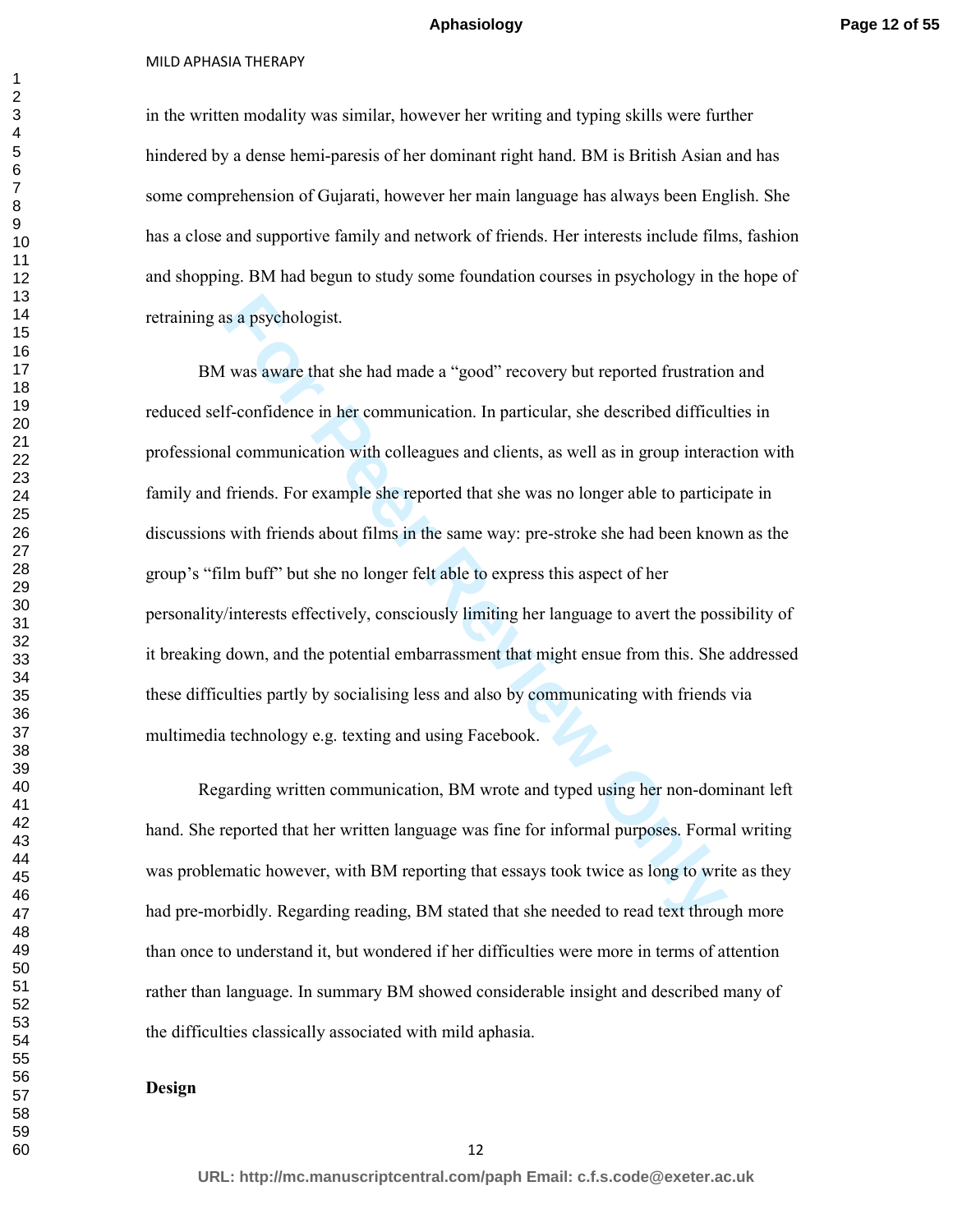#### **Aphasiology**

#### MILD APHASIA THERAPY

The single case design used in this study included a pre-treatment phase of approximately 12 weeks during which background assessments were administered to elucidate the extent of the communication difficulty and the underlying deficits. A range of outcome measures were also administered at the beginning and end of this period. This allowed us to monitor both stability of performance over time as well as the effect of "therapist charm" since there was weekly contact with the therapist during this time, mirroring the pattern used during the treatment period. Treatment comprised sixteen weekly sessions of approximately 1 hour, with BM carrying out home practice as often as her busy schedule allowed. Outcome and control measures were repeated immediately post-treatment.

tact with the therapist during this time, mirroring the pattern used during<br>
For Period. Treatment comprised sixteen weekly sessions of approximately 1<br>
Ig out home practice as often as her busy schedule allowed. Outcome a Outcome measures included the Comprehensive Aphasia Test (CAT) (Swinburn, et al., 2004) with a focus on the spoken and written picture description subtests, and narration of the Cinderella story (e.g. Bird  $&$  Franklin, 1996). BM was also asked a set of quality of life questions before and after treatment (Cruice, Hill, Worrall, & Hickson, 2010). Control measures were difficult to find because the mild nature of BM's difficulties meant that she performed at ceiling level on many of the tests undertaken. However, some subtests of the CAT on which BM did not score 100% were repeated post-treatment.

#### **Background Assessment**

BM's cognitive skills were initially screened using the cognitive subsection of the CAT when she scored 100% on tests of semantic and recognition memory. Further assessment was carried out using the Wisconsin Card Sorting Test (Grant & Berg, 1993) which also indicated good cognitive functioning (e.g. Total Number of Errors: 12 [SS = 104]; Percent Errors: 17 [SS = 101]; Number of Categories Completed: 6 [Percentile Range >16]).

BM's communication skills were assessed in a number of ways. Language impairment was assessed using the Language Battery of the CAT. Her performance on this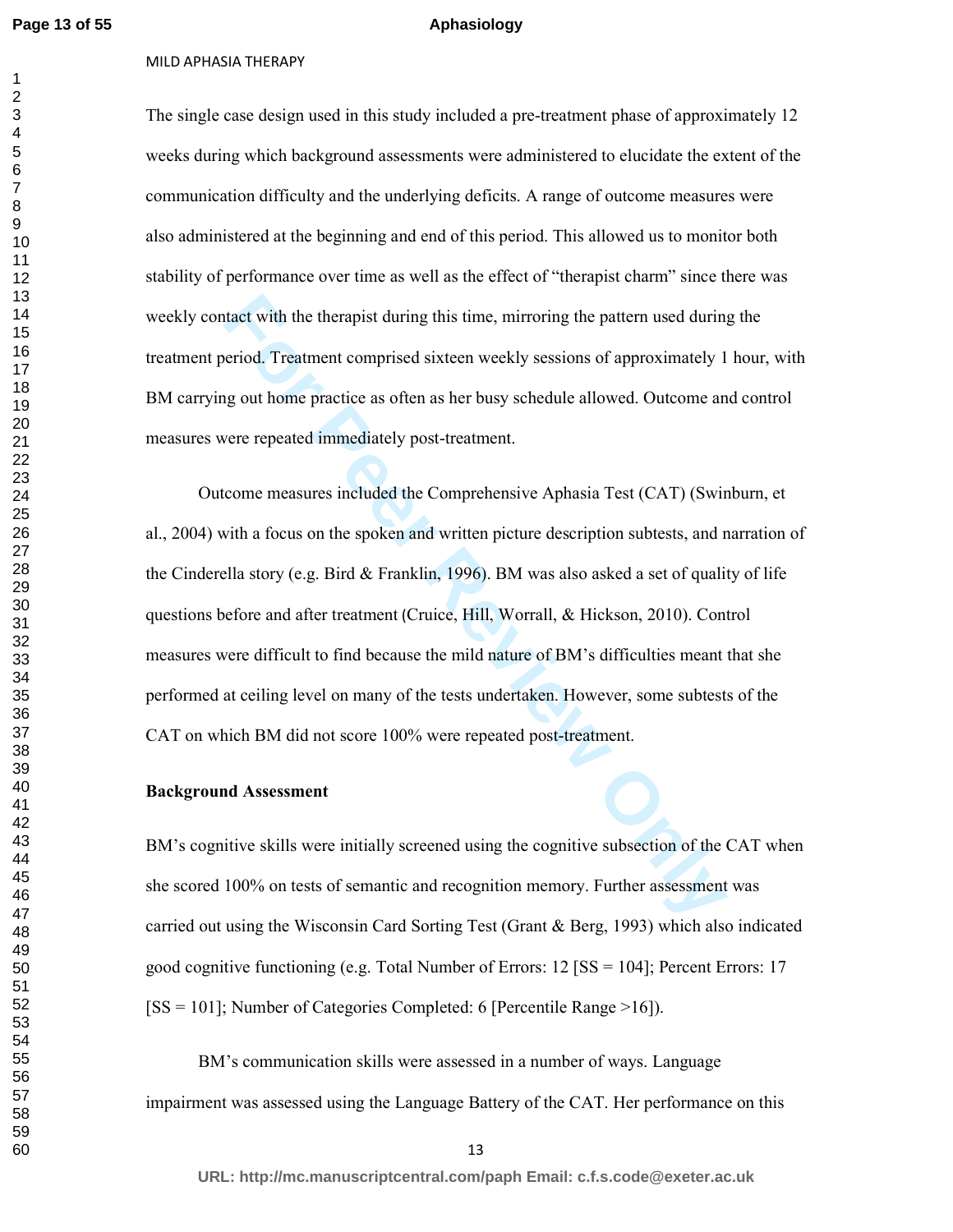**F** score = 53) and speed (raw score = 2, T score = 48). Analysis of her deproblems with complex sentence production, with a limited variety of corredominant use of "and" to create compound sentences, or to concatena was a was within normal limits for people without aphasia for all subtests except naming of objects (raw score  $= 41$ , T score  $= 60$ ) and naming of actions (raw score  $= 8$ , T score  $= 59$ ) pointing to word retrieval difficulties. Also of interest was her performance on the spoken and written picture description tasks (insert table 1 about here). For spoken picture description, BM scored a total of 39 (T score  $= 62$ ), but was outside normal limits on syntactic variety (raw score  $= 3$ , T score  $= 53$ ) and speed (raw score  $= 2$ , T score  $= 48$ ). Analysis of her description pointed to problems with complex sentence production, with a limited variety of conjunctions used, and predominant use of "and" to create compound sentences, or to concatenate them. The result was a lack of complex, embedded sentence structure. Written picture description (insert table 2 about here) BM showed less reliance on "and" (possibly because writing with her non-dominant hand slowed down her output and allowed more monitoring/processing time) but again her description showed a very limited variety of syntactic structures. This was replicated in an essay which BM had written for a psychology course (which was typed on her computer).

BM was also asked to retell the story of Cinderella (Bird & Franklin, 1996) and to discuss topics of interest to her, and these were transcribed and subjected to linguistic analysis. The expectation was that these tasks would place a greater processing load on both her linguistic and cognitive skills, as well as being more stimulating to discuss. A transcription of a sample of BM's pre-treatment Cinderella narrative is given in Appendix A, and a transcription of her pre-treatment description of the most recent film she had seen is given in Appendix B. Analysis of these samples provided further evidence of BM's difficulties producing complex sentences and gave some useful pointers for therapy (see next section). Furthermore, the Cinderella narratives produced pre- and post- therapy were compared for evidence of improvement using the following outcome measures: quantitative production analysis (Saffran, Berndt and Schwartz, 1989 ); local coherence analysis (Glosser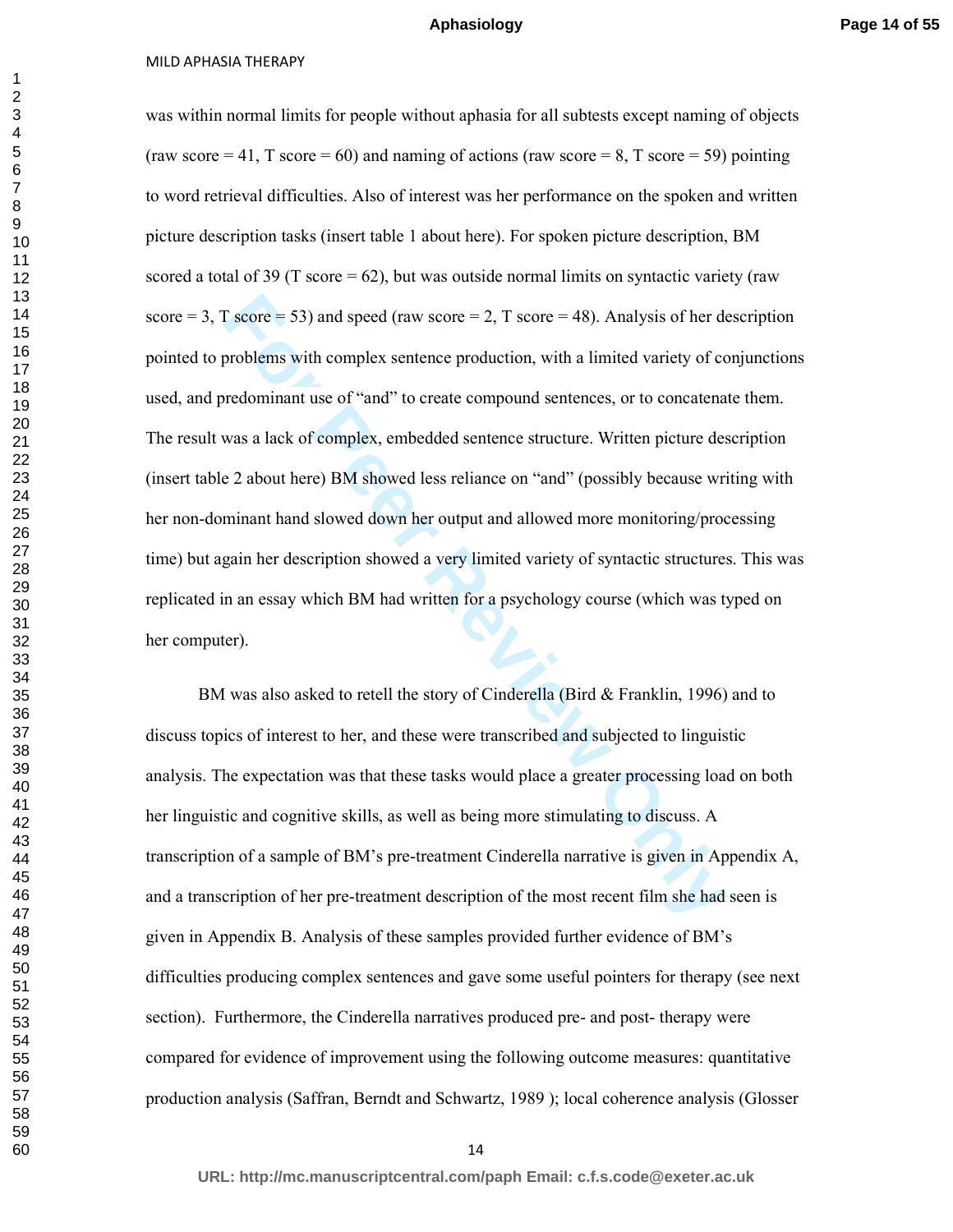# MILD APHASIA THERAPY

& Deser, 1990); global coherence analysis (Wright, Koutsoftas, Fergadiotis, and Capilouto, 2010); story grammar (Ulatowska, Freedmam Stern, Weiss Doyel, Macaluso-Haynes, and North, 1983).

**Aphasiology**

Enc questions (Crucc et al., 2010). The enomiods impact of het comments was evident from her responses to these questions: for example, when a munication have an impact on the quality of your life?" BM said "Yes-gle second To explore the impact of BM's mild aphasia on her life, she was asked a set of Quality of Life questions (Cruice et al., 2010). The enormous impact of her communication difficulties was evident from her responses to these questions: for example, when asked "Does communication have an impact on the quality of your life?" BM said "Yes – everyday - every single second of everyday." These questions stimulated discussion which revealed that BM's primary concerns were 1) the limitations in her ability to participate in conversations both professionally and with family and friends: she wanted, as she said, "to be able to express my character more in discussions, to be able to elaborate my ideas and have more influence on the discussion" 2) she was concerned about her ability to complete written work for the psychology courses she was taking with regard to both speed and the content of her written language: she wanted to complete essays quicker and to use more complex language within them.

These concerns were identified as the main therapy goals for BM and represented part of a collaborative approach to the setting of goals that were SMARTER (Shared, Monitored, Accessible, Relevant, Transparent, Evolving and Relationship-centred) as advocated by Hersh and colleagues (Hersh, Worrall, Howe, Sherratt & Davidson, 2012). Common to both of BM's goals was the need to produce more complex language. It was hoped that improvement in this would also result in improved confidence in her ability to communicate.

### **Therapy**

Given the lack of published treatment studies and therapy resources for mild aphasia, the approach used was eclectic. It was based on clinical research in the fields of both aphasia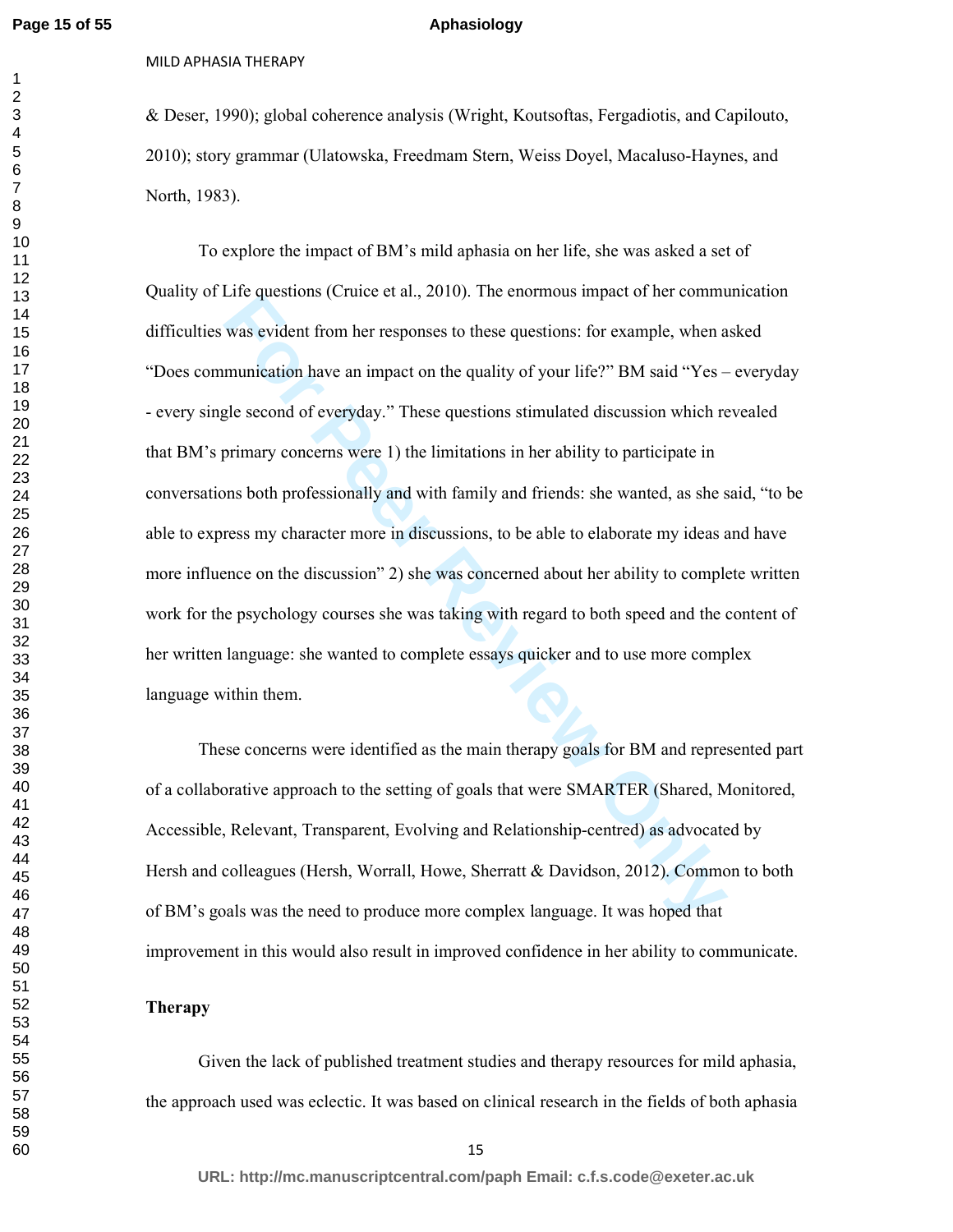therapy and therapy with secondary school students with SLI. Inspiration was drawn from materials used in Teaching English as a Foreign Language (TeFL) - for example a website which explains the differences between simple, compound and complex sentences (http://www.eslbee.com/sentences.htm) and to source pictorial material suitable for a person of BM's age to stimulate discussion. We also explored how we could use multimedia technology (MMT) in BM's therapy, as this was a particular focus of our work at the Research Clinic (e.g. Hickin, Caute & Woolf, 2012).

(MMT) in BM's therapy, as this was a particular focus of our work at the limic (e.g. Hickin, Caute & Woolf, 2012).<br>
Soverall structure for the language therapy programme was based on Gramed to increase the complexity of BM The overall structure for the language therapy programme was based on Graham (2006). We aimed to increase the complexity of BM's spoken language by encouraging production of a wider variety of discourse connectives to address her dependence on "and" (see Appendix A and B). This would expand the types of meanings she could convey within a narrative, for example by using additive conjunctions (e.g. but), adversative conjunctions (e.g. however, although) and temporal ones (e.g. since, while). It was hypothesized that as a result of therapy there would be a reduction in the number of compound sentences produced using "and" combined with an increase in compound sentences using different connectives, and complex sentence production.<sup>2</sup>

We started with highly structured tasks (e.g. we gave BM two simple sentences [two clauses] and asked her to combine them as a complex sentence using provided target connectives). At this early stage we also used colour coding (e.g. Byng, 1988; Ebbls & van der Lely, 2001) to address the difficulty BM sometimes demonstrated in mapping events in the correct order in relation to a connective (e.g. putting the causative event after "because" but before "therefore"). In addition, treatment at this stage involved discussion of the different functions connectives could serve in a narrative such as establishing the timing of events (e.g. next, before), causality (e.g. because, therefore) and to discuss and debate (e.g. however, although).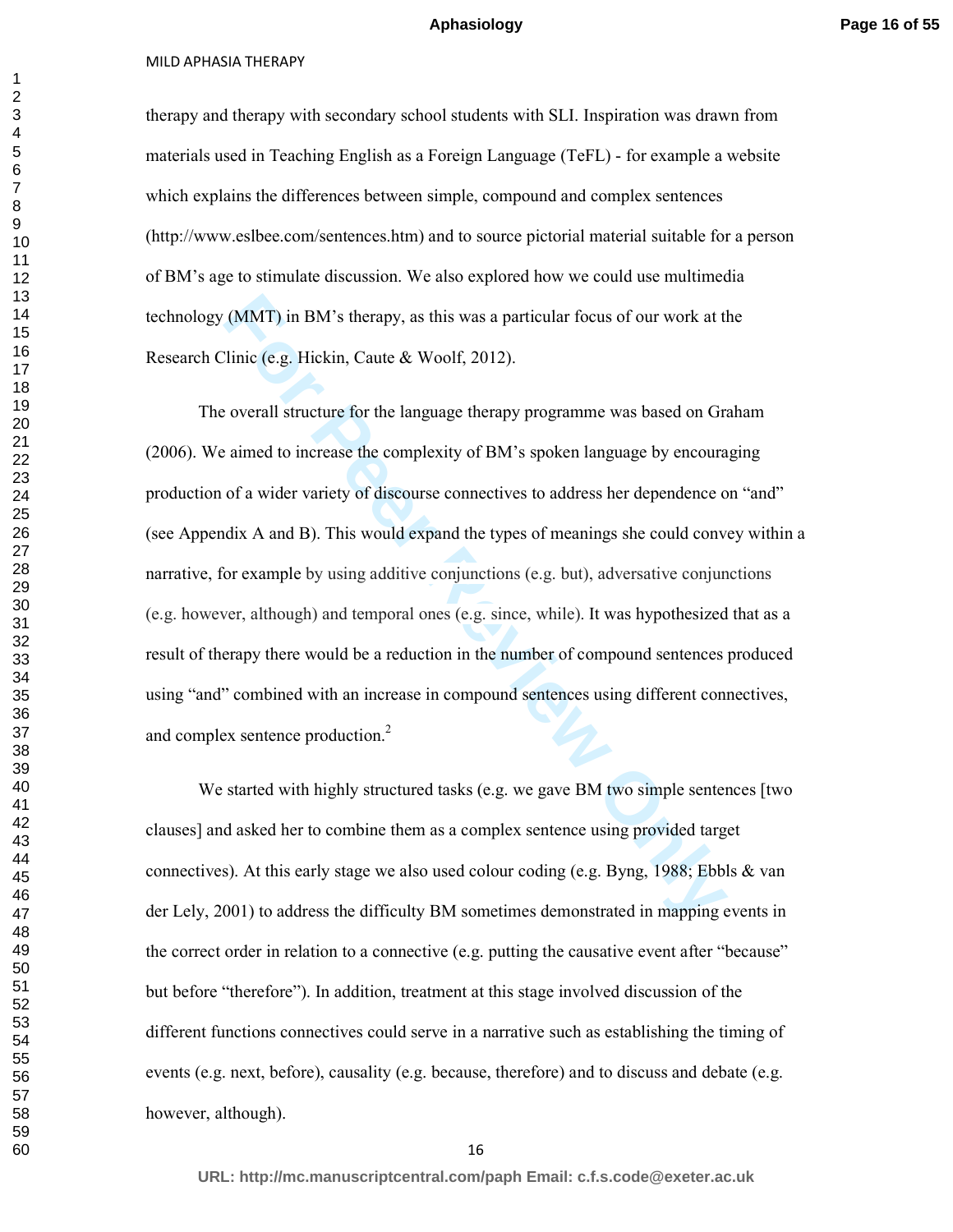#### **Aphasiology**

#### MILD APHASIA THERAPY

We gradually increased the complexity of therapy tasks: for example by providing not just two sentences but a series and asking her to link them as a narrative. An example of a task at the next stage would be to show BM picture sequences and ask her to produce a narrative description. Sessions towards the end of treatment required her to produce spontaneous narratives about a topic of interest such as the current storyline in her favourite soap opera or the latest film she had seen. In these later sessions BM was encouraged to be more ambitious in language output, and it was noted that as her ability to use a wider range of connectives improved and she attempted to convey more complex ideas, she was having some difficulties structuring her narratives. A Story Grammar Outline (e.g. Nippold, 2007; Whitworth, 2010) was therefore introduced to help her organise her narrative and express her ideas more clearly (e.g. by first establishing the setting and the main characters of her narrative).

or the latest film she had seen. In these later sessions BM was encourage<br>tious in language output, and it was noted that as her ability to use a wid<br>s improved and she attempted to convey more complex ideas, she was h<br>ult As well as paper exercises, we used MMT in BM's therapy. Once paper-based exercises had raised BM's awareness of how she could use a wider variety of connectives in her discourse, and to what purpose, SentenceShaper® therapy software was introduced. This gave BM the opportunity to record and reflect upon her spoken language as she experimented with the different connectives. Initially BM worked on the D series workbooks which use pictures to depict a series of events and are designed to train the production of "because" clauses. BM then went on to use the blank workbooks (E series) which do not have pictures and can therefore be used to create free narratives on topics of the client's (or therapist's) choosing. The cue buttons along the side of the screen contained some of the connective words that were the target of treatment to support BM's narrative production if required. Verbal feedback was provided by the therapist and written prompts such as list of different types of connectives were also provided to help scaffold BM's attempts at producing more complex language. Twelve of the sixteen therapy sessions involved BM producing narratives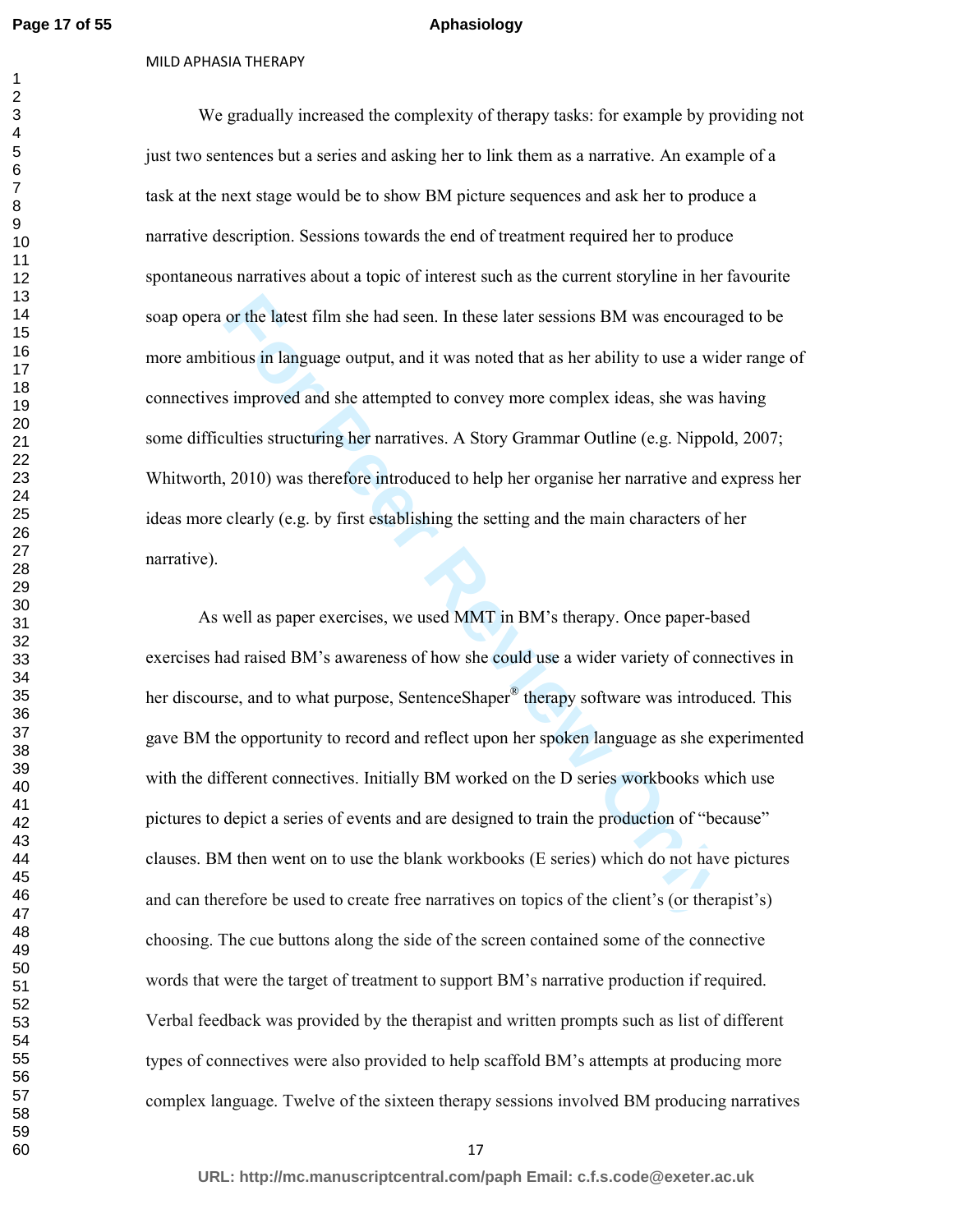#### MILD APHASIA THERAPY

using SentenceShaper® in this context. BM also had a copy of SentenceShaper® on her own computer which meant that she could practice this part of her therapy independently. The amount of home practice varied due to BM balancing her part-time job with her studies. However, she completed 6 sessions, three producing narratives using SentenceShaper<sup>®</sup> and three completing paper based-exercises.

ras hoped that any improvements in BM's spoken language would gener<br>guage production thus addressing her second therapy goal. However, an<br>FBM was the speed at which she could type. Therefore WriteOnline® (a<br>flware package It was hoped that any improvements in BM's spoken language would generalize to written language production thus addressing her second therapy goal. However, an additional problem for BM was the speed at which she could type. Therefore WriteOnline® (a specialist assistive software package designed to promote literacy development in primary - secondary school aged children) was trialed with her as it had a number of features which could potentially help. These features included word prediction and word banks. The latter allow the user to create banks of words relevant to the topic they are writing about, display them on screen and to select and enter them into the text with one key stroke. Both of these features could speed up written language production by assisting with BM's mild anomia, and also importantly by reducing the number of keystrokes required. BM responded well to the trial but unfortunately statutory funding available to support her in her retraining could only be used to purchase prescribed software which did not include WriteOnline®. It had been planned to trial Dragon Naturally Speaking® voice recognition software with BM as another means of addressing the issue of typing speed, and this was funded. Therefore she now proceeded to set this software up on her laptop at home. As she had good oral reading skills BM was able to train the software to recognize her voice successfully, and so the entire focus of therapy was now on improving BM's spoken language production, not only to improve her participation in discussions professionally and socially but also to input to Dragon® and thus improve her written language also.

#### **RESULTS**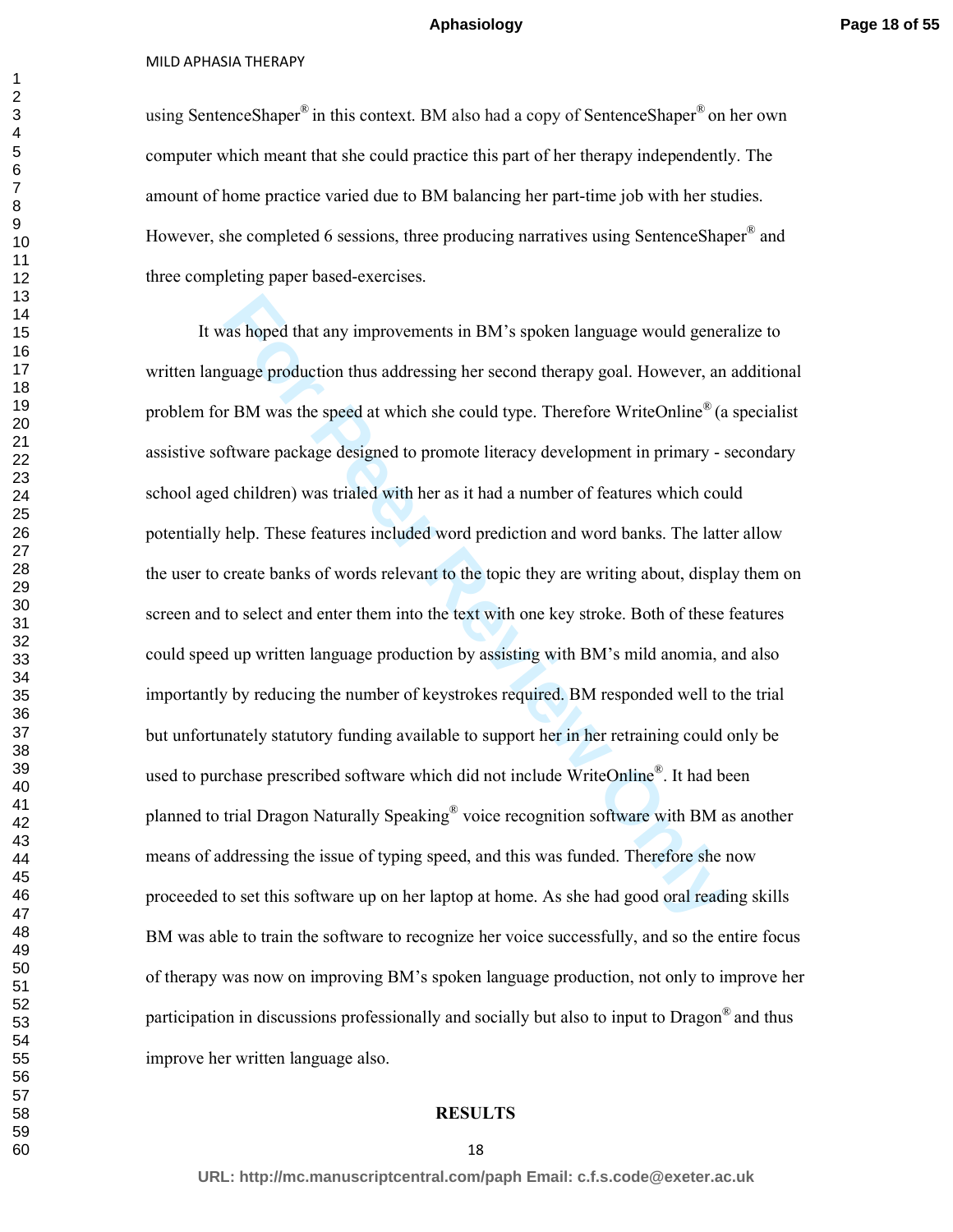#### **Aphasiology**

#### MILD APHASIA THERAPY

Transcriptions of and scores for BM's post treatment CAT (Swinburn, et al., 2004) spoken and written picture descriptions are given in tables 3 and 4 respectively (insert tables 3 and 4 about here). These show that BM's spoken picture description improved post-treatment (see figure 1 – insert figure 1 about here). This improvement was mainly as a result of an increase in the number of appropriate information carrying words she produced, although rating of syntactic variety increased to 4.5 post-treatment (from 3 and 3.5 at pre-treatment assessments 1 and 2 respectively). Her written picture description remained stable possibly because this was a time limited task so that BM could not write more, especially given the use of her nondominant hand.

ariety increased to 4.5 post-treatment (from 3 and 3.5 at pre-treatment as<br>pectively). Her written picture description remained stable possibly beca<br>limited task so that BM could not write more, especially given the use o Evidence of an improvement in BM's spoken language also came from her posttreatment Cinderella narrative (see Appendix C). QPA analysis revealed that, pre-therapy, BM had retold the Cinderella story using 329 narrative words in 41 complete sentences, and had used 7 embeddings. In contrast, after therapy BM retold the same story using 835 narrative words in 74 complete sentences, and had used 29 embeddings. Figure 2 shows this increased use of embedding reflected in a decrease in the production of simple unconnected sentences which was statistically significant ( $\chi^2$ =18.2824, p < 0.001), as was the decrease in compound sentences using "and" ( $\chi^2$  = 6.7431, p < 0.01). This was accompanied by a statistically significant increase in the production of compound sentences using other connectives (use of "so"  $\chi^2$  = 9.4347, p < 0.005; use of "whilst"  $\chi^2$  = 4.329, p < 0.05) and an increase in relative clause production which was not however significant ( $\chi^2$  = 2.1661, p = > 0.05) (insert figure 2 about here). This is in line with changes predicted pre-treatment.

The gains BM made with connectives were not matched by gains on macrostructural measures. Pre therapy, the Cinderella narrative scored 3.7 for local coherence (Glosser  $\&$ Deser, 1990); 4 for global coherence (Wright et al., 2010) , and BM used 8 story grammar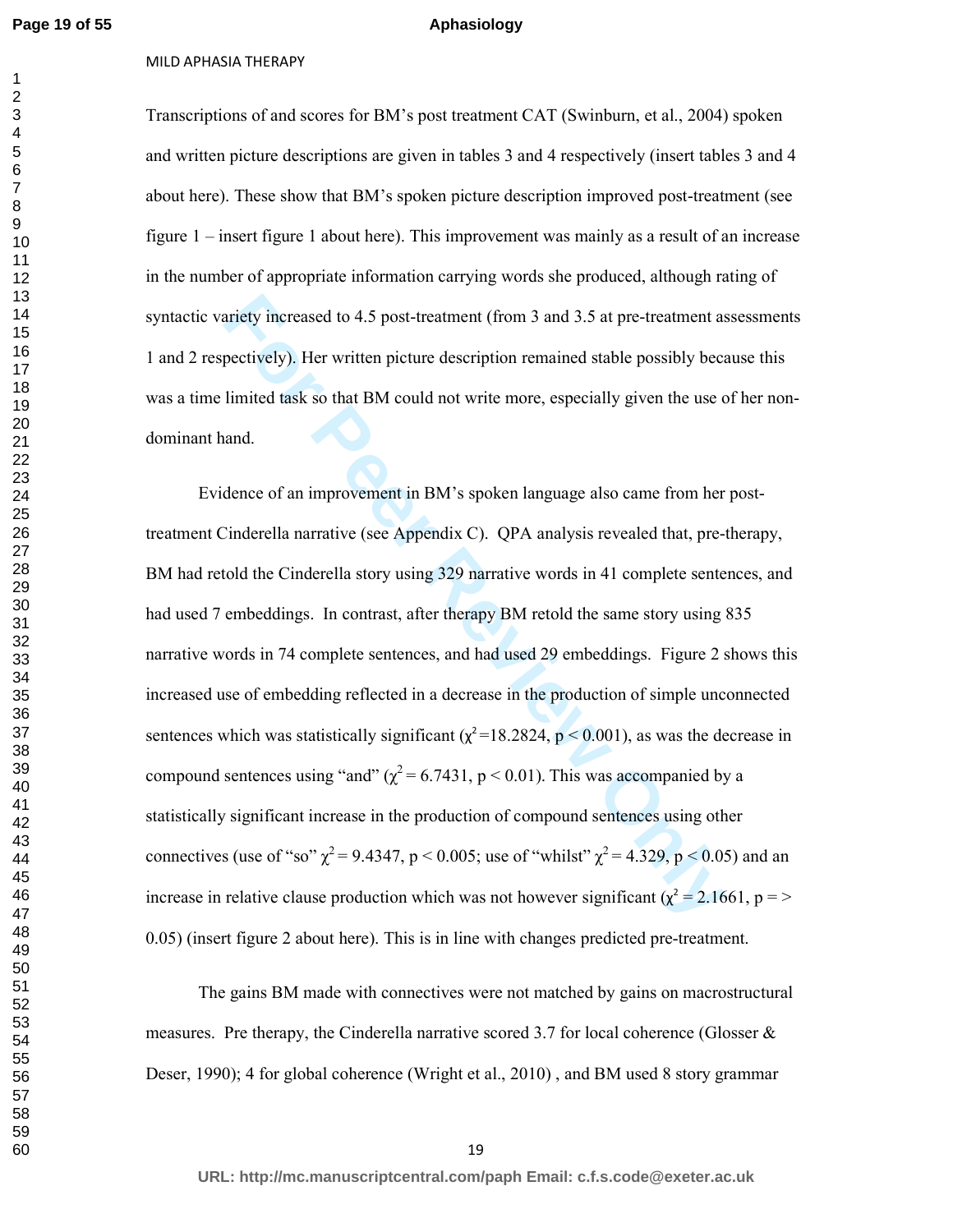elements in her story (Ulatowska et al., 1983). Post therapy the results were similar: local coherence scored 3.8, global coherence scored 4, and 9 story grammar elements were used.

the intrapy programme. These included used ssing mins. In the last sea SBM was asked to describe one of her favourite films - Toy Story - dictat into Dragon<sup>®</sup>. BM was directed not to edit this during production and d k at Further evidence of improvements in spoken language production came from BM's responses to the discussion tasks used as informal measures of her functional improvement throughout the therapy programme. These included discussing films. In the last session of treatment, BM was asked to describe one of her favourite films - Toy Story - dictating her description into Dragon®. BM was directed not to edit this during production and did not overtly look at the text produced, particularly as she was struggling to remember the plot (see Appendix D for the text produced as a result). This is unedited so contains some lexical recognition errors on the part of the software which are underlined. BM subsequently edited what she had produced and brought this version to the next session (see Appendix E). Qualitatively, both samples show a decrease in the production of compound sentences using "and" and simple unconnected sentences, and an increase in the production of complex (relative) clauses. A type and token count of connectives used in the pre and post-treatment film descriptions is given in Table 5 and demonstrates a five-fold increase in the types of connectives used by BM at the end of treatment (insert table 5 about here) including ones specifically targeted in impairment-based treatment. For example, she writes the sentence "Woody was the leader of the pack, hence he brought all of the other toys together" (paragraph 2, Appendix E) which contains an embedded clause linked to the main clause with the connective 'hence', a connective explicitly targeted in therapy. It is acknowledged that Toy Story is a simpler film to describe than Inception and that this may have affected the language BM used. It is also acknowledged that the end of treatment film descriptions are examples of aided language production and so are not directly comparable to the film description pre-treatment which was unaided. However, they are of interest because they demonstrate the functional improvement in BM's language production as a result of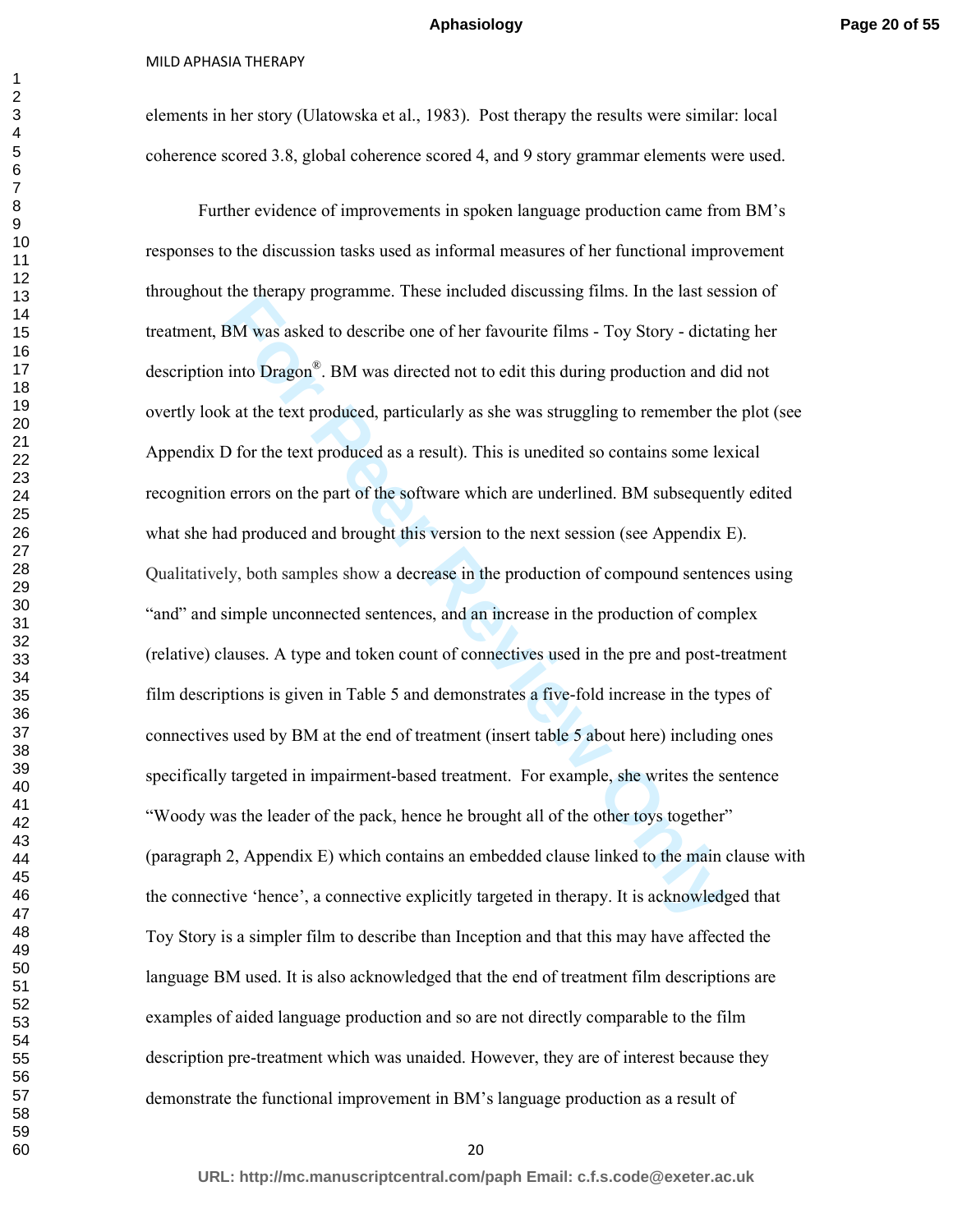#### **Aphasiology**

#### MILD APHASIA THERAPY

impairment-based treatment combined with assistive software, and BM continued to use this combination of assistive software followed by a process of editing to successfully complete essays for her psychology degree which was one of her therapy goals.

For example, at the beginning of treatment BM had described the quality.<sup>27</sup>, and at the end of treatment she described enjoying friends and family were. She said that pre-treatment she had found it difficult to talk to so With regard to the wider impact of her improved spoken language, BM reported some positive changes in response to the set of quality of life questions (Cruice et al., 2010) posttreatment. For example, at the beginning of treatment BM had described the quality of her life as "OK", and at the end of treatment she described enjoying friends and family and how close they were. She said that pre–treatment she had found it difficult to talk to someone she didn't know and had felt like "a little child" talking with her friends as she only contributed about 10% to discussions. At the end of treatment she felt the balance was much more even, because she was able to contribute about 40% to conversations and also reported that she felt much better about talking to strangers. Finally, at the end of treatment BM reported that she was due to give a presentation at a conference the following week, and now felt confident enough to do this using bullet points. This compared to a presentation she gave during the pre-therapy assessment phase when she used a script.

As stated earlier, it was difficult to find control tasks which were not at ceiling because of the mild nature of BM's difficulties. However, some subtests of the CAT on which BM did not score 100% were repeated post-treatment. The results for these are given in the table 6 (insert table 6 about here). BM's performance on the CAT subtests shows some stable performance, and some slight improvements. Given that she was already within normal limits on all of these subtests at pre-treatment baseline 2, it is difficult to draw any firm conclusions from this pattern of performance. In addition, it was difficult to predict what might remain stable/unaffected by treatment given that we were working on both written and spoken output. This involved encouraging BM to be more ambitious in her language production (which might have been expected to also improve word retrieval) and involved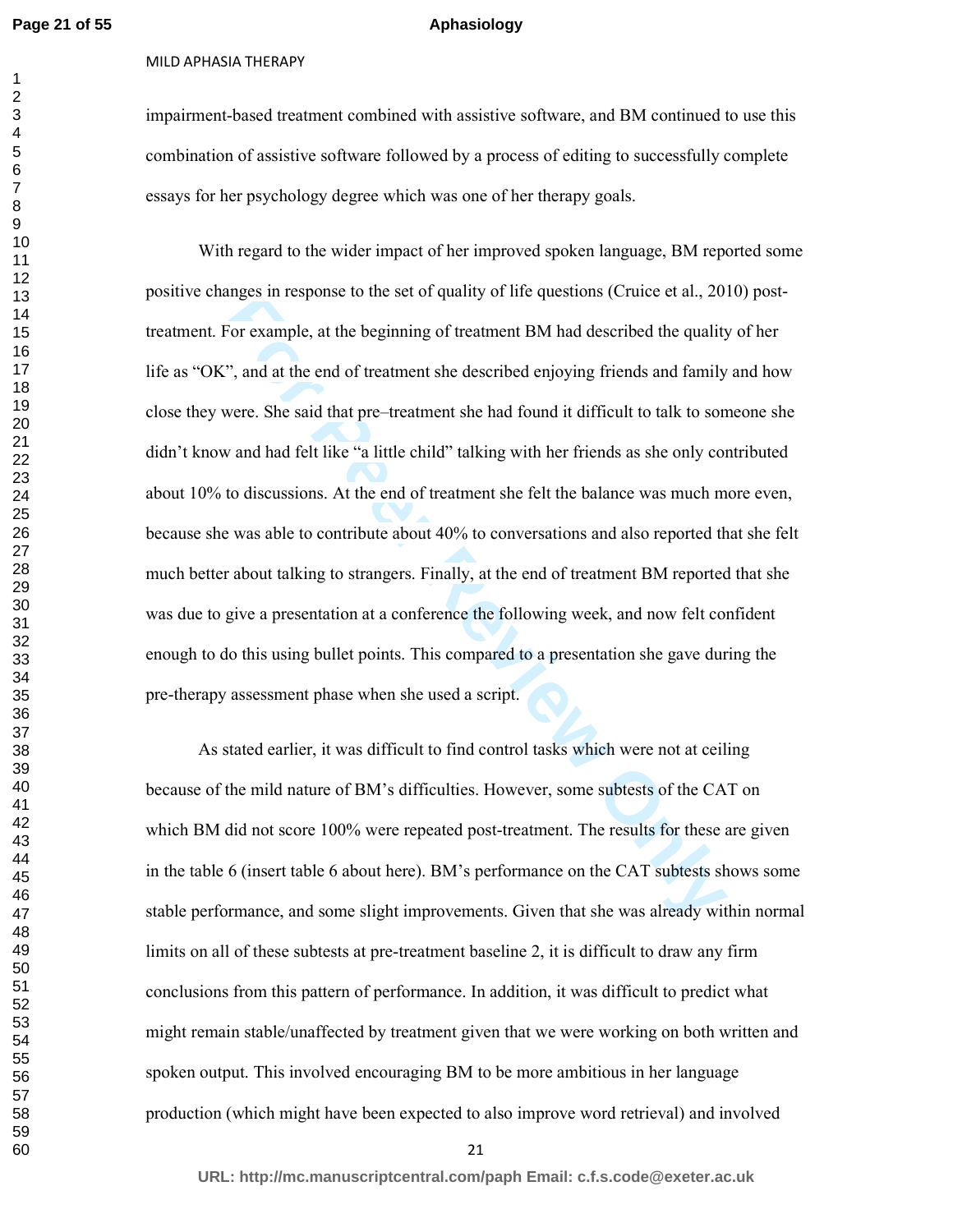her monitoring her own output closely (which might have been expected to also improve input).

#### **DISCUSSION**

This study provides some preliminary evidence to support the fact that impaired complex language production in mild aphasia can be treated. The study also demonstrates the profound impact that the so-called "mild" deficits of this type of aphasia can have on activity, participation and well-being, and that impairment-based treatment can do something to ameliorate this. The factors which may have contributed to the success of treatment will now be discussed.

roduction in mild aphasia can be treated. The study also demonstrates th<br>the so-called "mild" deficits of this type of aphasia can have on activity<br>on and well-being, and that impairment-based treatment can do somethin<br>thi The treatment approach used with BM was unashamedly eclectic because of the lack of published and evidence-based therapy programmes for mild aphasia. The main aim of therapy was to enable BM to use a greater variety of connectives and thus to increase sentence complexity with the ultimate aim of allowing her to convey a greater variety of meanings – "to be able to express my character more" as BM put it. The approaches used to achieve this raised her metalinguistic awareness of her linguistic deficits first of all at a microstructural level (e.g. colour coding). She was also encouraged to be more ambitious in her use of language and this was scaffolded by introducing a Story Grammar Outline later in therapy (e.g. Nippold, 2007; Whitworth, 2010) thereby increasing her metalinguistic awareness at a macrostructural level. Here therapy could also be argued to have targeted socalled "thinking for speaking" as advocated by Marshall and Cairns (2005).

BM made significant gains in terms of her use of targeted connectives but this improvement was not reflected in gains in the three macrostructural measures used here. However because scores on these measures were high pre-therapy, and the range of achievable scores was narrow (0-4 for both coherence measures), significant change could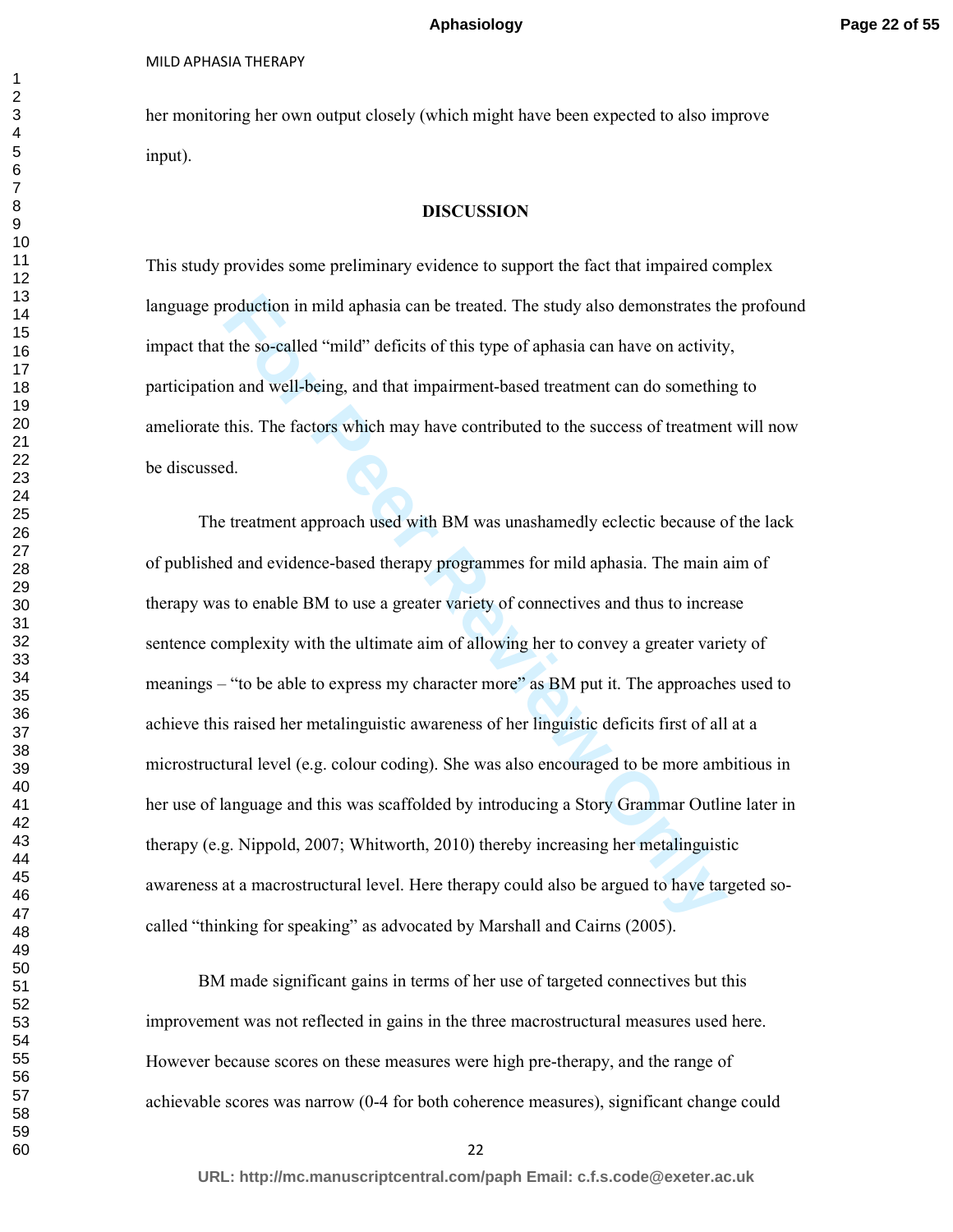#### **Aphasiology**

#### MILD APHASIA THERAPY

not be expected. Future research is needed to investigate the best methods for capturing change at a macrostructural level. Nevertheless, it is perhaps this interaction of therapies aimed at both a micro and macro linguistic levels that gave BM the tools to regain some of the flexibility with language that she had prior to her aphasia. In combination with encouragement and perhaps a little more confidence in her language skills, this may have had something of a "snowball effect" so that BM produced not only a wider variety of connectives and more complex sentences, but also produced more language, including more content and elaboration in her narrative post treatment, as demonstrated by the linguistic analysis. All of these approaches, both at the micro and macro structural level, merit further investigation.

of a "snowball effect" so that BM produced not only a wider variety of<br>s and more complex sentences, but also produced more language, includ<br>elaboration in her narrative post treatment, as demonstrated by the ling<br>Il of th The use of multimedia technology may have complemented these metalinguistic approaches in a number of ways. Sentenceshaper® software may have addressed any mild cognitive impairment present as it may "reduce the impact of processing limitations by allowing repeated refreshing of working memory and by increasing the opportunity for aphasic subjects to monitor their own speech" (Linebarger et al., 2007 p.53). Indeed, BM commented explicitly on the monitoring benefits of Sentenceshaper<sup>®</sup>. Dragon<sup>®</sup> software may have reinforced this by also supporting BM's memory and self-monitoring, allowing her to edit and elaborate her written output. The use of technology in treatment may have had additional benefits similar to those reported in a number of other studies including increased client satisfaction with therapy as a result of the client having autonomy in its delivery (e.g. Wade, Mortley & Enderby, 2003).

In relation to the use of MMT, it was disappointing that WriteOnline® software could not be used because of funding issues. It seems possible that this may have been more effective than Dragon® because 1) word banks and word prediction may have improved BM's (albeit) mild word finding difficulties, and this may have had knock-on effects in terms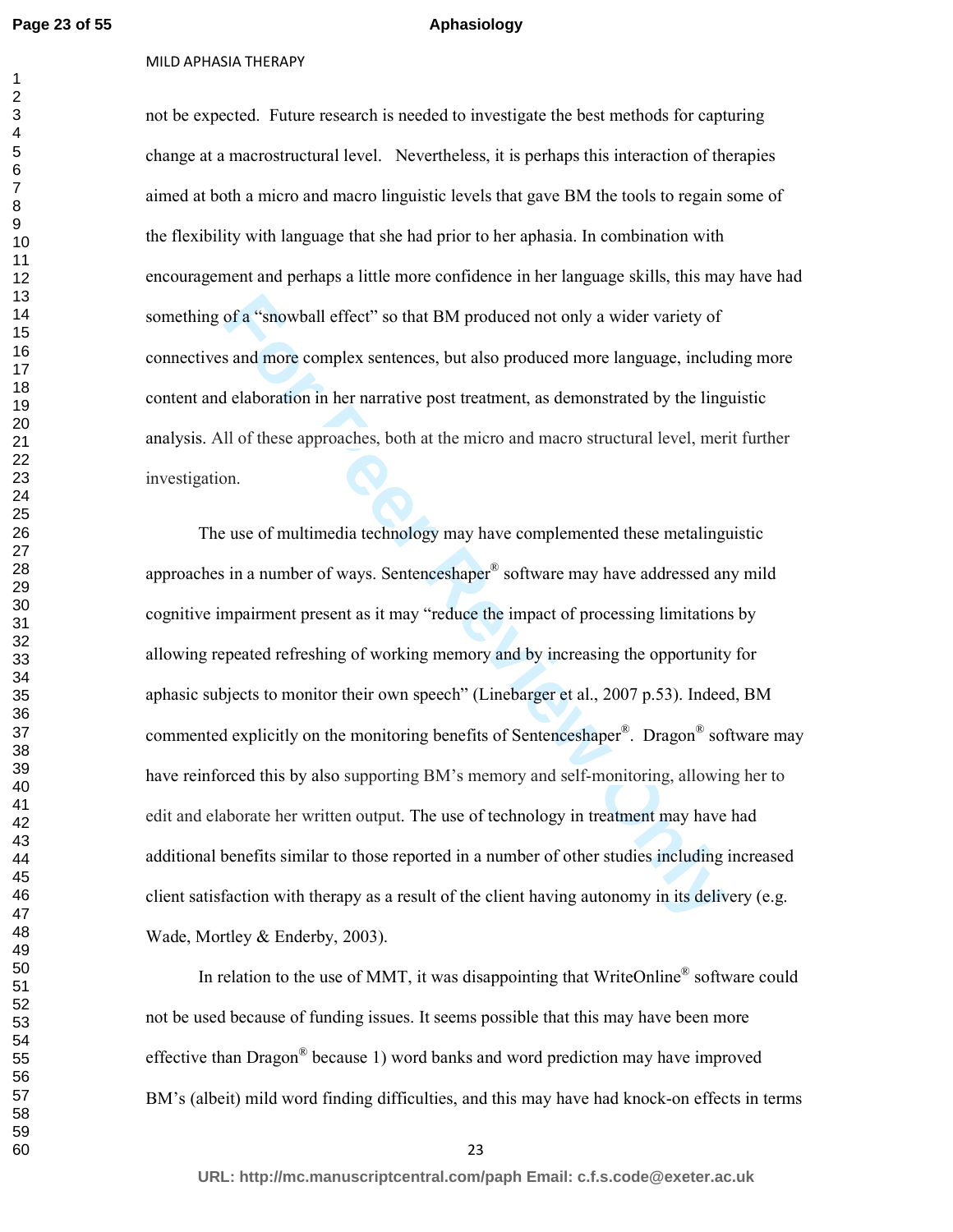of "freeing up" processing capacity for other aspects of language production such as complex sentence formation 2) the process of typing into WriteOnline® and producing written language directly followed by the process of reading and editing the written text may have complemented the same process which was occurring in relation to spoken language via paper exercises and the use of SentenceShaper,<sup>®</sup> thus producing greater therapy effects. Finally, BM reported some continued post-treatment difficulties with Dragon® making word recognition errors due to her aphasia (as was evident in Appendix D and has been previously reported for people with aphasia e.g. Estes and Bloom, 2011). This would not have occurred with WriteOnline<sup>®</sup> and it would be useful to further explore the potential of this software to assist people with aphasia to write.

*A* reported some continued post-treatment difficulties with Dragon<sup>®</sup> makerrors due to her aphasia (as was evident in Appendix D and has been p recople with aphasia e.g. Estes and Bloom, 2011). This would not have Online<sup></sup> Another important factor underlying the effectiveness of treatment may have been that therapy goals and the content of therapy materials were based on an intimate understanding of the impact of BM's aphasia on her life. Thus they were both functional and motivating. This was achieved through detailed assessment and discussion with BM as part of a collaborative approach to goal planning to set SMARTER goals (Hersh et al., 2012). Indeed it was this collaborative process that revealed the pervasive and profound effect of BM's "mild" aphasia on her life – to the difficulties she experienced "expressing her character" in her personal life and the problems with written language in her professional life and academic studies - and consequently to impairment-based language therapy being at the core of the therapy design. The approaches and materials used in therapy were chosen with particular care to reflect and target her interests (e.g. popular TV shows), activities (e.g. writing essays) and participation (e.g. discussing films), with a dual focus on spoken and written language production (via Dragon) to mirror her therapy goals.

The study has a number of limitations. These include the lack of follow up assessments to monitor whether improvements observed immediately post-treatment were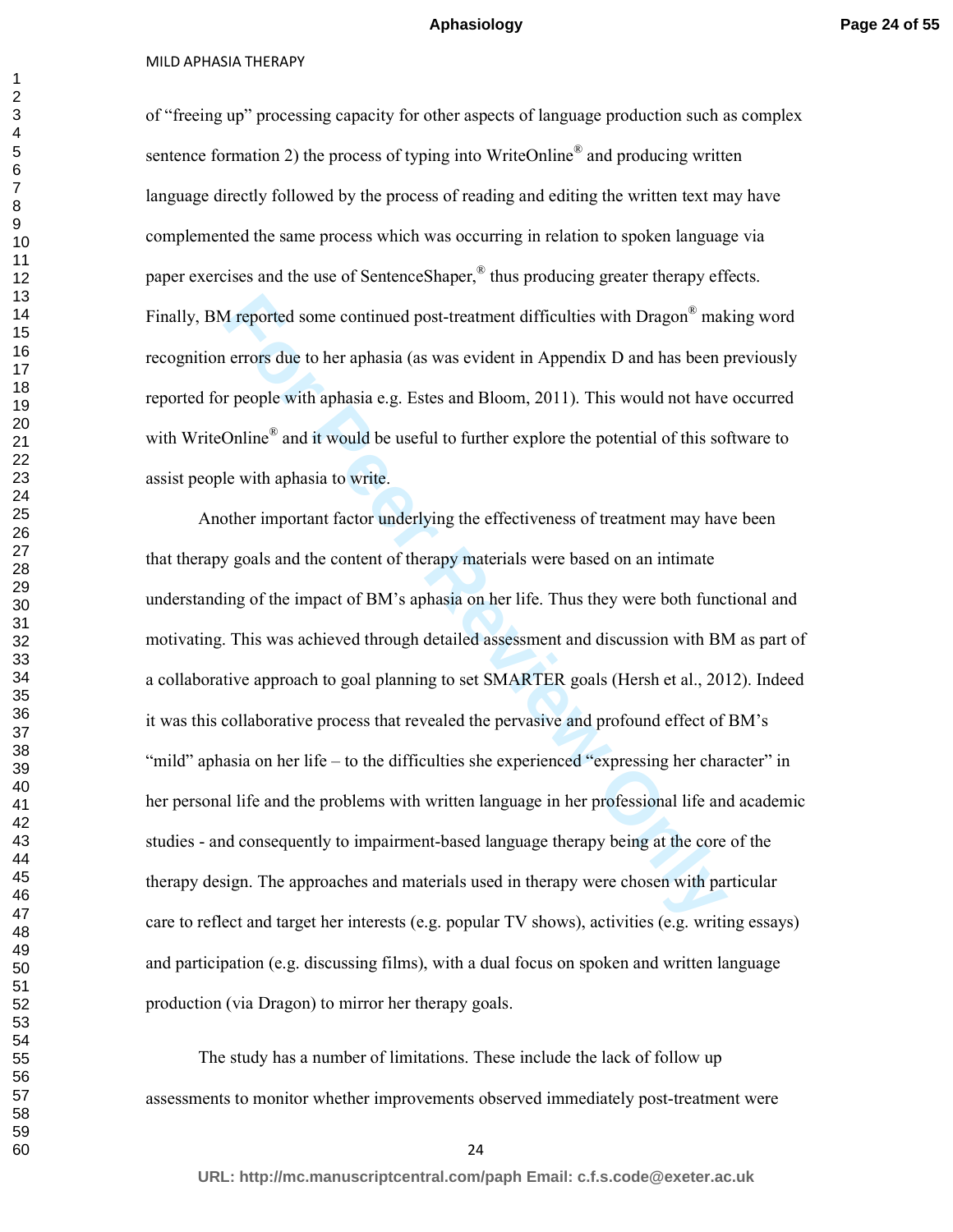#### **Aphasiology**

#### MILD APHASIA THERAPY

maintained. This was as a result of the treating clinician (first author) emigrating before the study was complete. Limitations also arise from the lack of published, standardised assessments suitable for this client group such that the study largely relied on informal outcome measures to detect change. It was also difficult to find control measures which were not at ceiling level for our client, which means they may not have been sensitive to any spontaneous recovery which may have occurred.

In the assessment of mild aphasia, one challenge is to develop take of complex language and thus are sensitive to the high level difficul<br>a. It is not clear that these conditions are always met by tests we might i.<br>a. It i In relation to the assessment of mild aphasia, one challenge is to develop tasks which require the use of complex language and thus are sensitive to the high level difficulties of mild aphasia. It is not clear that these conditions are always met by tests we might currently use. Indeed, this may well have been the case in relation to BM's CAT picture descriptions which showed little change post treatment, whereas the (presumably more demanding and motivating) Cinderella narrative did. In assessing a person with mild aphasia we therefore need to consider whether the tasks we use are likely to elicit complex language and thus expose the deficits we are searching for, an issue also raised by Armstrong et al., (2012).

Another challenge is to develop tasks which are sensitive to the potential interaction between linguistic and cognitive deficits which may underlie the communication impairment observed in mild aphasia. The pioneering work of Murray et al. (1998) points to how this might be achieved. They demonstrated the negative impact of divided attention on the language production of participants with aphasia. Conducting assessments under conditions which mimic those cited by people with aphasia as problematic (e.g. communicating against background noise) may be informative in exposing difficulties masked under normal test conditions.

An additional limitation arises from the use of an eclectic approach to treatment. This meant it was not possible to identify which elements of the treatment were (most) effective. There is a clear need for further research to establish this, including investigation of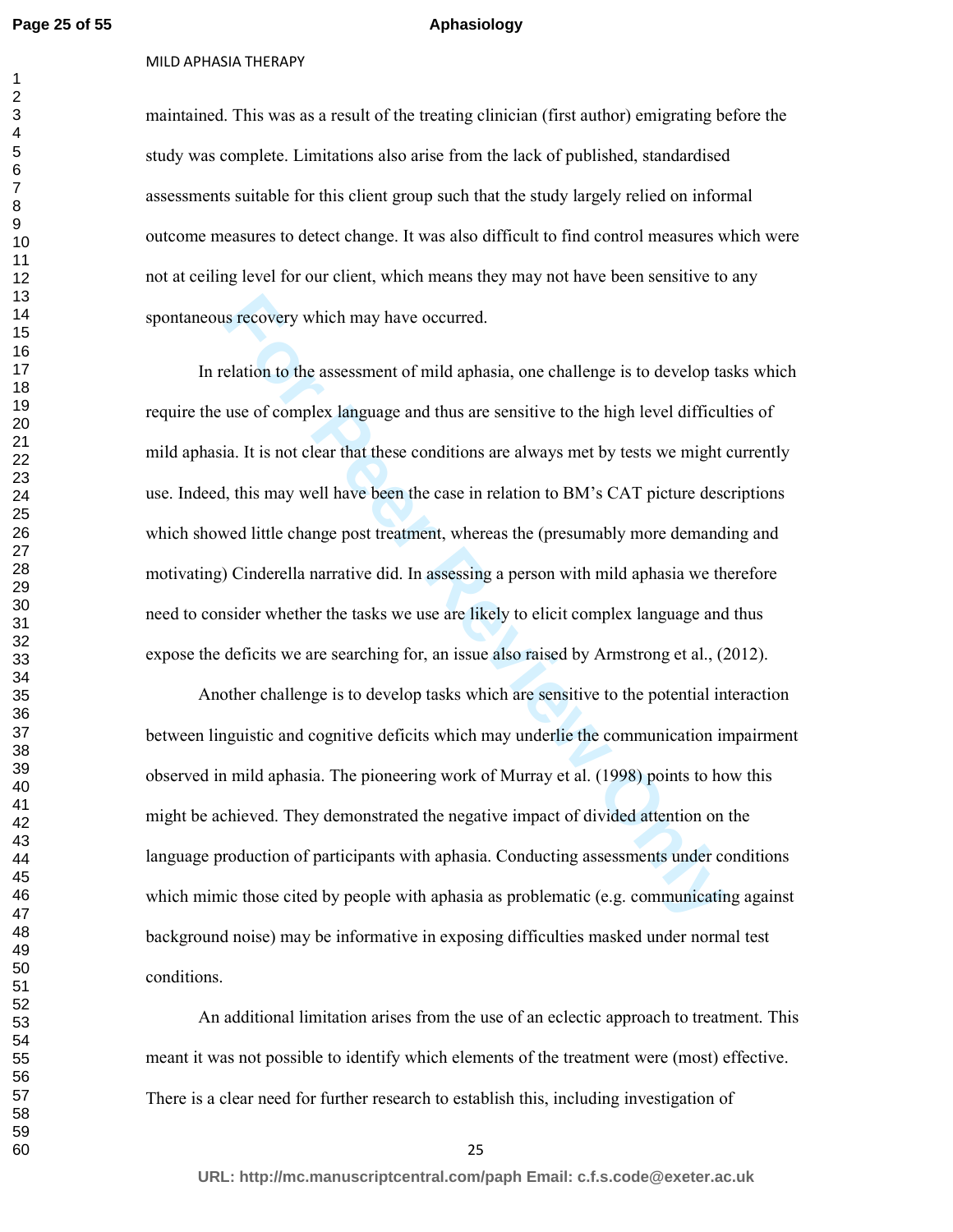impairment-based approaches such as those used here to target our client's linguistic deficits, impairment-based treatment of cognitive deficits (e.g. Murray et al., 2006) and indirect approaches arising from the use of conversation analysis and systemic functional linguistics currently being explored by Armstrong and colleagues (Armstrong et al., 2013; Fox et al., 2009). The potential for multimedia technologies to help people with mild aphasia is also under-researched in terms of technologies which are specifically designed for people with aphasia such as SentenceShaper® and those which are not such as Dragon® and WriteOnline® .

Finally, it seems fitting to end with the thoughts of BM herself about her treatment: this study would not have been possible without her immense courage, insight and generosity of spirit which taught the clinicians and students who worked with her much about the lived experience of mild aphasia.

arched in terms of technologies which are specifically designed for peop<br>h as SentenceShaper<sup>®</sup> and those which are not such as Dragon<sup>®</sup> and<br>re<sup>®</sup>.<br>ally, it seems fitting to end with the thoughts of BM herself about her t "The ideas that you gave me were just what I needed! I haven't been able to do that much on it as yet because I've been busy, however, what little I have done on it has worked really well. I found it challenging on one part but I felt a sense of accomplishment being able re-jig and put my own interpretation on the sentences that I couldn't have done a year, or even 6 months ago. And I know if I 'put my own spin' on the sentences for this whole summer, then hopefully, I should be more prepared for my Uni course which starts in oct at the least if not many other things as well!" (Sent from her Blackberry).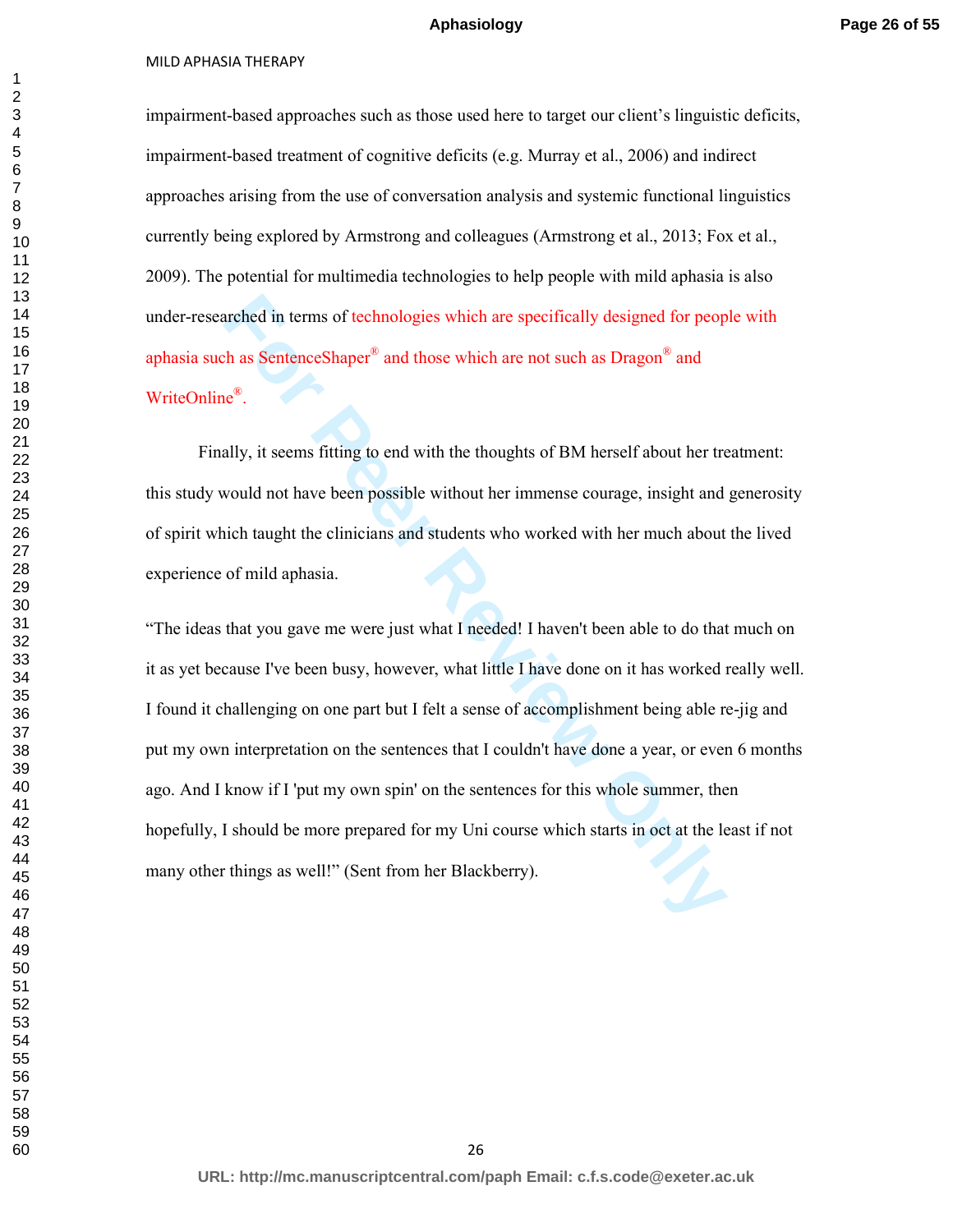#### **Aphasiology**

#### REFERENCES

- Armstrong, E., Fox, S., & Wilkinson, R. (2012). *Mild Aphasia: Is this the place for an argument?* .Paper presented at the Clinical Aphasiology Conference Retrieved from: http://aphasiology.pitt.edu/archive/00002383/?
- Armstrong, E., Fox, S., & Wilkinson, R. (2013). Mild Aphasia: Is this the place for an argument? *American Journal of Speech-Language Pathology, 22*(2), 268-278. doi: 10.1080/02687030802669526
- Bird, H., & Franklin, S. (1996). Cinderella revisited: A comparison of fluent and non-fluent aphasic speech. *Journal of Neurolinguistics, 9*, 187–206.

Byng, S. (1988) Sentence processing deficits: Theory and therapy. *Cognitive Neuropsychology, 5*, 629-676.

Cruice, M., Worrall, L., Hickson, L., & Murison, R. (2003). Finding a focus for quality of life with aphasia: Social and emotional health and psychological well-being *Aphasiology,*  , 333–353. doi: 10.1080/02687030244000707

E., Fox, S., & Wilkinson, R. (2013). Mild Aphasia: Is this the place for ument? *American Journal of Speech-Language Pathology*, 22(2), 268-2<sup>7</sup><br>1080/02687030802669526<br>Franklin, S. (1996). Cinderella revisited: A compariso Cruice, M., Worrall, L., & Flickson, L. (2006). Perspectives of quality of life by people with aphasia and their family: Suggestions for successful living. *Topics in Stroke Rehabilitation, 13*(1), 14–24. Retrieved from: http://www.thomasland.com/aboutstrokerehab.html

Cruice, M., Hill, R., Worrall, L. & Hickson, L. (2010). Conceptualising quality of life for older people with aphasia. *Aphasiology*, *24*(3), 327-347. DOI: 10.1080/02687030802565849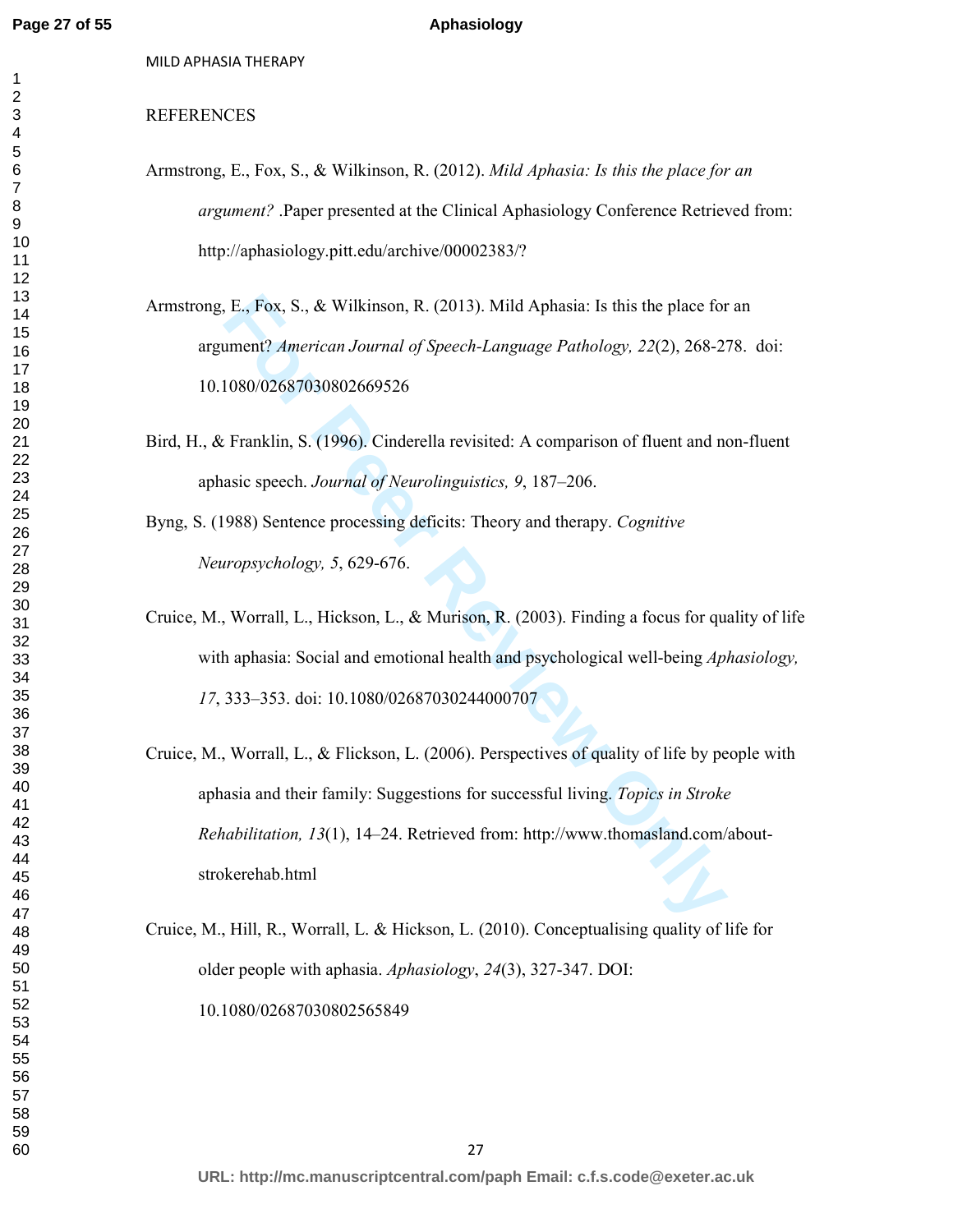- Ebbels, S., & van der Lely, H. (2001). Meta-syntactic therapy for children with severe persistent SLI using visual coding. *International Journal of Language and Communication Disorders, 36* (supplement), 345-50.
- Estes C & Bloom R (2011). Using voice recognition software to treat dysgraphia in a patient with conduction aphasia. *Aphasiology*, 25 (3), 366-385. doi: 10.1080/02687038.2010.493294
- Fox, S., Armstrong, E., & Boles. L. (2009). Conversational treatment in mild aphasia: A case study, *Aphasiology, 23*, 951-964. doi: 10.1080/02687030902958159
- Francis, D., Clark, N., and Humphries G., (2003).The treatment of an auditory working memory deficit and the implications for sentence comprehension abilities in mild "receptive" aphasia. *Aphasiology, 17*, 723-750. doi: 10.1080/02687030344000201
- **For Periodic Application** application application application applications and the URBO/02687038.2010.493294<br> **For Peer Review Only 2010** Applications Interactional treatment in mild aphasively, E., & Boles. L. (2009). Co Frankel, T., Penn, C., & Ormond-Brown, D. (2007). Executive dysfunction as an explanatory basis for conversation symptoms of aphasia: A pilot study. *Aphasiology*, *21*, 814–828. doi: 10.1080/02687030701192448
- Glosser, G., & Deser, T. (1990). Patterns of discourse production amoung neurological patients with fluent language disorders. Brain & Language, 40, 67-88.
- Graham, D. (2006). Beyond the simple sentence level: A case study of a client with high level aphasia. . In S. Byng, J. Duchan and C. Pound (Eds.). *Aphasia Therapy File: Volume Two*. Hove: Psychology Press.
- Grant, D.A., & Berg, E.A., (1993). *Wisconsin Card Sorting Test*. Odessa, FL: Psychological Assessment Resources Inc.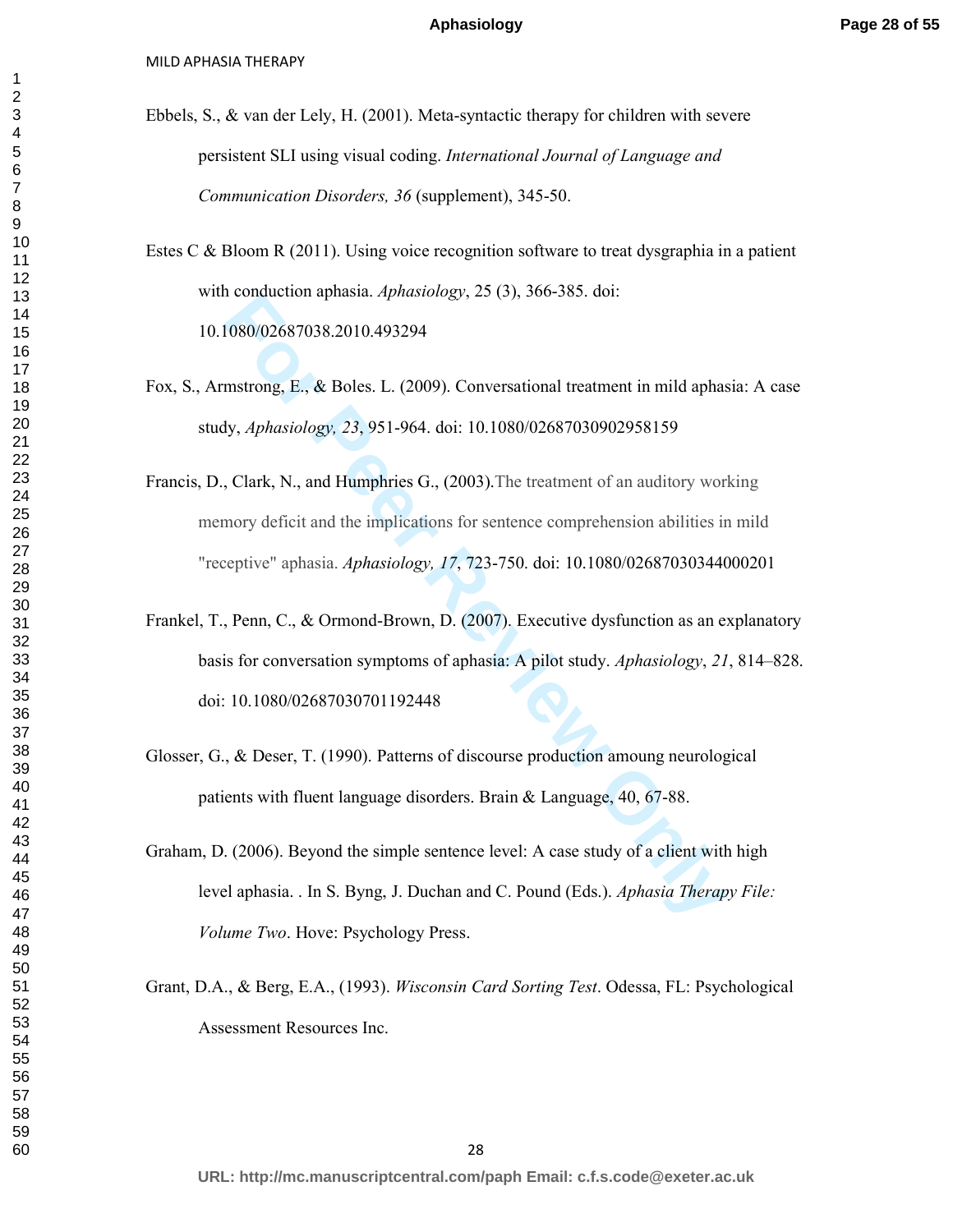#### **Aphasiology**

#### MILD APHASIA THERAPY

- Hersh, D., Worrall, L., Howe, T., Sherratt, S., Davidson, B., (2012), SMARTER goal setting in aphasia rehabilitation. *Aphasiology*, 26(2), 220-233, Abingdon, Oxon, DOI: 10.1080/02687038.2011.640392.
- Hickin, J., Caute, A & Woolf, C., (2012) *Information Technology in Aphasia Therapy 1: New Developments*. Symposium presentation at the British Aphasiology Society Biennial International Therapy Symposium, City University, London.

Hilari, K., & Northcott, S. (2006). Social support in people with chronic aphasia. *Aphasiology*, *20*, 17–36. doi: 10.1080/02687030500279982

*Elopments.* Symposium presentation at the British Aphasiology Society<br>
Fractional Therapy Symposium, City University, London.<br>
& Northeott, S. (2006). Social support in people with chronic aphasia.<br> *Fasiology*, 20, 17–36 Hunting Pompon, R., Silkes, J., Kendall, D., & Bacon Moore, A., (2010). Exploring the relationship between high level anomia, attention and automatic vs. controlled processing: a retrospective data analysis. Paper presented at the Clinical Aphasiology Conference. Retrieved from:

http://aphasiology.pitt.edu/archive/00002154/01/viewpaper.pdf

- Kroenke, K-M., Kraft, I., Regenbrecht, F., & Obrig, H. (2013) Lexical learning in mild aphasia: Gesture benefit depends on patholinguistic profile and lesion pattern. Cortex, 46 2637-2649. doi: 10.1016/j.cortex.2013.07.012
- Linebarger, M.C., Schwartz, M.F., & Kohn, S. E. (2001). Computer-based training of language production: An exploratory study. *Neuropsychological Rehabilitation*, 11(1), 57-96.
- Linebarger, M.C., & Schwartz, M.F. (2005). AAC for hypothesis-testing and treatment of aphasic language production: Lessons from a processing prosthesis. *Aphasiology, 19*, 930-942. doi: 10.1080/02687030544000146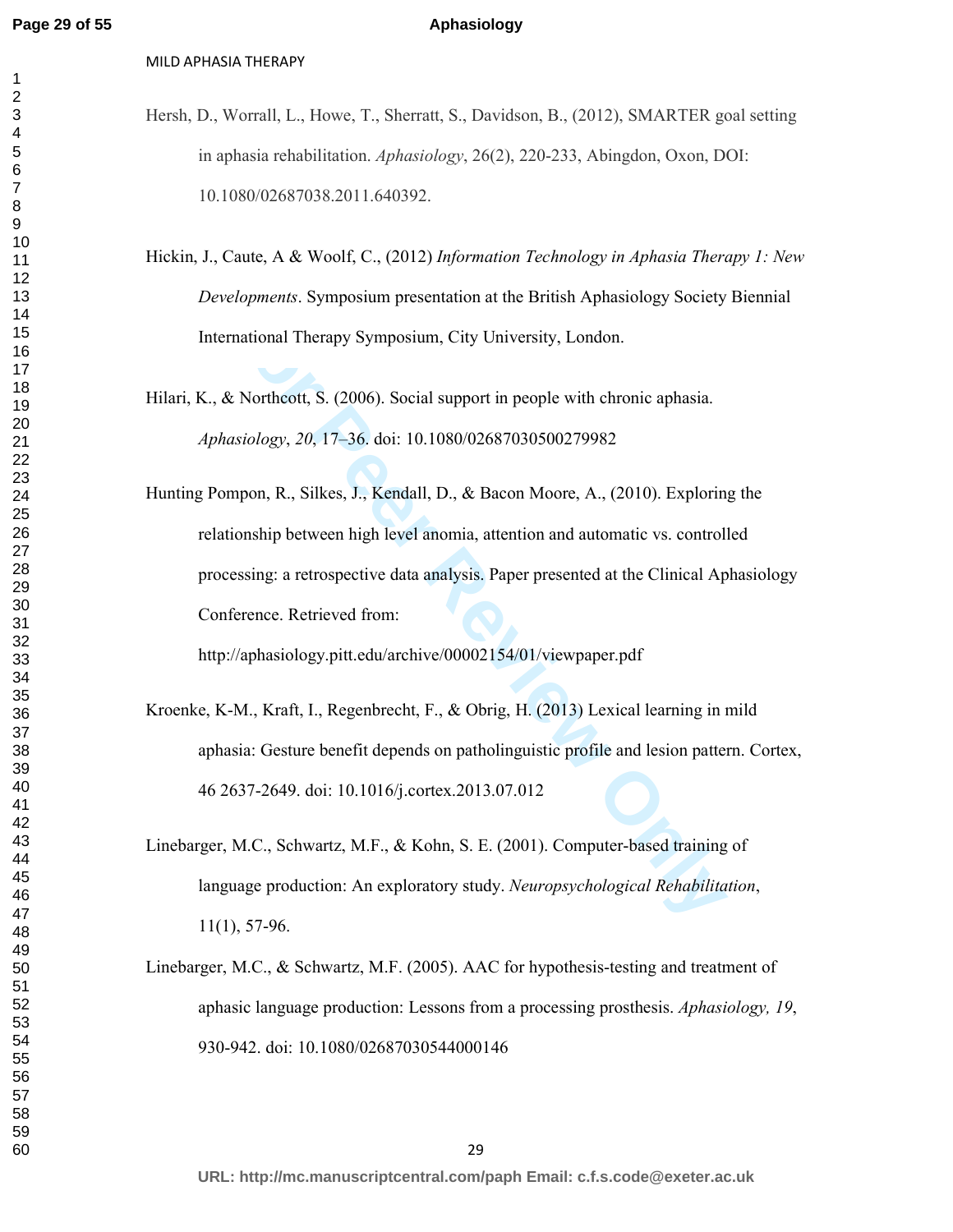- Linebarger, M.C., McCall, D., Virata, T., & Berndt, R.S. (2007). Widening the temporal window: Processing support in the treatment of aphasic language production. *Brain and Language, 100*, 53-68. doi:10.1016/j.bandl.2006.09.001
- Marshall, J. and Cairns, D. (2005) Therapy for sentence processing problems in aphasia: Working on thinking for speaking. Aphasiology, 19, 1009-1020. Doi: http://dx.doi.org/10.1080/02687030544000218
- McCall, D., Virata, T., Linebarger, M., & Berndt, R.S. (2009). Integrating technology and targeted treatment to improve narrative production in aphasia: A case study. *Aphasiology, 23*, 438-461. doi: 10.1080/02687030701818000
- **For Peer Review Only 2013** Constants, Applessionly, 19, 1009-1020. Doi:<br>
For Peer Review Only 10.1080/02687030544000218<br>
For Peerating technology, 19, 1009-1020. Doi:<br>
For Peer Review Only and Review Production in aphasia Murray, L., Holland, A., & Beeson, P. (1998). Spoken language of individuals with mild fluent aphasia under focused and divided-attention conditions. *Journal of Speech, Language, and Hearing Research*, *41*(1), 213-227. . Retrieved from: http://jslhr.pubs.asha.org/
- Murray, L. L., Keeton, R. J., & Karcher, L. (2006). Treating attention in mild aphasia: Evaluation of attention process training-II. *Journal of Communication Disorders*, (1), 37-61. doi: 10.1016/j.jcomdis.2005.06.001
- Nippold, M.A., (2010) *Narrative intervention for adolescents: Storytelling with fables*. Paper presented at Global Meeting on Adolescent Language disorders, City University, London.
- Nippold, M. A., (2007). *Later language development: School-age children, adolescents, and young adults (*3rd ed.). Austin, TX: Pro-Ed.
- Parr, S., Duchan, J., and Pound, C., (2003) Aphasia inside out: Reflections on communication disability. Maidenhead: Open University Press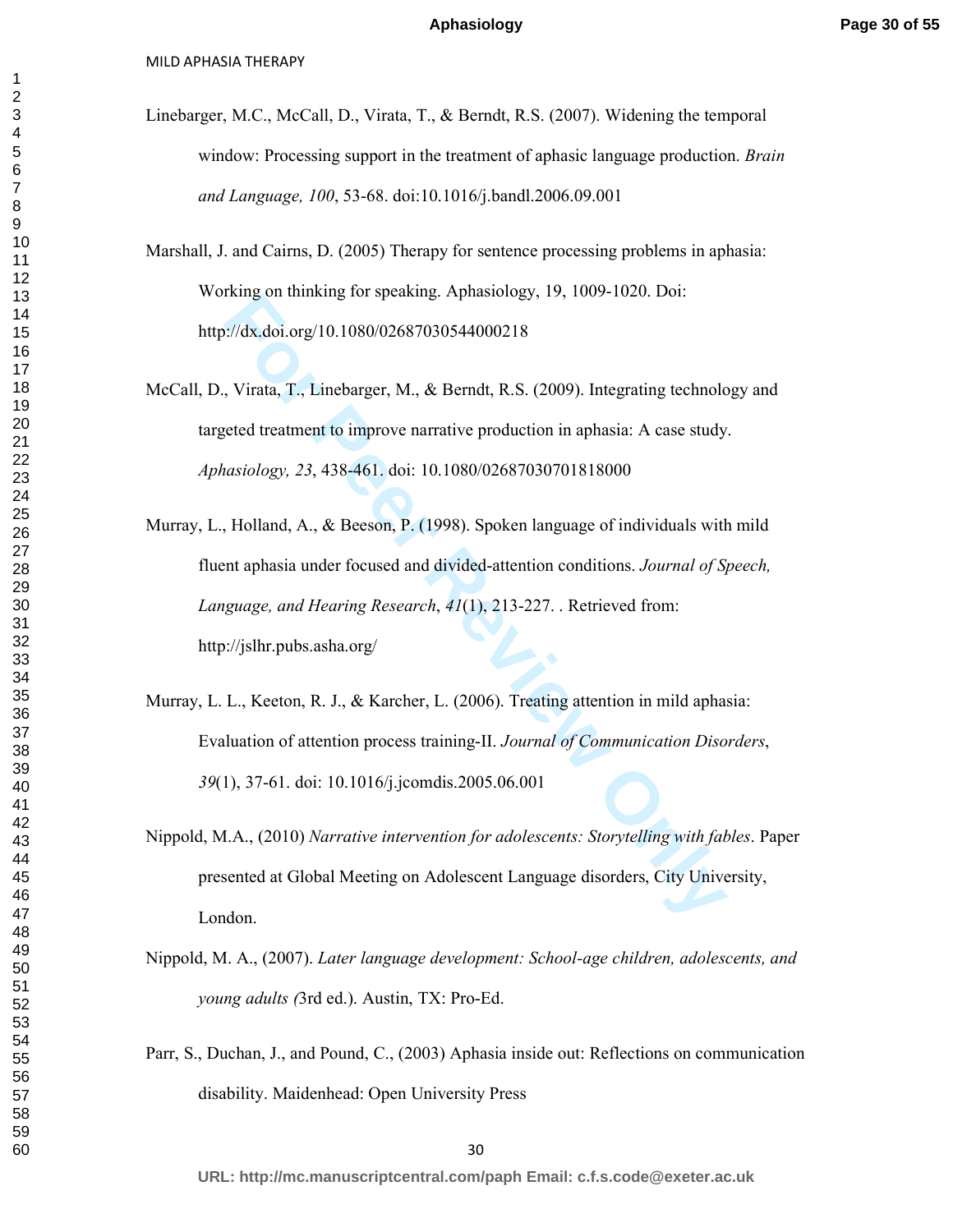#### **Aphasiology**

#### MILD APHASIA THERAPY

- Pound, C., Parr, S., Lindsay, J., & Woolf, C., (2000). Beyond aphasia: therapies for living with communication disability. Bicester: Speechmark Publishing Ltd.
- Ross, K. B., & Wertz, R. T. (2002), Relationships between language-based disability and quality of life in chronically aphasic adults. *Aphasiology, 16*, 791–800. doi: 10.1080/02687030244000130
- Ross, K., & Wertz, R. (2004a). Accuracy of formal tests for diagnosing mild aphasia: An application of evidence‐based medicine. *Aphasiology*, *18*, 337-355.
- **Example 10.1 Accuracy of formal tests for diagnosing mild aphastication of evidence-based medicine.** *Aphasiology***, 18, 337-355.<br>
Ind Wertz, R., (2004b). Discriminative validity of selected measures for<br>
Ferentiating norma** Ross, K., and Wertz, R., (2004b). Discriminative validity of selected measures for differentiating normal from aphasic performance. *American Journal of Speech-Language Pathology, 12*, 312–319. doi: 10.1044/1058-0360(2003/077)
- Saffran, E. M., Berndt, R. S., & Schwartz, M. F. (1989). The quantitative analysis of agrammatic production: Procedure and data. *Brain and language*, *37*(3), 440-479.
- Swinburn, K., Porter, G., and Howard, D., (2004) *The Comprehensive Aphasia Test.* Hove: Psychology Press.
- Swinburn, K. with Byng, S. (2006). *The Communication Disability Profile*. London: Connect.
- Teasdale, T. W., & Engberg, A., W. (2005). Psychosocial consequences of stroke: A longterm population-based follow-up. *Brain Injury*, *19*, 1049–1058. doi: 10.1080/02699050500110421
- Thompson, C.K., Shapiro, S.P., Kiran, S., & Sobecks, J., (2003). The role of syntactic complexity in treatment of sentence deficits in agrammatic aphasia: The complexity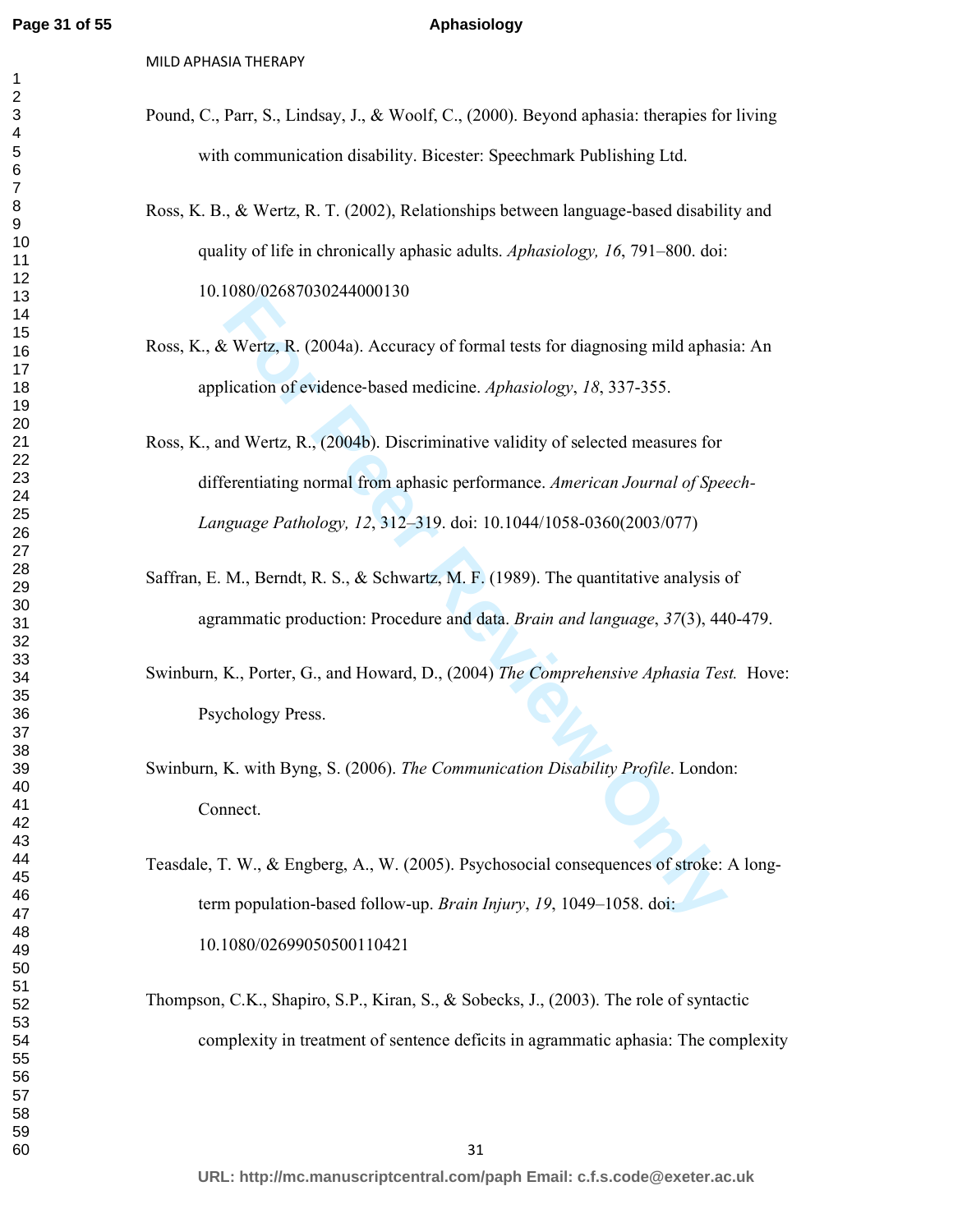account of treatment efficacy (CATE). *Journal of Speech, Language, and Hearing Research, 46*, 591–607. doi: 10.1044/1092-4388(2003/047)

- Ulatowska, H., Freedmam Stern, R., Weiss Doyel, A., Macaluso-Haynes, S., & North, A. (1983). Production of narrative discourse in aphasia Brain and Language, 19, 317- 334.
- Wade, J., Mortley, J., & Enderby, P.M., (2003). Talk about IT: Views of people with aphasia and their partners on receiving remotely monitored computer-based word finding therapy. *Aphasiology***,** *17*, 1031-1056.
- Whitworth, A. (2010) Using narrative as a bridge: Linking language processing models to real-life communication. Seminars in Speech and Language, 31, 64-75. doi:10.1055/s-0029-1244954
- World Health Organisation (2001). International Classification of Functioning Disability and Health. Retrieved March 25, 2014 from http://www.who.int/classifications/icf/en/
- **For Peer Review Only** Wright, H., Koutsoftas, A., Fergadiotis, G., & Capilouto, G. (2010). Coherance in stories told by adults with aphasia. Procedia in Social and Behavioural Sciences, 6(111-112).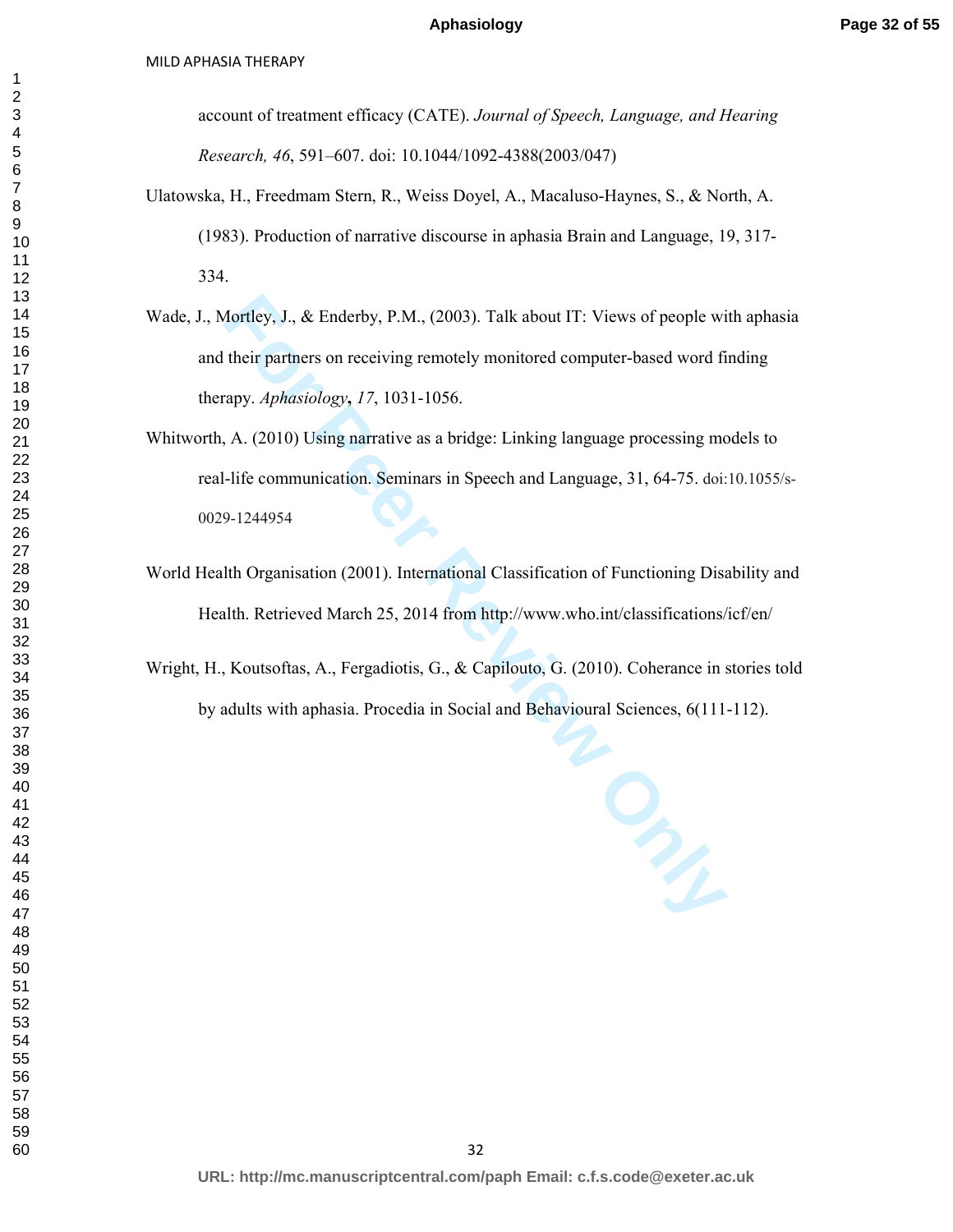#### **Aphasiology**

#### MILD APHASIA THERAPY

# APPENDIX A: TRANSCRIPTION OF BM'S PRE-TREATMENT CINDERELLA NARRATIVE\*

- 1. There was a girl called sti called Cinderella
- 2. **and** she lived with her dad
- 3. **and** he died
- 4. **and** he had she had a step mum with two step sisters *who* also lived there but
- 5. *when* her dad died her step-mum looked after them all and
- 6. her step-mum was nice to those two sisters *but* wasn't nice to her
- 7. **and** she was like a like a servant for them
- 8. *so* she she she grew up
- 9. **and** whilst being a servant and she had a kingdom and everything
- 10. *but* she was a servant in it
- **Example 18** and a step mum with two step sisters *who* also lived there but *when* her dad died her step-mum looked after them all and<br>her step-mum was nice to those two sisters *but* wasn't nice to her<br>**and** she was like 11. **and** one day a a man came to the house to say *that* you are all invited to to the prince's ball like thing yeah
- 12. you should come
- 13. **and** he's going to pick a princess **and** everything like that
- 14. **and** yeah the step sisters found out about it and were excited about it and everything and were choosing their outfits **and** everything like that
- 15. and oh my God yeah *but* Cinderella couldn't go *because* her step mother locked her in the cellar or something
- 16. **and** yeah she wanted to go
- 17. *but* she didn't didn't have enough money to get a new outfit or anything like that
- 18. **and** *so* this fairy godmother magically appeared to her
- 19. **and** said you shall go to the ball
- 20. **and** she dressed her in an outfit and everything
- 21. **and** she they had a big pumpkin like
- 22. she made it into a carriage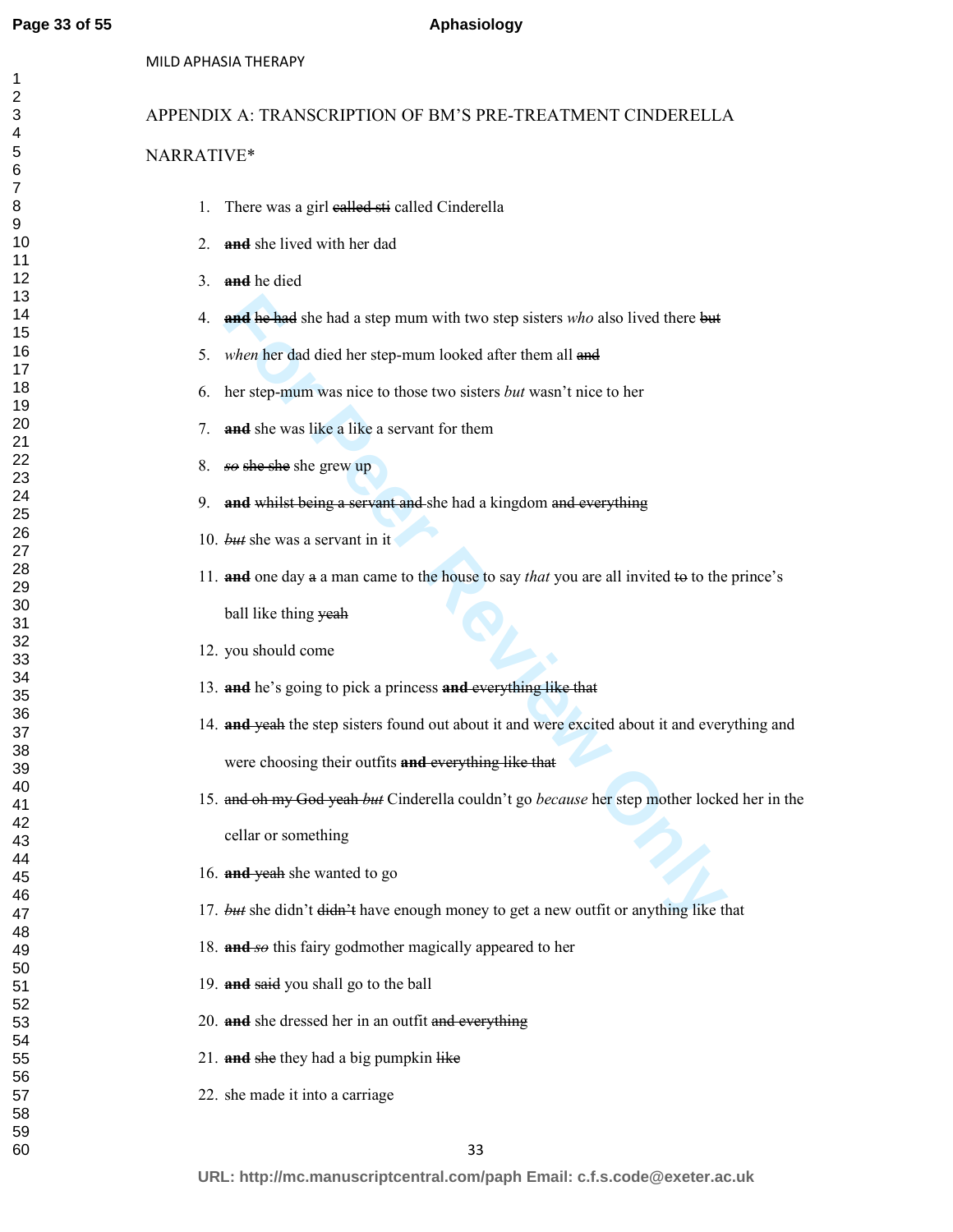- 24. **and** she went off into the night to the ball
- 25. yeah the prince the step mother and step sisters and the prince couldn't recognise her

*because* she looked so pretty

- 26. **and** she looked so made-up
- 27. **and** he really liked her
- 28. *but* she but he didn't know her name or anything like that
- 29. *so* when her at 12 o'clock the spell had broke had was going to finish
- 30. **and** *so* she ran out of the ball t
- 31. to *so* she wouldn't she wouldn't be seen to to be like a a servant in the ball
- 32. *so* she ran out
- 33. **and** she left her glass glass slipper behind
- 34. **and** *so* the prince ran after her
- 35. *but* she but she ran too fast or something
- 36. **and** the prince only found her glass slipper
- **For the Solution American** Solution the rest of the set of the set of the set of the set of the set of the set of the ball t set of the ball t and so she ran out of the ball t<br> **EVALUATE AMEX CONVENT CONVENT CONVENT** COND 37. *so* the next day he he like searched for for the person *who* wore the glass slipper and

everything

- 38. **and** her two sip' sisters tried them on
- 39. *but* they were their feet were too big
- 40. **and** finally Cinderella tried it on
- 41. **and** it fit

42. **and** yeah and the rest is history

\*The crossed through words are non-narrative utterances (as defined in Saffran, Berndt  $\&$ Schwartz 1989). Use of "and" is emboldened to highlight the lack of variety. The use of other connectives and relative pronouns is italicized.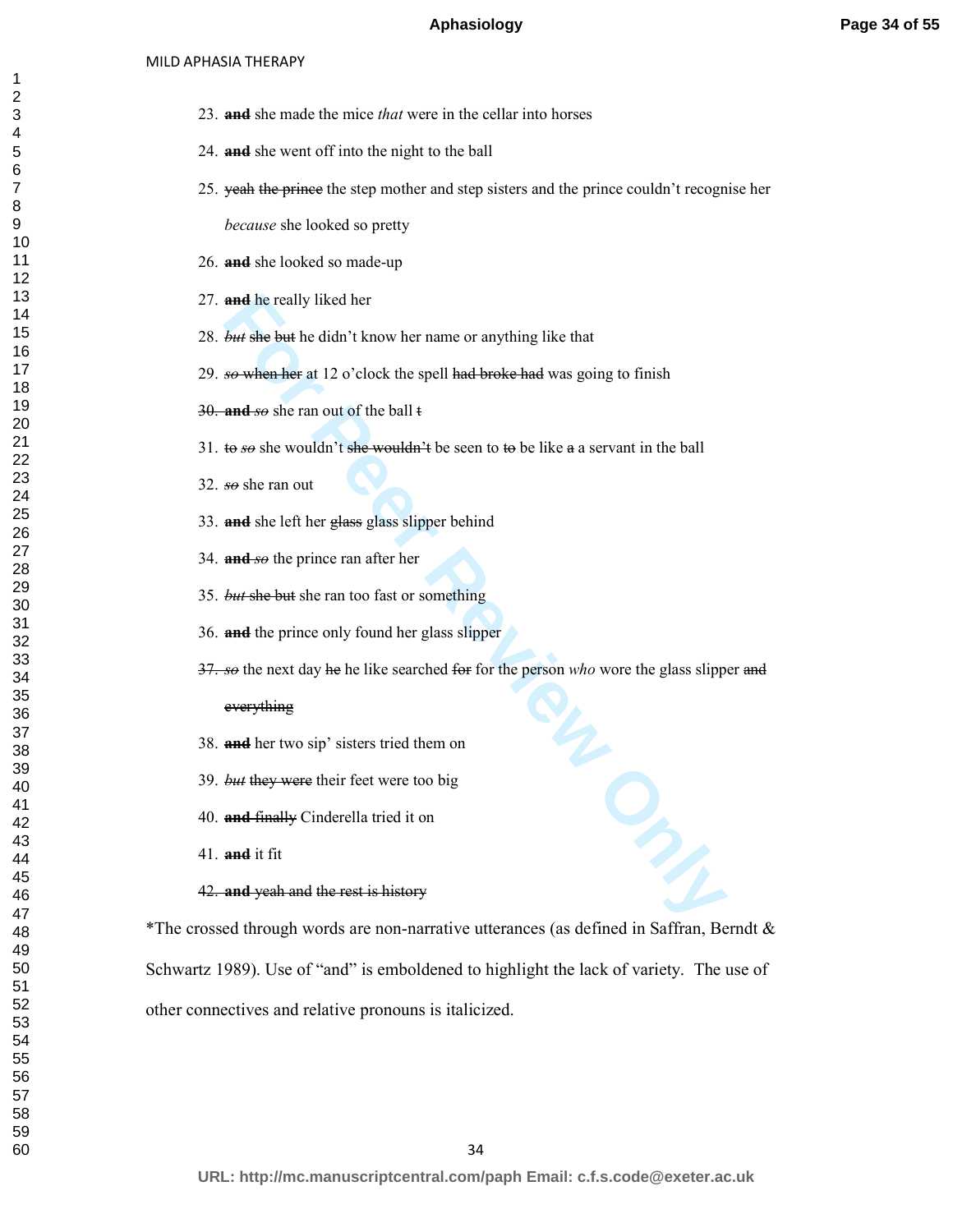MILD APHASIA THERAPY

APPENDIX B: TRANSCRIPTION OF PRE-TREATMENT FILM REVIEW

BM verbally reviewed this film without the aid of any software.

Inception\*

erm I last saw Inception about yeah, that totally mind boggling yeah I sawed it about 2 weeks ago on DVD it's about yeah erm erm yeah it's hard to describe *first of all* **and** yeah basically there is a Leonardo Decaprio is in it **and** he is playing a umm a dream erm

erm it's all about erm getting it's all about these dreams erm we are all people *who* have dreams

**and** erm there is a dream within a dream **and** *then* there is a dream within a dream

**and** *then* a dream within a dream **and** erm yeah Leanardo Decaprio is playing the erm the erm the controller, not controller exactly *but* erm, he is the head of the dream or something erm **and** he is like a he can like change the dreams or something like that.. erm yeah,

its sort of all about that really erm yeah

D it's about yeah erm erm yeah it's hard to describe *first of all* and yeah<br>eonardo Decaprio is in it and he is playing a umm a dream erm<br>about erm getting it's all about these dreams erm we are all people *who*<br>ere is a erm no not exactly *but* like a erm underneath the God like character erm like a prophet of something like that anyway erm yeah he yeah he's in between us and erm the God like character, so to speak erm *so* it's all about that that's the only way I can explain it

\* Use of "and" is emboldened to highlight the lack of variety. The use of other connectives and relative pronouns is italicized.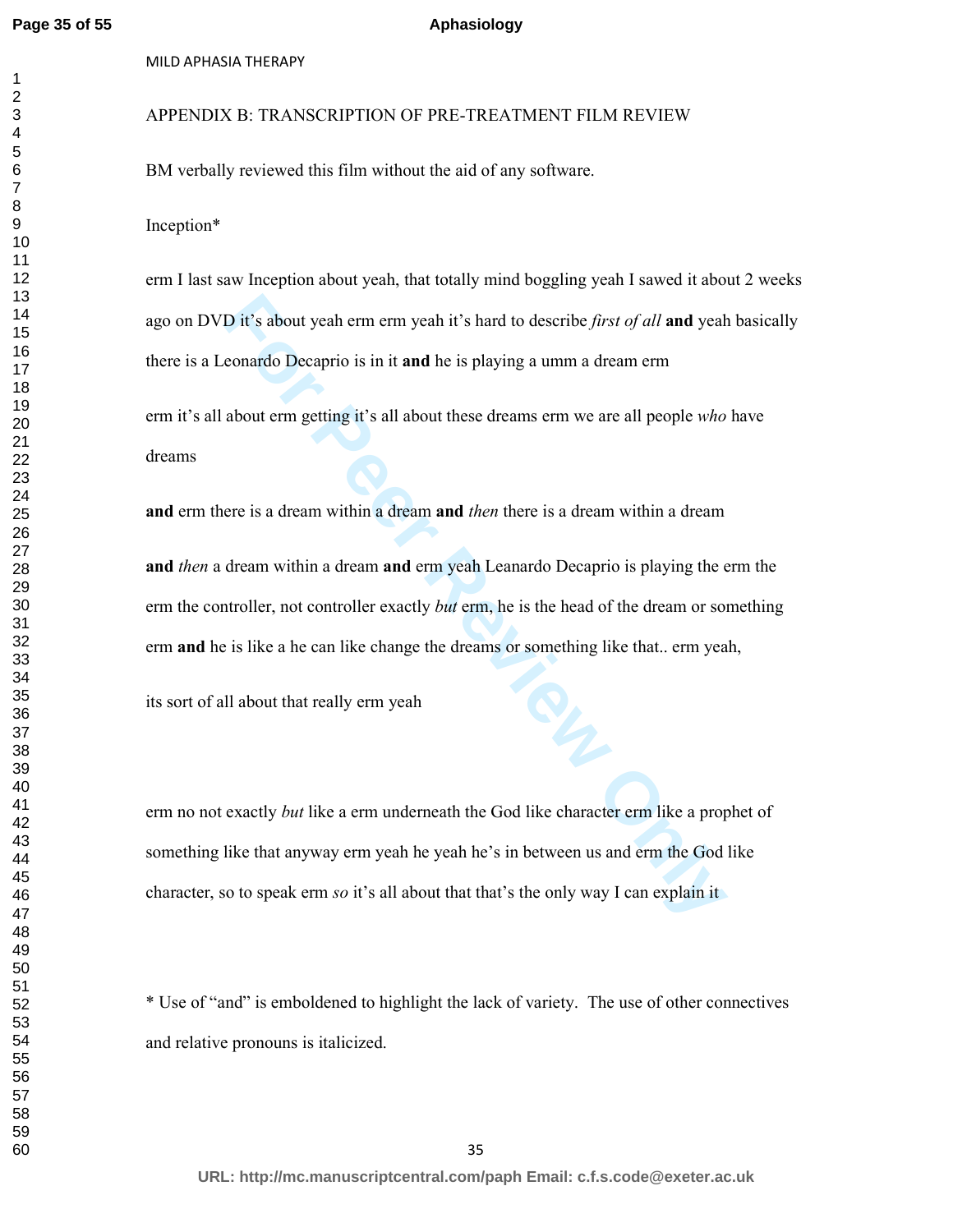# APPENDIX C: TRANSCRIPTION OF A SAMPLE OF BM'S POST-TREATMENT

### CINDERELLA NARRATIVE\*

- 1. *So* Cinderella was set in a set in a faraway land of magical beauty
- 2. **and** the characters were Cinderella obviously and also her step mother and her two ugly step sisters and the prince and yeah that was it really
- 3. **and** the plot was Cinderella and her two step sisters were living in a house
- 4. **and** she had a father and a step mum *who* lived there also
- 5. her father died of a heart attack or something else
- 6. **and** *so* she was bought up by her step mum and yeah her two step sisters
- 7. **and** she was she was made into being a servant for her two step sisters and her step mum *because* she was prettier than them
- 8. **and** she was she was more caring than them
- 9. **and** they didn't like her *because* they didn't see her as their family
- 10. **and** *so* she was made to be a servant
- 11. **and** she did all the housework and all the yard work and all the cooking and cleaning and stuff like that anyway
- 12. **and** she made friends with all the other servants and with the little mice and with the birds and everything else with all the animals yeah
- 13. until **and** that was her life *until* she was about 18 or something yeah
- **For the plot was Cinderella and her two step sisters were living in a house**<br> **For the had a father and a step mum who lived there also**<br> **For the had a father and a step mum who lived there also**<br> **For she was bought up** 14. and **and** *then* the there was this prince *who* was about 18 or 20 or 21 or something *who* was a little bit older than her *who* had never heard of her or her sisters or her step sisters or anything like that
- 15. *but* he was looking for a bride
- 16. **and** *so* he he was throwing a big wedding a big wedding a big party
- 17. **and** he wanted to invite all the all the young ladies who were ready for marry yeah who were ready for to to *who* were ready to be approached to get married or something like that anyway
- 18. **and** *so* there were hundreds of young ladies in there
- 19. **and** *whilst* this was all going on *before* the party she had met the prince Hean't remember the story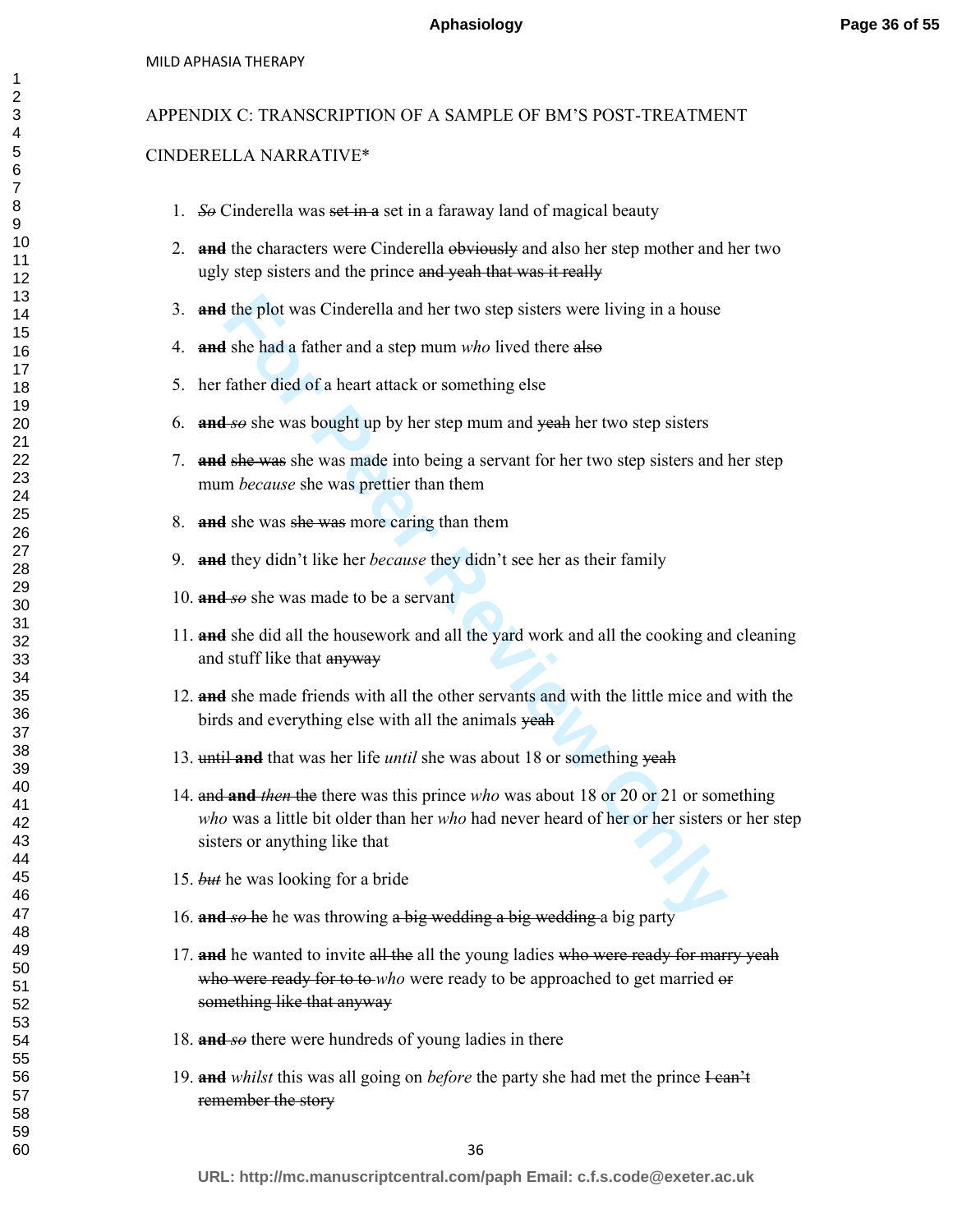#### **Aphasiology**

#### MILD APHASIA THERAPY

- 20. she met the prince *whilst* she was wearing her sister's clothes
- 21. *so* she was she was prim and proper and stuff like that
- 22. she showed she showed the prince *that* not only was she prim and proper and everything she was also caring and kind and lovely
- 23. she had a sense of humour and everything
- 24. **and** he eventually she fell in love with her on the first sighting of her
- 25. *but* she didn't tell him her name
- 26. *so* he went to all the all the young ladies and to find her
- 27. **and** he didn't
- **For Periodicity** and entired on the state of the state of the state of the didn't tell him her name<br> **For Peer Review Only** and the party was wears approaching yea<del>h there were like there were the</del><br> **For Peer Review Only** 28. **and** *then when* the party was was approaching yeah there were like there were so her sisters so her two ugly step sisters were very excited about the party *because* they thought *that* they would obviously be be set for marriage to the prince
- 29. **and** no yeah she yeah and there was no doubt about it
- 30. **and** *so* they got ready and dressed and everything
- 31. **and** she and the invitation said all the women of the house
- 32. *so* that she was also invited
- 33. *but* her step mum didn't let her go
- 34. she locked her in the store room cupboard and wouldn't let her out *until* the party was over
- 35. **and** *so* they went her step mum and her step sister went to the party yeah
- 36. **and** she stayed at home
- 37. *but* the servants and the animals and everything was saying to her to go to the party and everything
- 38. **and** she actually had three fairy godmothers *who* came to her
- 39. **and** she said I have nothing to wear
- 40. *as* they they they gave her something to wear
- 41. it was a lovely dress
- 42. **and** she said I have I have nowhere to go there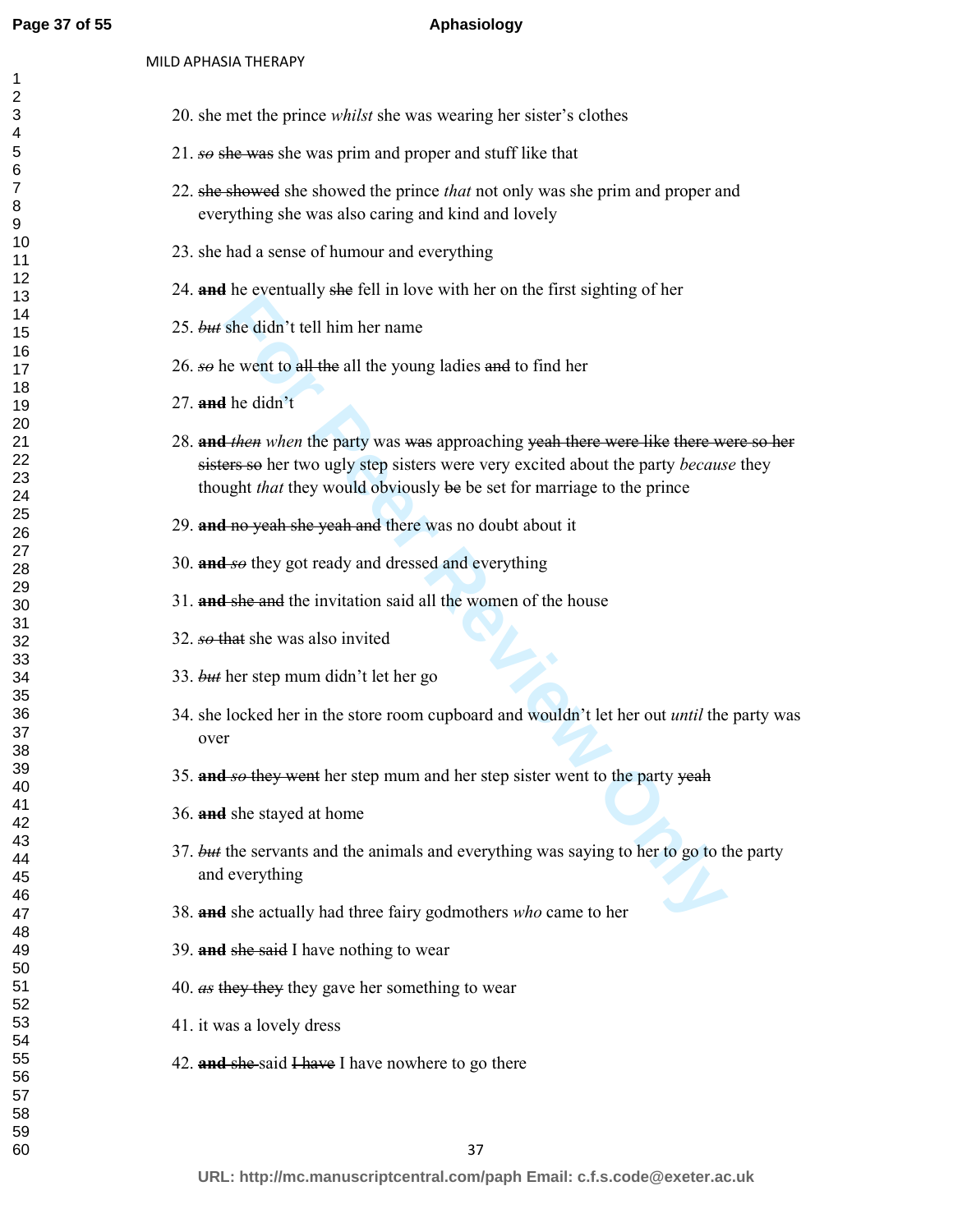- 43. **and** *so* and so they gave her there were like three little mice *who* were miraculously turned into three horses by the fairy god mothers
- 44. and the there was a pumpkin there was a huge pumpkin *which* was actually turned into a carriage
- 45. **and** she said I have no nothing no shoes to wear as well
- 46. **and** *so* they gave her two glass slippers yeah
- 47. so she was all ready and set and everything
- 48. *but* the spell would end at midnight
- 49. *so* yeah she said yes so she says yes I'll be back by midnight
- 50. *so* she went along to the prince's house to the prince's palace
- 51. **and** *whilst* he was looking at he was he was looking or thought about all the young ladies *who* were there he couldn't stop thinking about the Cinderella *which* he had met previously
- 52. and *once* she once she got into the palace he knew *that* it was her he wanted to be with her yeah
- 53. he fell in love with her
- 54. **and** he wanted to be with her forever
- 55. *but by then* it was 12 o'clock at night
- 56. **and** she had to go
- 57. *so* she went
- **For Period** 58. *but* she went down the palace steps and everything on the outside
- 59. *but then* she she forgot her glass slipper during her *during* her quick paced out of there
- 60. *so* that was the only thing he had to go on *that* she was wearing beautiful glass slippers and the shoe size
- 61. **and** *so in the morning the next day* her step mother and her sister and her step sisters didn't know that she'd gone out
- 62. they thought *that* she she stayed at home in the locked cupboard and everything
- 63. *but* yeah the prince came went to every young woman's house to find her
- 64. **and** *so* he took the glass slipper with him
- 65. **and** he tried it on every young lady's foot

**URL: http://mc.manuscriptcentral.com/paph Email: c.f.s.code@exeter.ac.uk**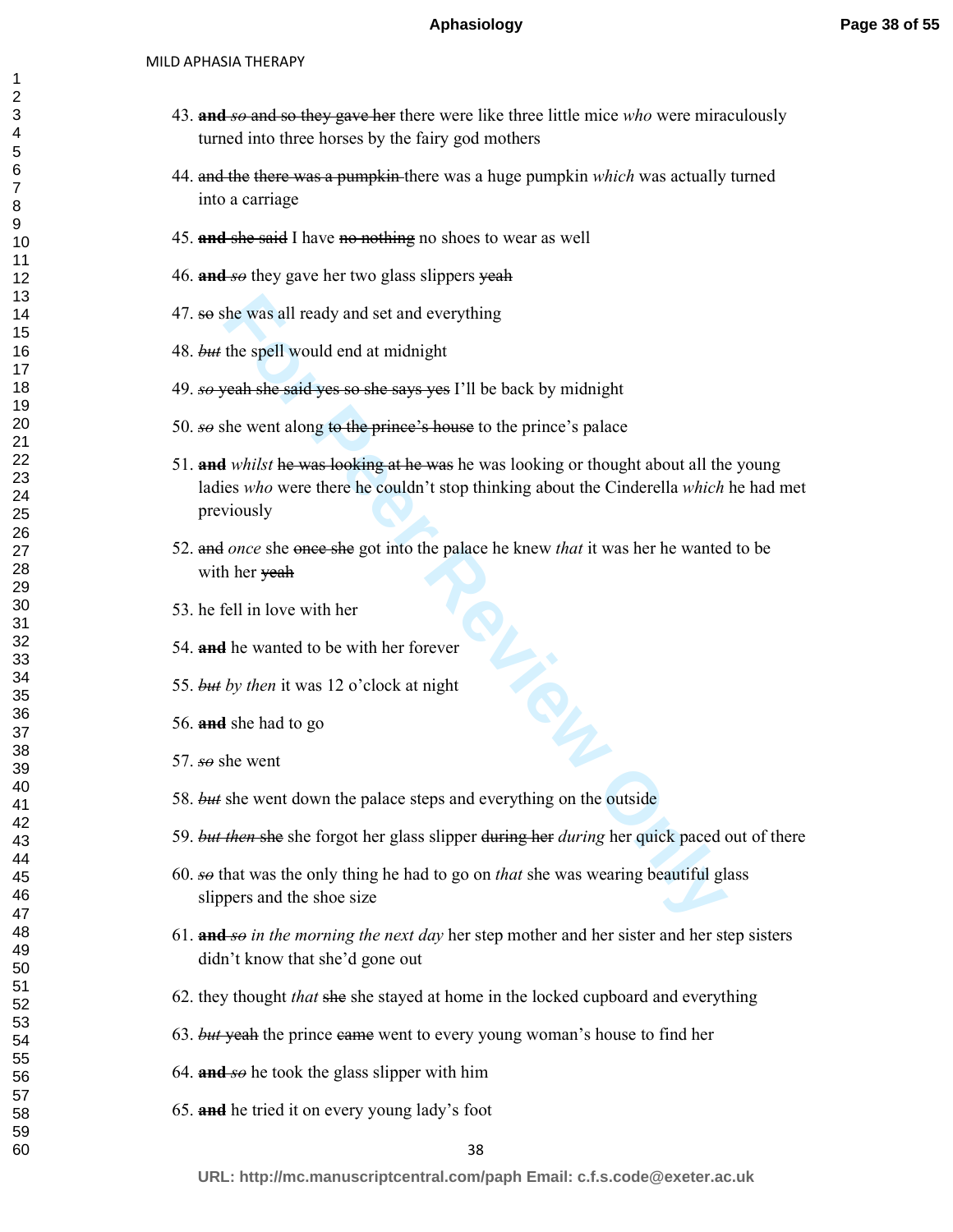MILD APHASIA THERAPY

- 66. **and** it didn't fit any of them
- 67. **and** *eventually* he tried it on her two step sisters
- 68. **and** their feet were too big
- 69. *but* there was a little he thought there was a little servant girl a little servant woman a little servant young lady *who* was there
- 70. **and** *so* he tried it on her as well
- 71. **and** it fit
- 72. **and** *so* he knew that she was the one yeah the rest is history (laughs)
- 73. **and** *so* they all he married her
- 74. **and** they lived happily ever after and the step mum and the step sisters were unhappy to say the least
- 75. *but* they just had to deal with it

\*The crossed through words are non-narrative utterances (as defined in Saffran et al 1989).

**FIRE**<br>PER PER Use of "and" is emboldened to highlight the lack of variety. The use of other connectives and

relative pronouns is italicized.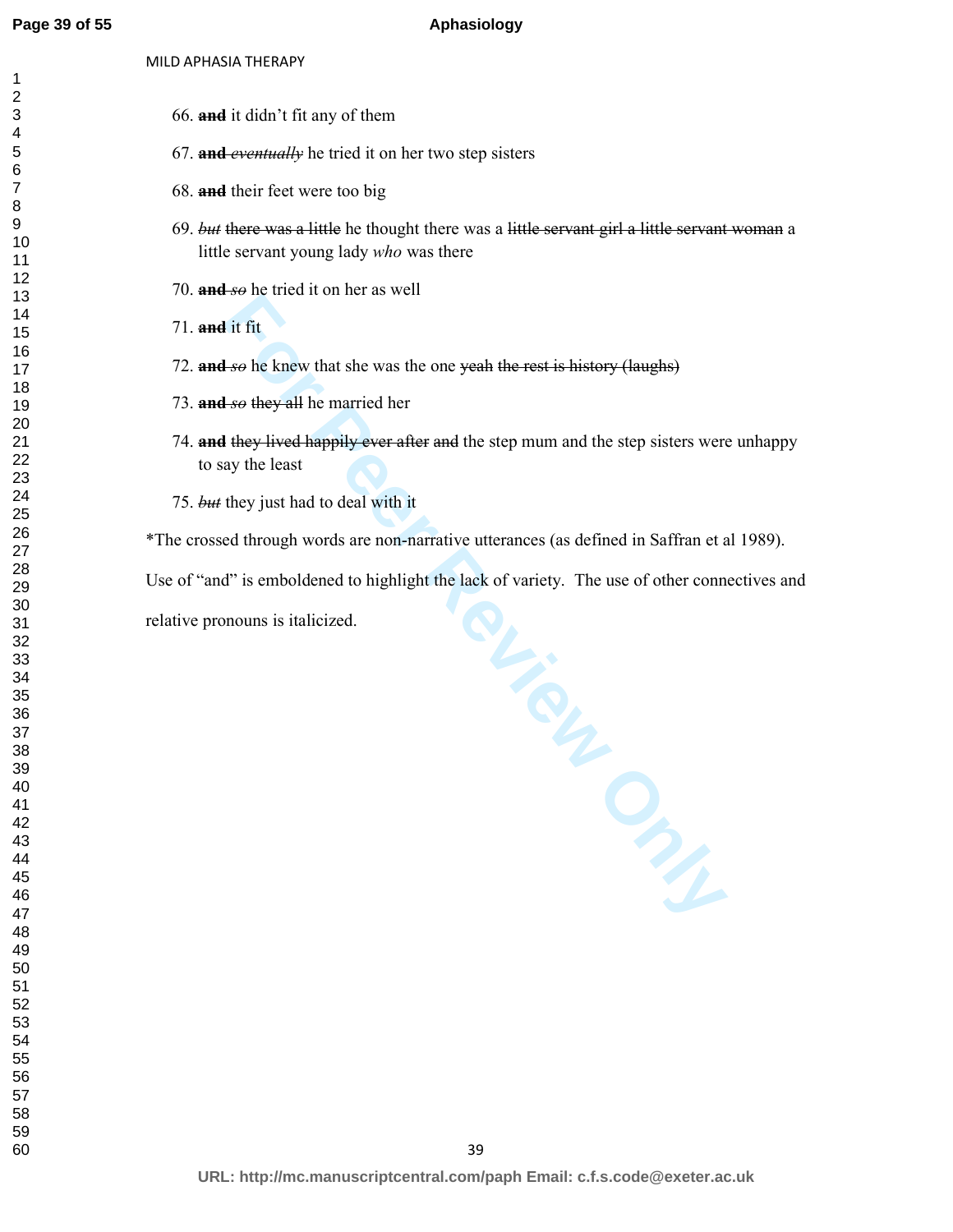#### **Page 40 of 55**

#### MILD APHASIA THERAPY

### APPENDIX D: TRANSCRIPTION OF POST-TREATMENT SPOKEN DESCRIPTION

This test represents the immediate output from Dragon voice recognition software, before BM made any edits

Toy story \*

The setting, or where it took place, was in this little boy's, called Andy, bedroom.

The setting *where all the Toy's came to life* was in a little boy's, called Andy, bedroom. Andy was about 6 or 7 news old, **and** he had a little sister *which was about 2 or 3 years old*, **and** he had a mom and dad. *But* the story is not really about them. The main characters where his Toys.

or where it took place, was in this little boy's, called Andy, bedroom.<br> *where all the Toy's came to life* was in a little boy's, called Andy, bedreaft for 7 news old, **and** he had a little sister *which was about 2 or 3* First of all there was Woody, *who was a cowboy action figure*, **and** Andy's favourite toy *since he was a baby. And then* there was Mr Potato head, a dinosaur, Little Bo Peep, a dog *which was also a slinky*, and many others. They all would come to life *when the humans were not around* **and** they all had their own individual personalities. Woody was the leader of the pack *so* he showed more confidence and leadership and intellectual skills **and** he was just a nice guy.

*However* then on Andy's 8th birthday he had a big party. **And** he invited a lot of his friends **and** they brought with them a whole lot of presents. The Toys were anxious about the presents. *Because* they thought *that they were going to be replaced. So* there was a mission to get all of the Army guys to do a surveillance on the presents, **and** it was like all kinds of lunchboxes, and towels, and a telescope, and is games, **and** none of them seem to be replaced. *But then* all of a sudden his mom brought a large present towards them **and** that ended up being Buzz light year!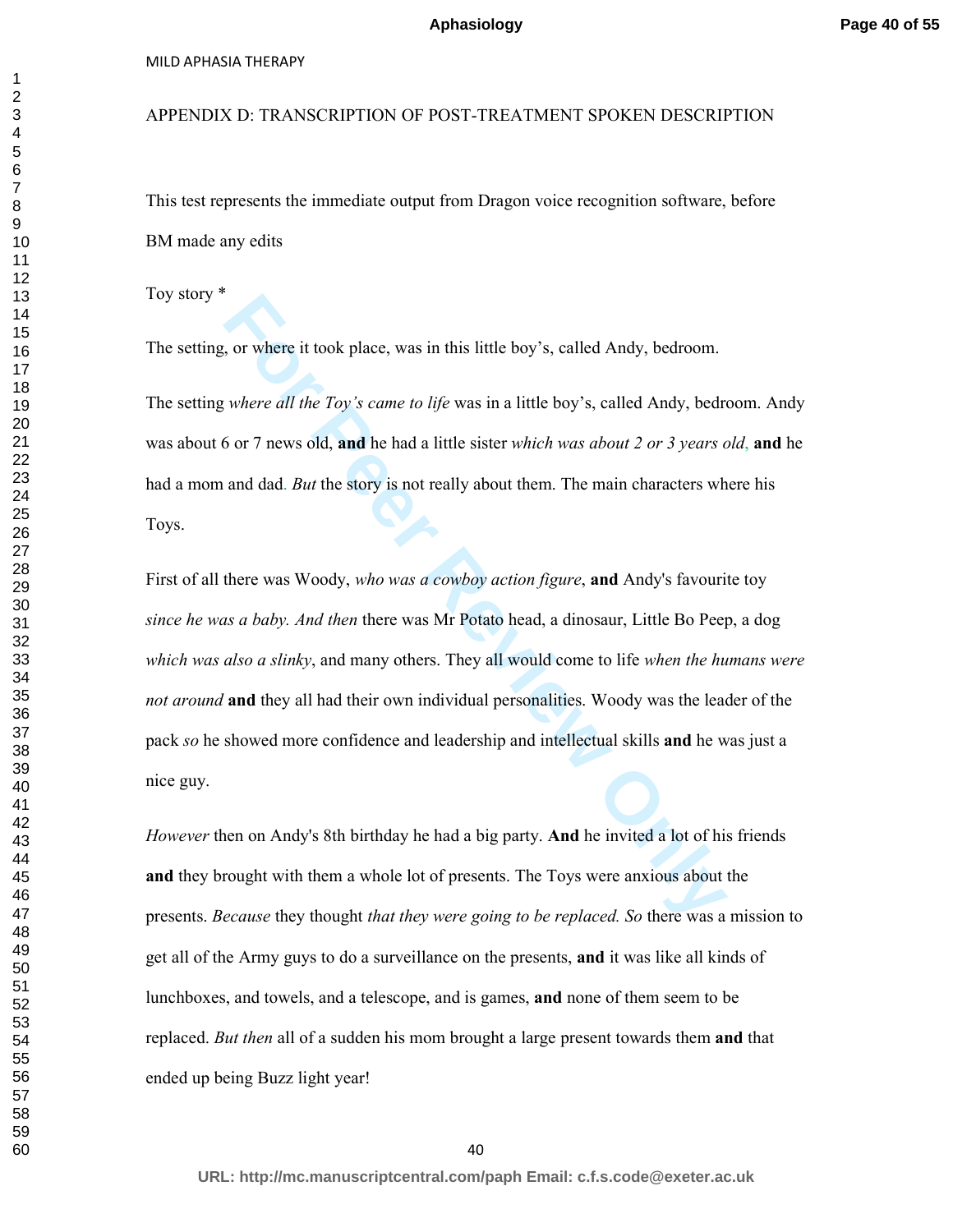#### **Aphasiology**

#### MILD APHASIA THERAPY

Buzz Light year was a astronaut action figure *who had technology up to the Ying Yang*, like he had a laser beam, and he had wings *that could fly* etc **and** at the start he got along great with the toys **and** he as well showed much leadership **and** confidence **and** high self-esteem **and** is he was in nice guy also. And Woody was threatened. *Because* Woody wasn't technologically advanced. Woody only had a string on his back *which when you pulled it* he would say a few words, **and** that was it.

a few words, and that was it.<br>
a yard sale at their house. And by mistake <u>bars</u> and Woody got <u>solves</u> to<br>
house. Sid. *Now* said was a little boy *who was about Andy's age* barks to<br>
to say the least. He liked to blow st There was a yard sale at their house. **And** by mistake bars and Woody got solves to the next neighbour's house. Sid. *Now* said was a little boy *who was about Andy's age* barks he'll lose dangerous to say the least. He liked to blow stuff up, he liked diamond mine is **and** fireworks **and** fire. He is set especially liked to blow his toys up. **And** bars and Woody when no exception. *So* they were scared. Byatt's bar at *but* in actual fact they bonded over their nervousness about is being blown up, **and** they both realised *that Andy know that there was room in Naas for them both.* And they eventually, after a lot of mishaps, got <u>outs</u> of the net so neighbours house **and** got back home.

*So* I think toy story has lasted for 10 years or more no 10 or 20 years or more *because* underneath it all it is all about friendship. About friendship and loyalty and insecurity **and** coming through it all **and** being stronger. **And** it also has lots of humour, it is multilayered, it has magnificent effects like CGI, **and** the actors *who play Woody and Andy Woody and Buzz* are just brilliant. They really made the characters come to life.

\* Use of "and" is emboldened to highlight the lack of variety. The use of other connectives and relative pronouns is italicized.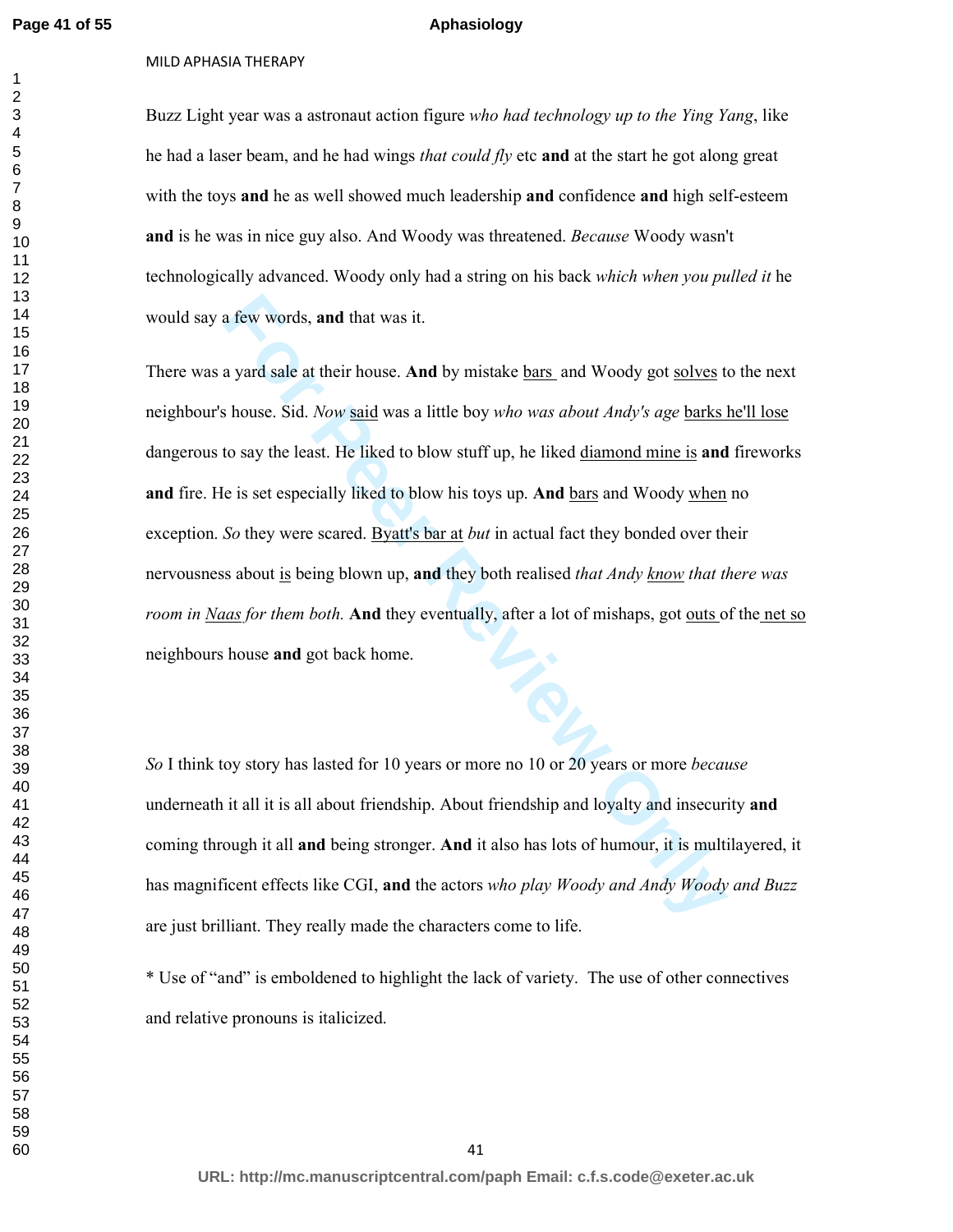#### APPENDIX E: TRANSCRIPTION OF POST-TREATMENT SPOKEN DESCRIPTION

This test represents the output from Dragon voice recognition software which has subsequently been edited by BM

Toy story \*

The place *where all the Toy's came to life*, was in a little boy's, called Andy, bedroom. Andy was about 6 or 7 years old, he had a little sister *who was about 2 or 3,* and he had a mum and dad. *But* the story is not really about them. The main characters were his Toys.

where all the Toy's came to life, was in a little boy's, called Andy, bedro<br>
for 7 years old, he had a little sister who was about 2 or 3, and he had a<br>
story is not really about them. The main characters were his Toys.<br>
I *First of all* there was Woody, *who was a cowboy action figure*, and Andy's favourite toy *since he was a baby. And then* there was Mr Potato head, a dinosaur, Little Bo Peep, a dog *that was also a slinky*, and many others. They all came to life *when the humans were not around* and each toy would have their very own personalities, characteristics and sense of humour. Woody was the leader of the pack, *hence he brought all of the other toys together* and they were working towards the same goal. He showed much leadership and authoritarian skills *as well as* sensitivity and he was just an all round nice guy.

*On his 8th birthday* Andy decided to have a big party. *So* he invited a lot of his friends and *consequently* they brought with them a whole heap of presents. *However* the toys had always been anxious about getting new presents *because if Andy got given new toys* they were afraid *that they were going to be replaced*. And so they were on a mission. There mission was to get all the Army guys to do a secret surveillance on the presents! *However* they needn't have worried *because the presents were anything but toys for example it was all kinds of lunchboxes, games, and one kid even brought a telescope*! *So* none of them seem to be replaced. *But then*, all of a sudden, his mum brought a large present towards him and that ended up being Buzz light year!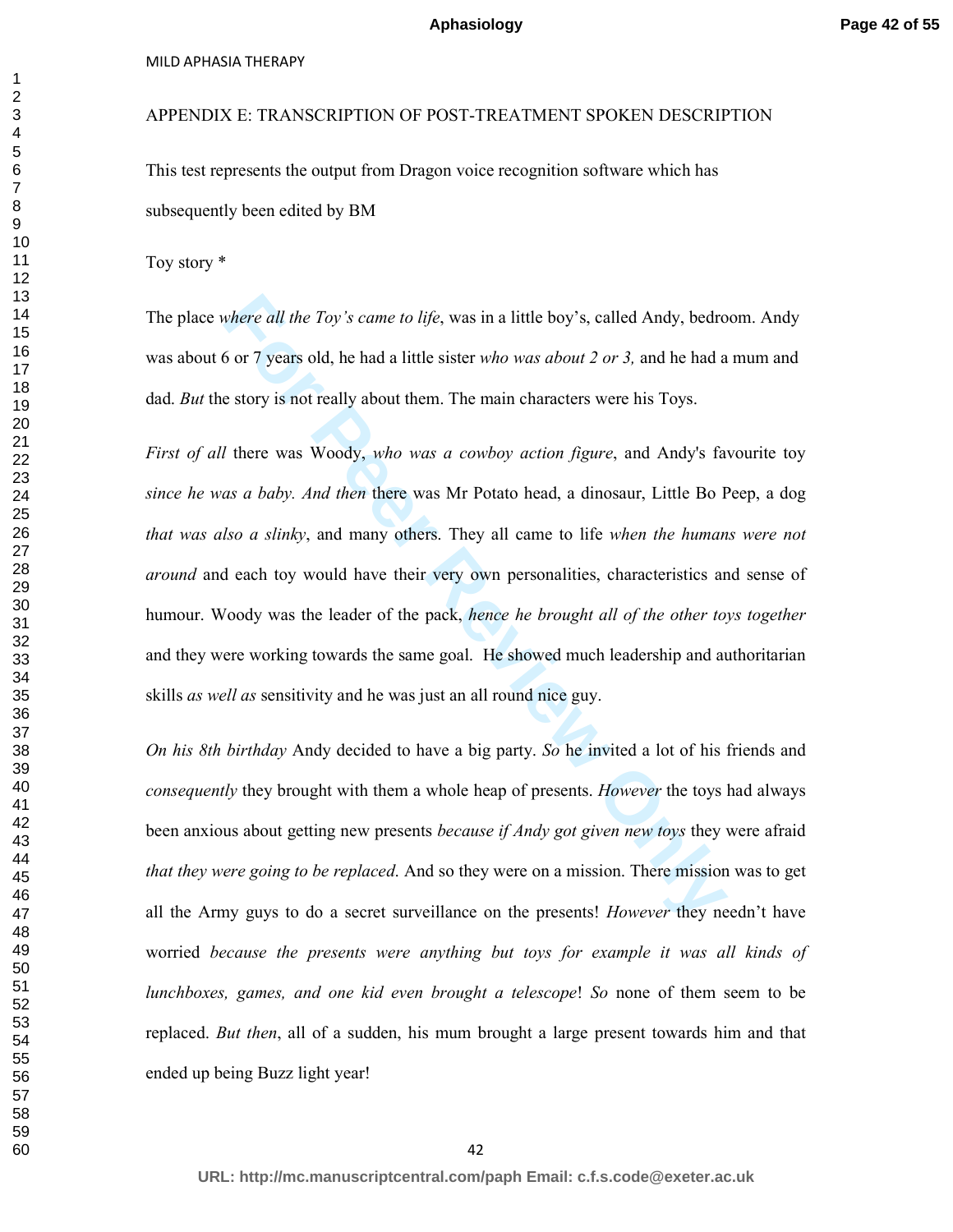#### MILD APHASIA THERAPY

Buzz Light-year was an astronaut action figure *who had technology up to the Ying Yang*. He had a laser beam, an open and shut helmet *as well as* wings *that could fly*, and at the start he got along great with all the other toys as well. *Additionally*, he as well showed much leadership and high self-esteem *and also* he showed that he as well was a really nice guy. *Because* of that Woody felt threatened. Woody wasn't as technologically advanced, *in fact* he only had a string on his back *which when you pulled it* he would say a few words, and that was it, *so* its fair to say that he was a bit jealous.

string on his back which when you pulled it he would say a few word<br> **For Peer Peer Review As** but he was a bit jealous.<br> **A** yard sale at Andy's house. And in all the upheaval by mistake Buzz is<br>
the next-door neighbour's There was a yard sale at Andy's house. And in all the upheaval by mistake Buzz and Woody got sold to the next-door neighbour's house, they got sold to a boy named Sid. *Now* Sid was a little boy *who was about Andy's age but* he was dangerous to say the least. Dangerous in the way *that he liked to blow stuff up*, he liked anything *that would set something alight* such as dynamite or fireworks etc. and he especially liked to blow up his toys, **and** Buzz and Woody were no exception. *So* they were terrified *as anyone would be in that situation. But in actual fact* they bonded over their mutual apprehension about being blown up, and they both eventually realised *that there was room enough for them both in Andy's affections. Additionally*, after an awful lot of mishaps, they got out of the next-door neighbour's house and got back home.

I think toy story has lasted for 10 or 20 years or more *because underneath it all*, it about friendship. It's about camaraderie and loyalty and also insecurity *but in the end* coming through all the challenges and obstacles and being stronger for it. *Furthermore,* it also has lots of humour! Multilayered humour, *so that* people of all ages can like it and be impressed by it. *In addition*, it has magnificent special effects such as CGI, and the actors who play Woody and Buzz are just brilliant. They really made the characters come to life.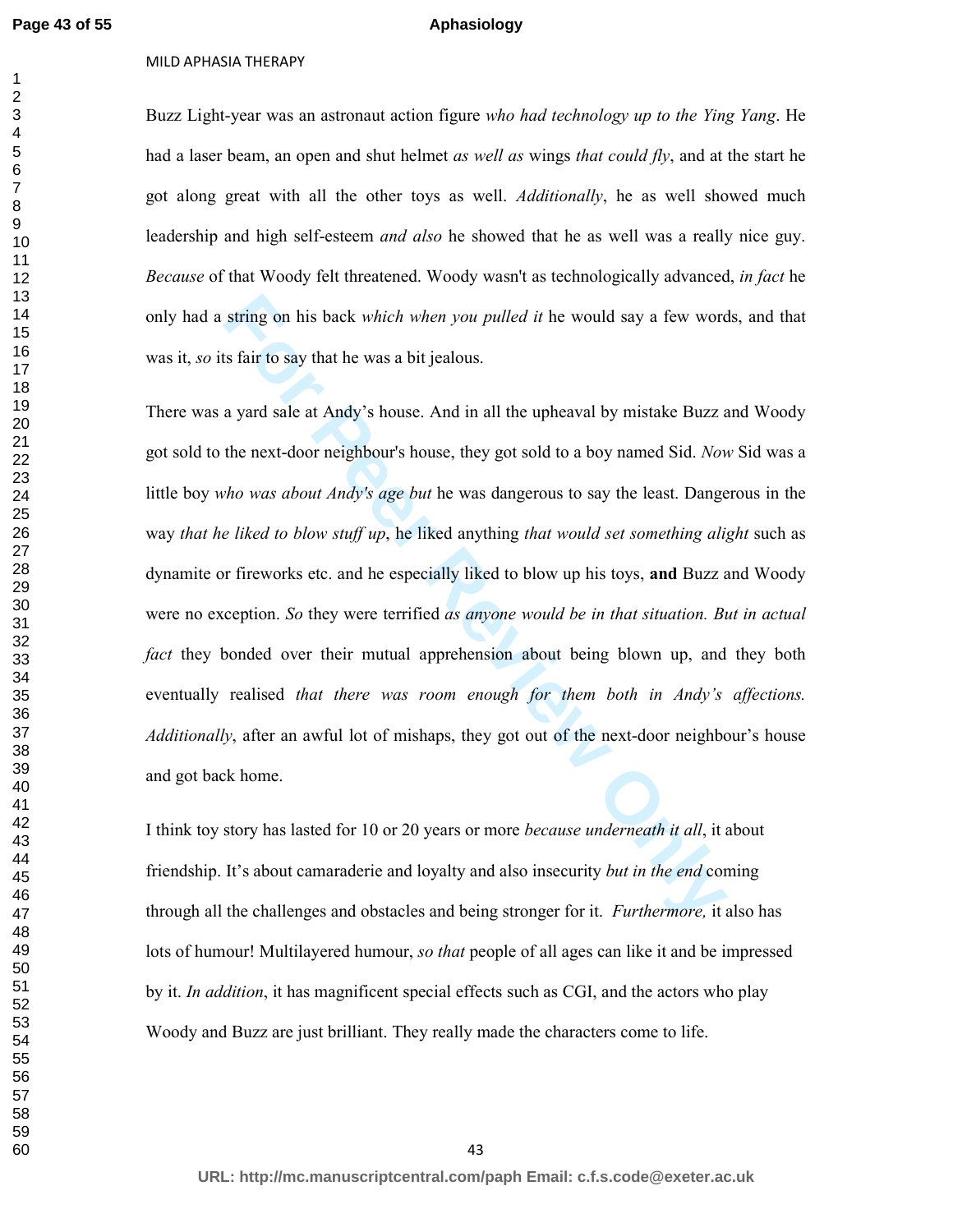#### MILD APHASIA THERAPY

TABLE 1 Comprehensive Aphasia Test Spoken Picture Descriptions Pre-treatment

| CAT Spoken Picture Description Pre-Treatment 1    |                                                 |                                                    |                                                                                         |            |  |  |  |  |
|---------------------------------------------------|-------------------------------------------------|----------------------------------------------------|-----------------------------------------------------------------------------------------|------------|--|--|--|--|
|                                                   | Score $(A - B) + C + D + E = 39$ (T score = 62) |                                                    |                                                                                         |            |  |  |  |  |
| A Appropriate                                     | <b>B</b> Inappropriate                          | <b>D</b> Grammatical<br>C Syntactic<br>$E$ Speed = |                                                                                         |            |  |  |  |  |
| $ICWs = 29(T)$                                    | $ICWs = 1(T)$                                   | Variety = $3(T)$                                   | Well-Formedness                                                                         | 2 (T score |  |  |  |  |
| $score = 61$                                      | $score = 56$                                    | score = $53$ **)                                   | $= 6$ (T score $= 64$ )<br>$=48**$                                                      |            |  |  |  |  |
|                                                   |                                                 |                                                    | *The bald man is sleeping on the sofa and erm the books on the shelf are falling on him |            |  |  |  |  |
|                                                   |                                                 |                                                    | and the baby with a car is crying erm and the cat on the shelf is erm looking at the    |            |  |  |  |  |
|                                                   |                                                 |                                                    | fishbowl underneath it on the shelf as well and there is a plant on the shelf erm above |            |  |  |  |  |
|                                                   |                                                 |                                                    | erm above the fishbowl and erm there is a stereo erm on the shelf erm below the         |            |  |  |  |  |
|                                                   |                                                 |                                                    | fishbowl and erm the man is erm putting his feet up on a a table erm on some magazines  |            |  |  |  |  |
|                                                   |                                                 |                                                    | and erm he had a erm he had a tea or coffee erm there is a book erm under the table on  |            |  |  |  |  |
| the lower shelf                                   |                                                 |                                                    |                                                                                         |            |  |  |  |  |
|                                                   |                                                 |                                                    |                                                                                         |            |  |  |  |  |
| CAT Spoken Picture Description Pre-Treatment 2    |                                                 |                                                    |                                                                                         |            |  |  |  |  |
|                                                   |                                                 |                                                    |                                                                                         |            |  |  |  |  |
| Score $(A - B) + C + D + E = 39.5$ (T score = 63) |                                                 |                                                    |                                                                                         |            |  |  |  |  |
| $\mathbf{A}$                                      | <b>B</b> Inappropriate                          | C Syntactic                                        | <b>D</b> Grammatical<br>$E$ Speed =                                                     |            |  |  |  |  |
| Appropriate                                       | $ICWs = 1(T)$                                   | Variety = $3.5$                                    | Well-Formedness                                                                         | 2 (T score |  |  |  |  |
| $ICWs = 29$                                       | $score = 56$                                    | $(T \text{ score} = 58)$                           | $= 6$ (T score $= 64$ )                                                                 | $=48**$    |  |  |  |  |
| $(T \text{ score} =$                              |                                                 |                                                    |                                                                                         |            |  |  |  |  |
| 61)                                               |                                                 |                                                    |                                                                                         |            |  |  |  |  |
|                                                   |                                                 |                                                    |                                                                                         |            |  |  |  |  |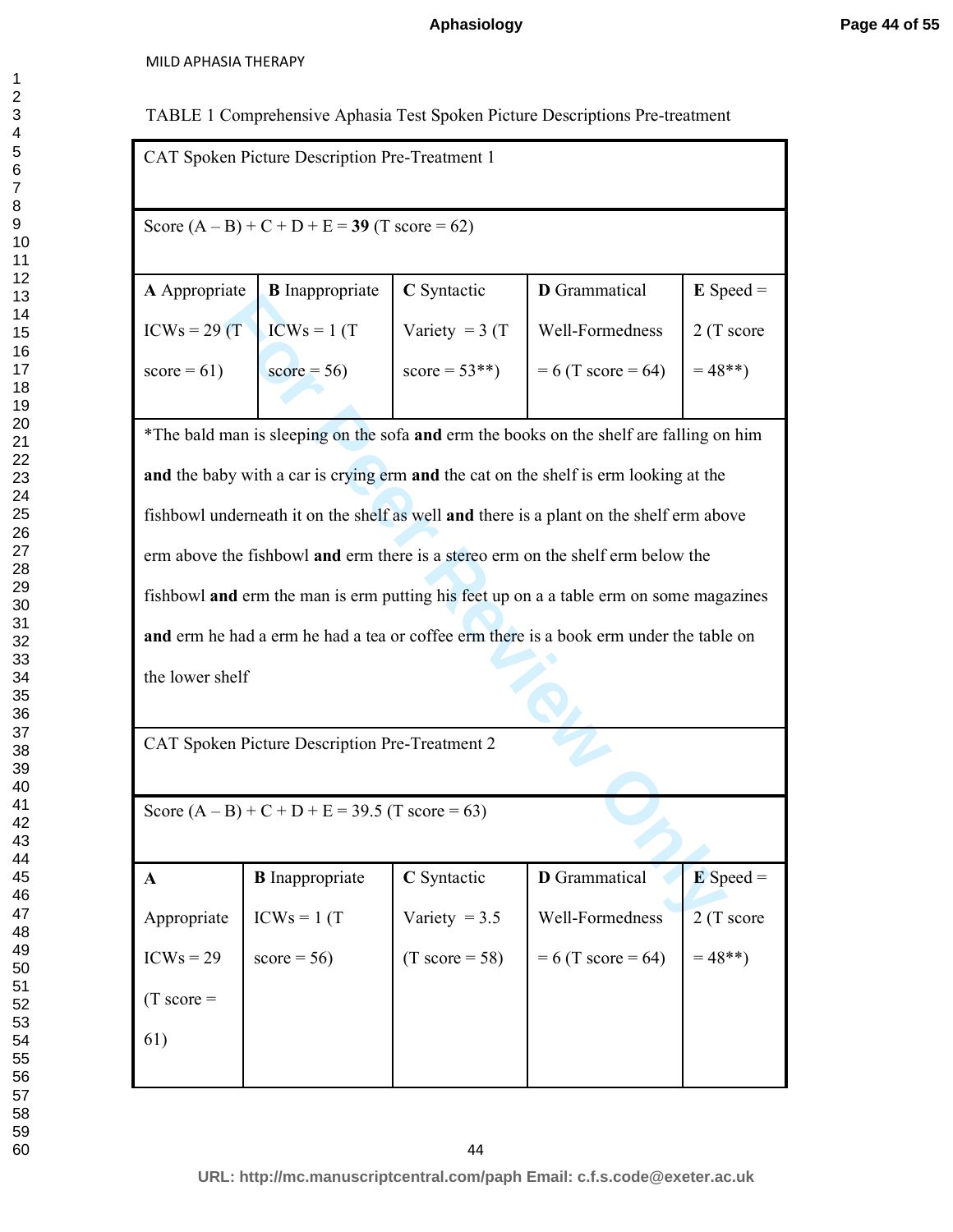#### **Aphasiology**

#### MILD APHASIA THERAPY

For Perime a. Erm there are three shelves erm a cat is on the shelf erm on the /dɒp/ on the top shelf erm **and** there are books falling off the top shelf as well erm **and** they are erm falling on a man on a bald man *who* is sleeping on a couch erm he is wearing a tie erm he is putting his feet up on the table erm on a coffee table erm there is a glass on the coffee table **and** there is a book underneath it **and** err he is looking after a young boy *who* is playing with a car **and** erm there is also erm on the second shelf erm there is also a fishbowl **and** on the third shelf there is also a big hi-fi system as well **and** yeah on the top shelf there is a plant a potted plant hmm the man is wearing a shirt and tie as well **and** that's about it

\*\* outside of normal limits for people without aphasia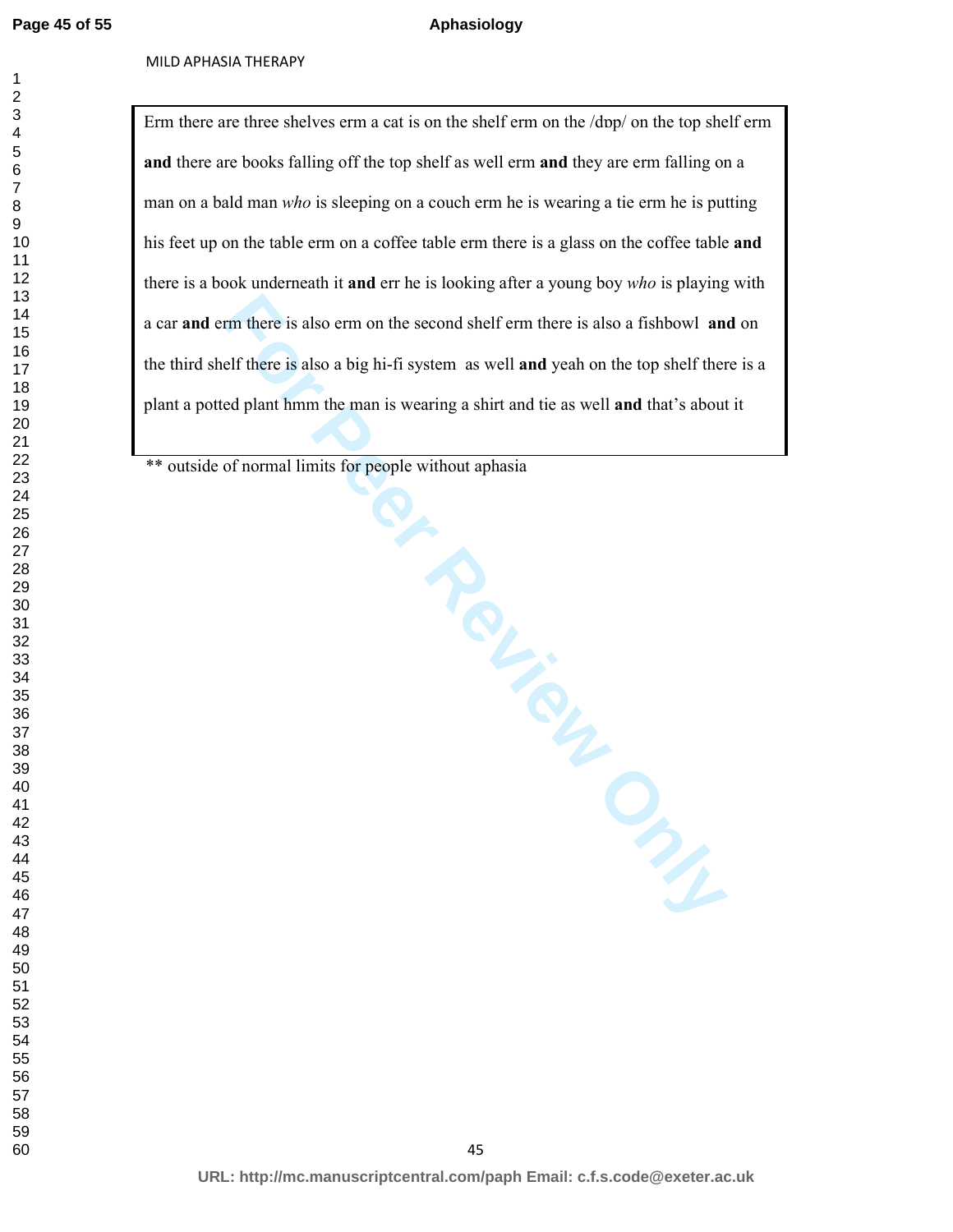#### MILD APHASIA THERAPY

TABLE 2 Comprehensive Aphasia Test Written Picture Description Pre-treatment

| CAT Written Picture Description Pre-Treatment 1                                              |                                                                                     |                                                                                          |  |  |  |
|----------------------------------------------------------------------------------------------|-------------------------------------------------------------------------------------|------------------------------------------------------------------------------------------|--|--|--|
| Score $(A - B) + C = 20$ (T score = 66)                                                      |                                                                                     |                                                                                          |  |  |  |
| A Appropriate                                                                                | <b>B</b> Inappropriate ICWs = $2(T)$<br>C Grammatical Well-Formedness               |                                                                                          |  |  |  |
| $ICWs = 16(T)$                                                                               | $= 6$ (T score = 70)<br>$score = 38$                                                |                                                                                          |  |  |  |
| $score = 65$                                                                                 |                                                                                     |                                                                                          |  |  |  |
|                                                                                              |                                                                                     | *The bald man is sleeping on the couch. There are 3 shelves. On the top shelf there is a |  |  |  |
|                                                                                              | cat which is touching some water in the fishbowl below it and there are a few books |                                                                                          |  |  |  |
| which are falling on the bald man.                                                           |                                                                                     |                                                                                          |  |  |  |
|                                                                                              | CAT Written Picture Description Pre-Treatment 2                                     |                                                                                          |  |  |  |
| Score $(A - B) + C = 22$ (T score = 67)                                                      |                                                                                     |                                                                                          |  |  |  |
| A Appropriate                                                                                | <b>B</b> Inappropriate ICWs = $0(T)$                                                | C Grammatical Well-Formedness                                                            |  |  |  |
| $ICWs = 17(T)$                                                                               | $score = 57$                                                                        | $= 5$ (T score $= 62$ )                                                                  |  |  |  |
| $score = 66$                                                                                 |                                                                                     |                                                                                          |  |  |  |
| There are three shelves in this picture. On the first shelf is a plant, a cat and some books |                                                                                     |                                                                                          |  |  |  |
| which are toppling over. On the second shelf there is a goldfish bowl and on the third       |                                                                                     |                                                                                          |  |  |  |
| shelf there is hi-fi system. There is a bald man sleeping on a                               |                                                                                     |                                                                                          |  |  |  |

\*Overuse of "and" is emboldened and the use of "who" to create a relative clause is italicised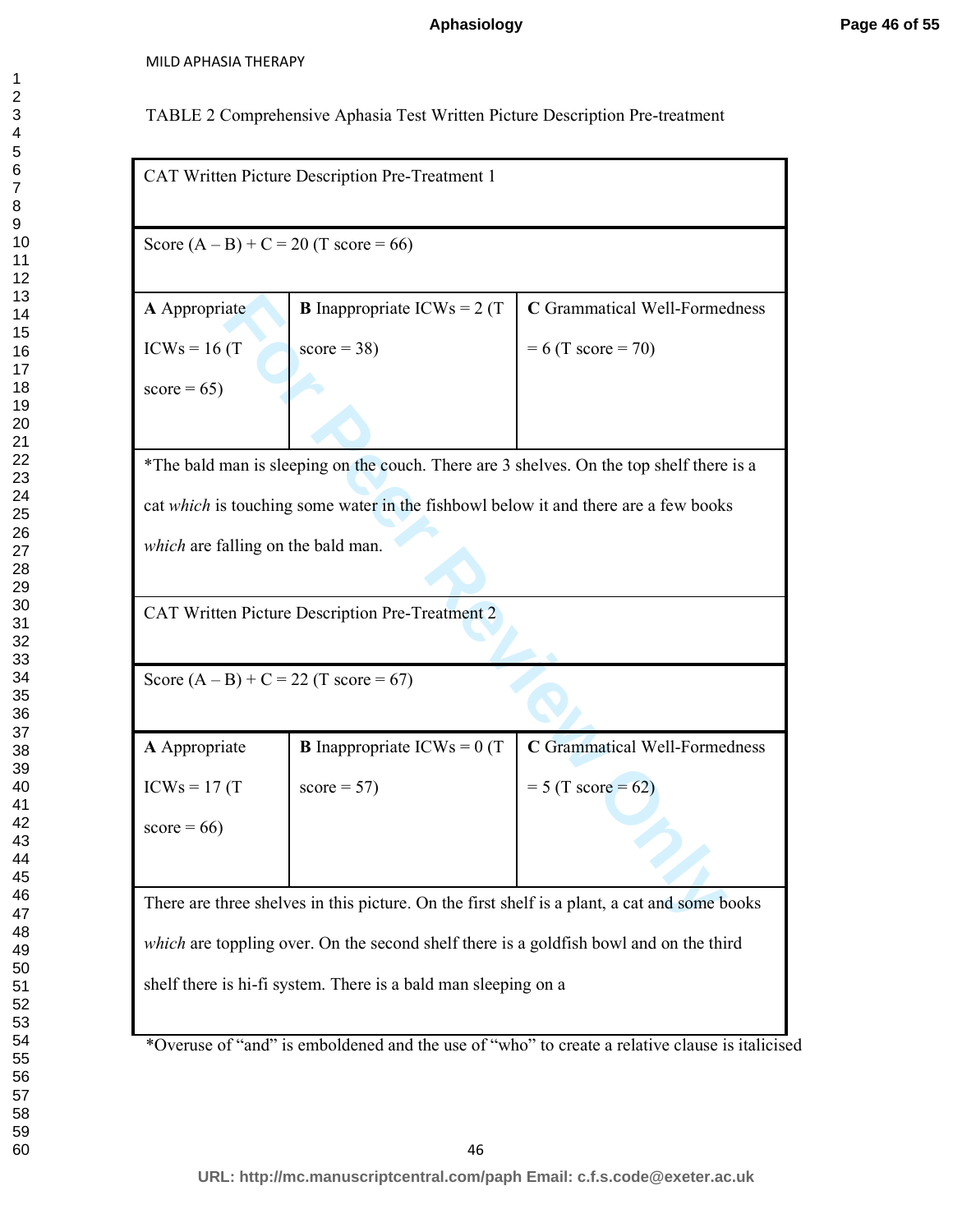#### **Page 47 of 55**

 

#### **Aphasiology**

#### MILD APHASIA THERAPY

TABLE 3 Comprehensive Aphasia Test Spoken Picture Description Post-treatment

| Score $(A - B) + C + D + E = 48.5$ (T score = 68) |                        |                |                         |           |  |  |
|---------------------------------------------------|------------------------|----------------|-------------------------|-----------|--|--|
| A Appropriate                                     | <b>B</b> Inappropriate | C Syntactic    | <b>D</b> Grammatical    | E Speed   |  |  |
| $ICWs = 38(T)$                                    | $ICWs = 2(T score)$    | Variety $=$    | Well-Formedness         | $= 2(T)$  |  |  |
| $score = 67$                                      | $= 54$ **              | $4.5$ (T score | $= 6$ (T score $= 64$ ) | $score =$ |  |  |
|                                                   |                        | $= 63$         |                         | $48**$    |  |  |

For  $\frac{4.5 \text{ (T score)}}{4}$  and the first shelf there is a plant and next to it is a ding down to look at a fishbowl erm and there are books erm falling erm and shelf there is a fishbowl erm and there are books erm falling erm erm there are three shelves **and** on the first shelf there is a plant **and** next to it is a cat er *who* is bending down to look at a fishbowl erm **and** there are books erm falling erm **and** on the second shelf there is a fishbowl *which* the cat above is bending down to look at **and** on the third shelf erm there is a huge huge stereo erm **and** next to the bookshelf there is a man sitting in a chair erm sitting in sofa erm **and** he **and** he has some books on the shelf falling on top of him *but* he's asleep erm **and** he's sitting down lying back and putting his feet up on the erm table beside the chair **and** yeah the table beside the chair erm is he is putting his feet up on the er on the two pieces of paper anyway erm **and** he has a book under the second level of it **and also** has coffee cup on a coaster **and then** on the other side there's a baby *who* is playing with a car erm with a car erm on the floor

\*"Overuse of "and" to connect sentences (into compound ones) is emboldened. The use of other connectives, relative and dependent clauses is italicised"

\*\*Outside of normal limits for people without aphasia.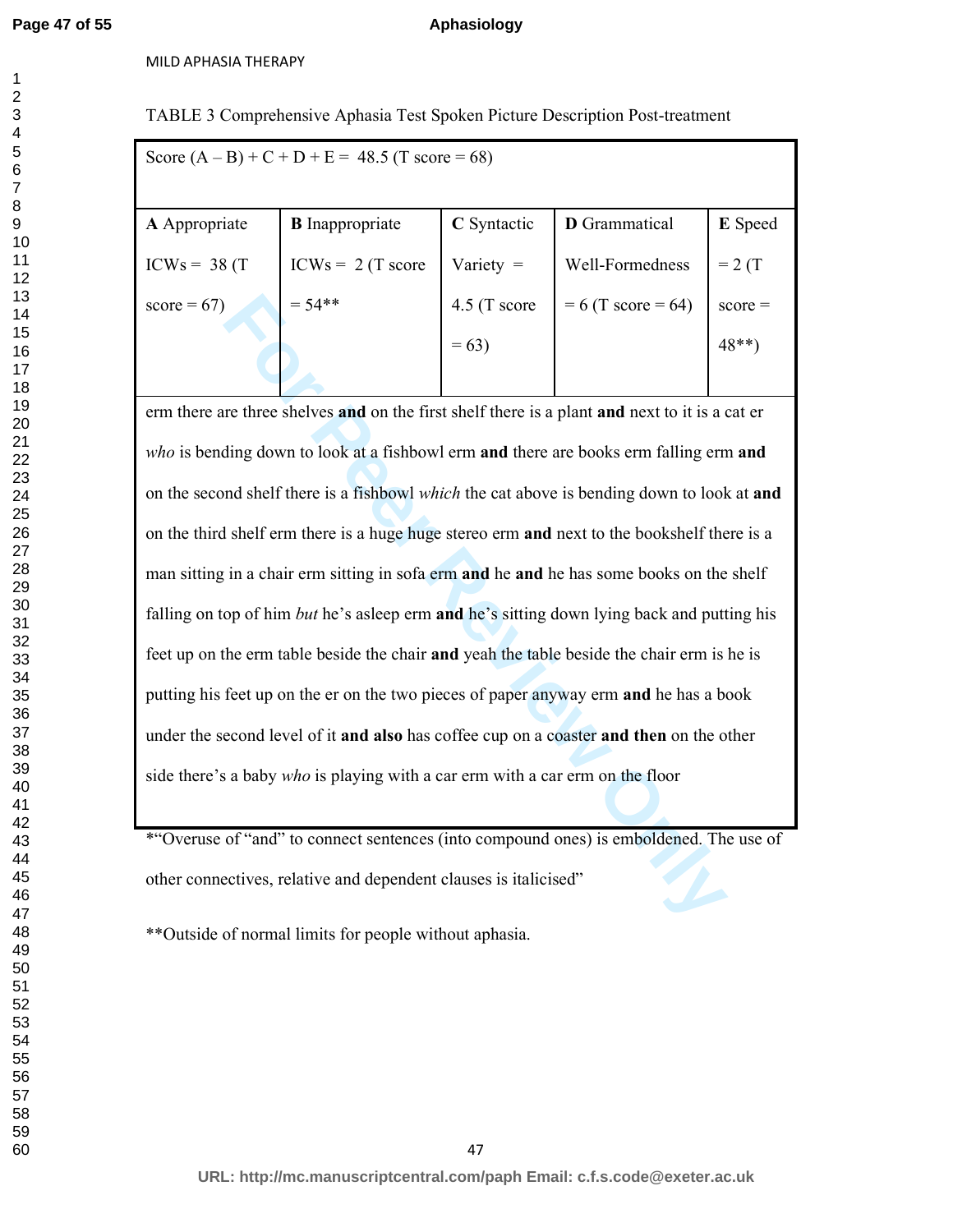TABLE 4 Comprehensive Aphasia Test Written Picture Description Post-treatment

Score  $(A - B) + C = 22$  (T score = 67)

| A Appropriate  | <b>B</b> Inappropriate ICWs = $0$ | $\mid$ C Grammatical Well-Formedness = 6 |
|----------------|-----------------------------------|------------------------------------------|
| $ICWs = 16(T)$ | $(T \text{ score} = 57)$          | $(T \text{ score} = 70)$                 |
| $score = 65$   |                                   |                                          |
|                |                                   |                                          |

In the picture there are 3 shelfs. On the first shelf there is a plant **and** next to it there is a cat. The cat is leaning over the second shelf *where* there is a fishbowl *with little fish in it* . On the top shelf there is also a heap of books.

**First Player Review Only** \* "Overuse of "and" to connect sentences (into compound ones) is emboldened. The use of other connectives, relative and dependent clauses is italicised"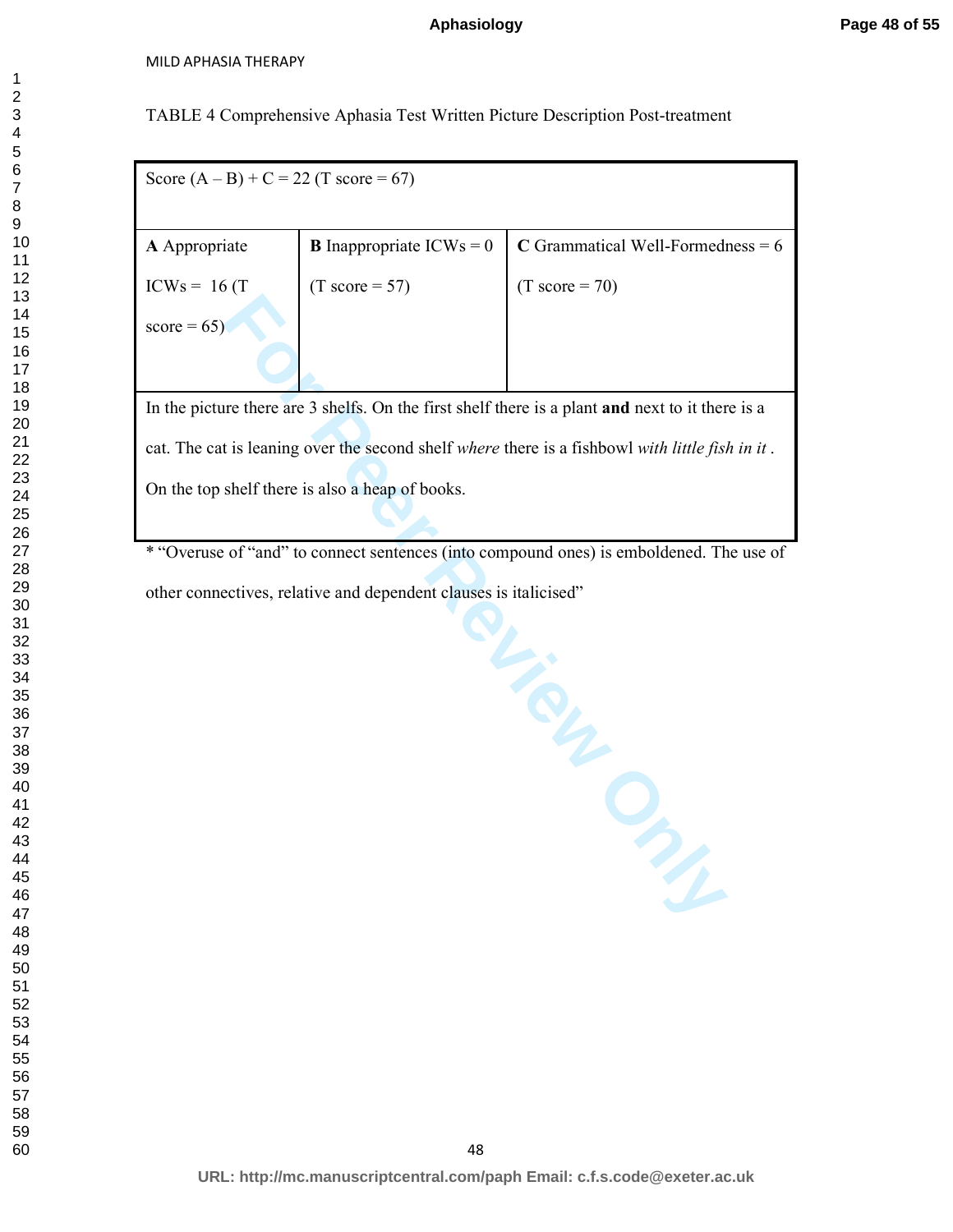#### **Aphasiology**

#### MILD APHASIA THERAPY

# TABLE 5 Pre and post-treatment film descriptions: connectives types and tokens count

|                      | Pre-treatment           | Post-treatment          | Post-treatment          |
|----------------------|-------------------------|-------------------------|-------------------------|
|                      | <b>Film Description</b> | <b>Film Description</b> | <b>Film Description</b> |
|                      |                         | Unedited                | Edited                  |
| first of all         | $\mathbf{1}$            |                         | $\mathbf{1}$            |
| then                 | $\overline{2}$          |                         |                         |
| and then             |                         | $\mathbf{1}$            | $\mathbf{1}$            |
| and also             |                         |                         | $\mathbf{1}$            |
| but                  | $\overline{2}$          | $\overline{2}$          | $\mathbf{1}$            |
| but then             |                         | $\overline{1}$          | $\mathbf{1}$            |
| ${\bf SO}$           | $\mathbf{1}$            | $\overline{2}$          | 3                       |
| so that              |                         |                         | $\mathbf{1}$            |
| however              |                         | $\mathbf{1}$            | $\overline{2}$          |
| because              |                         | $\overline{3}$          | $\mathbf{1}$            |
| $\operatorname{now}$ |                         | $\mathbf{1}$            | 1                       |
| furthermore          |                         |                         | $\mathbf{1}$            |
| consequently         |                         |                         | $\mathbf{1}$            |
| on his 8th birthday  |                         |                         | $\mathbf{1}$            |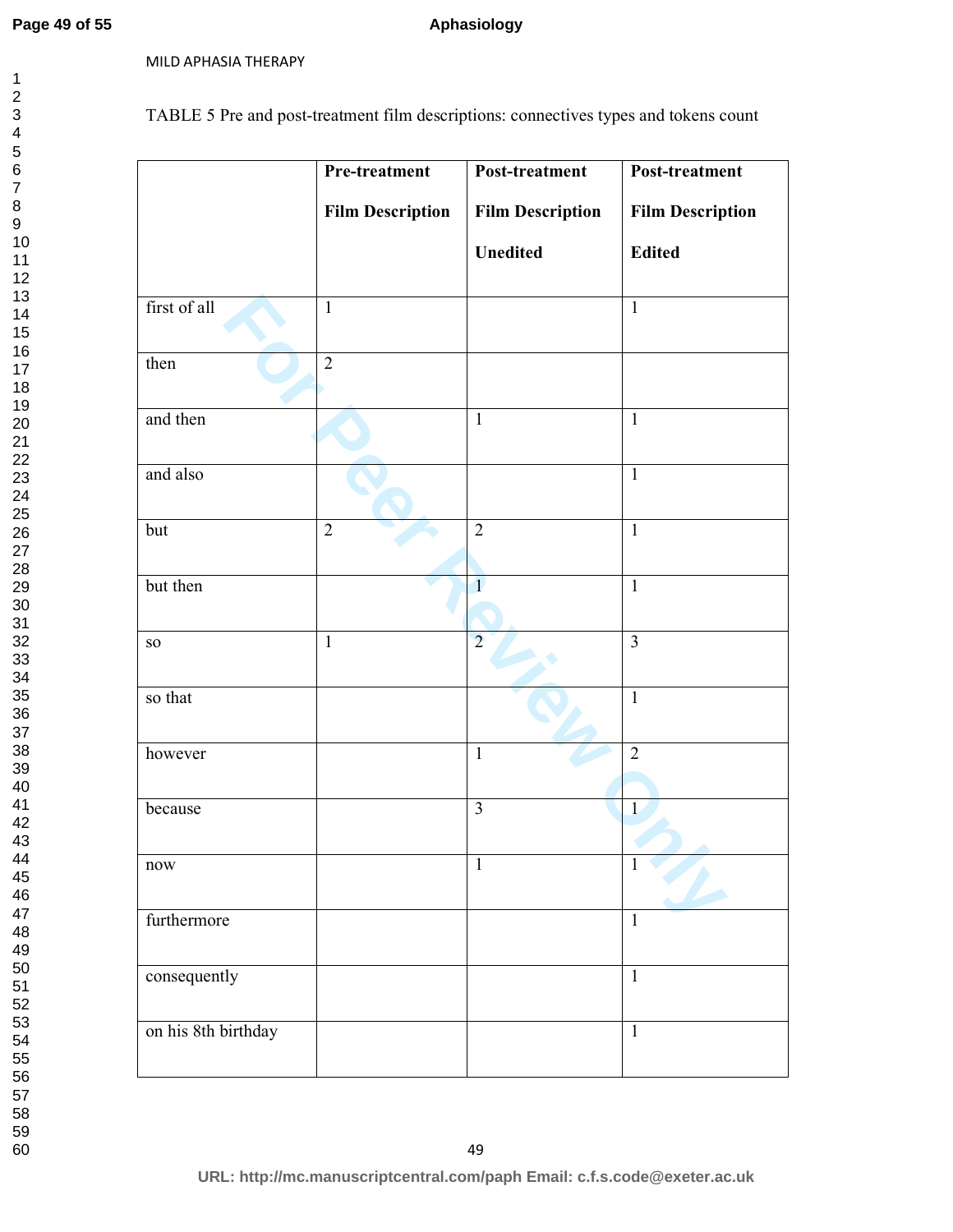| as well as            |                         |                | $\mathbf{1}$    |
|-----------------------|-------------------------|----------------|-----------------|
| in fact               |                         |                | $\overline{1}$  |
| but in actual fact    |                         |                | $\overline{1}$  |
| additionally          |                         |                | $\overline{1}$  |
| in addition           |                         |                | $\mathbf{1}$    |
| because underneath it |                         |                | $\overline{1}$  |
| $\mathbf{all}$        |                         |                |                 |
| but in the end        |                         |                | $\mathbf{1}$    |
| <b>TYPES</b>          | $\overline{\mathbf{4}}$ | $\overline{7}$ | $20\,$          |
| <b>TOKENS</b>         | 6                       | 11             | $\overline{23}$ |
|                       |                         |                | ma              |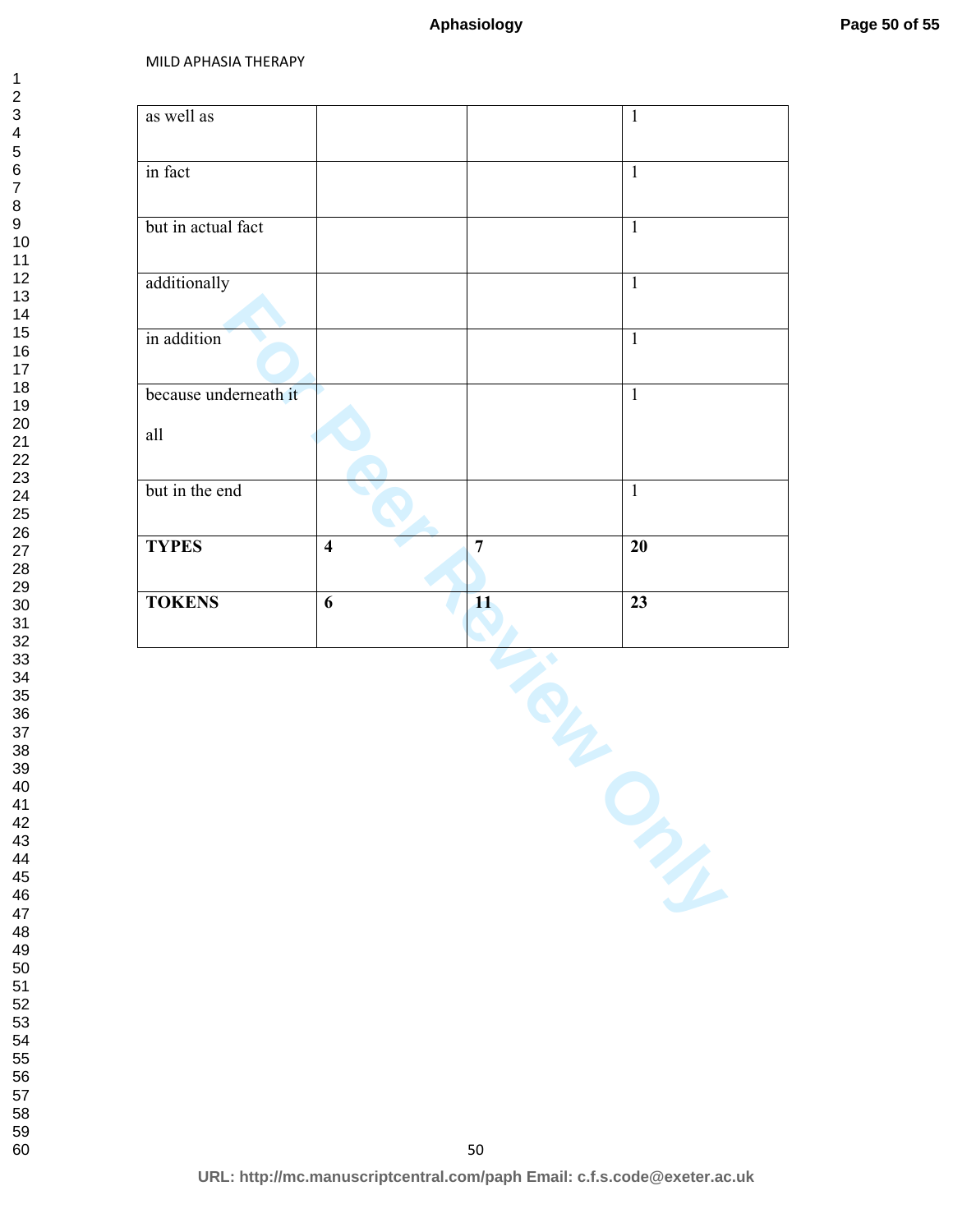#### MILD APHASIA THERAPY

# TABLE 6 Pre and post–treatment control measures

| CAT subtest                    | Pre-treatment 1 |         | Pre-treatment 2 |         | Post-treatment 3 |         |
|--------------------------------|-----------------|---------|-----------------|---------|------------------|---------|
|                                | Raw             | T score | Raw             | T score | Raw              | T score |
|                                | Score           |         | Score           |         | Score            |         |
| Word fluency                   | 24              | 68      | 30              | 71      | 28               | 70      |
| Comprehension of spoken words  | 26              | 53      | 28              | 58      | 28               | 58      |
| Comprehension of written words | 27              | $53*$   | 29              | 59      | 30               | 65      |
| Naming Objects                 | 41              | $60*$   | 44              | 62      | 48               | 66      |

**Review Only**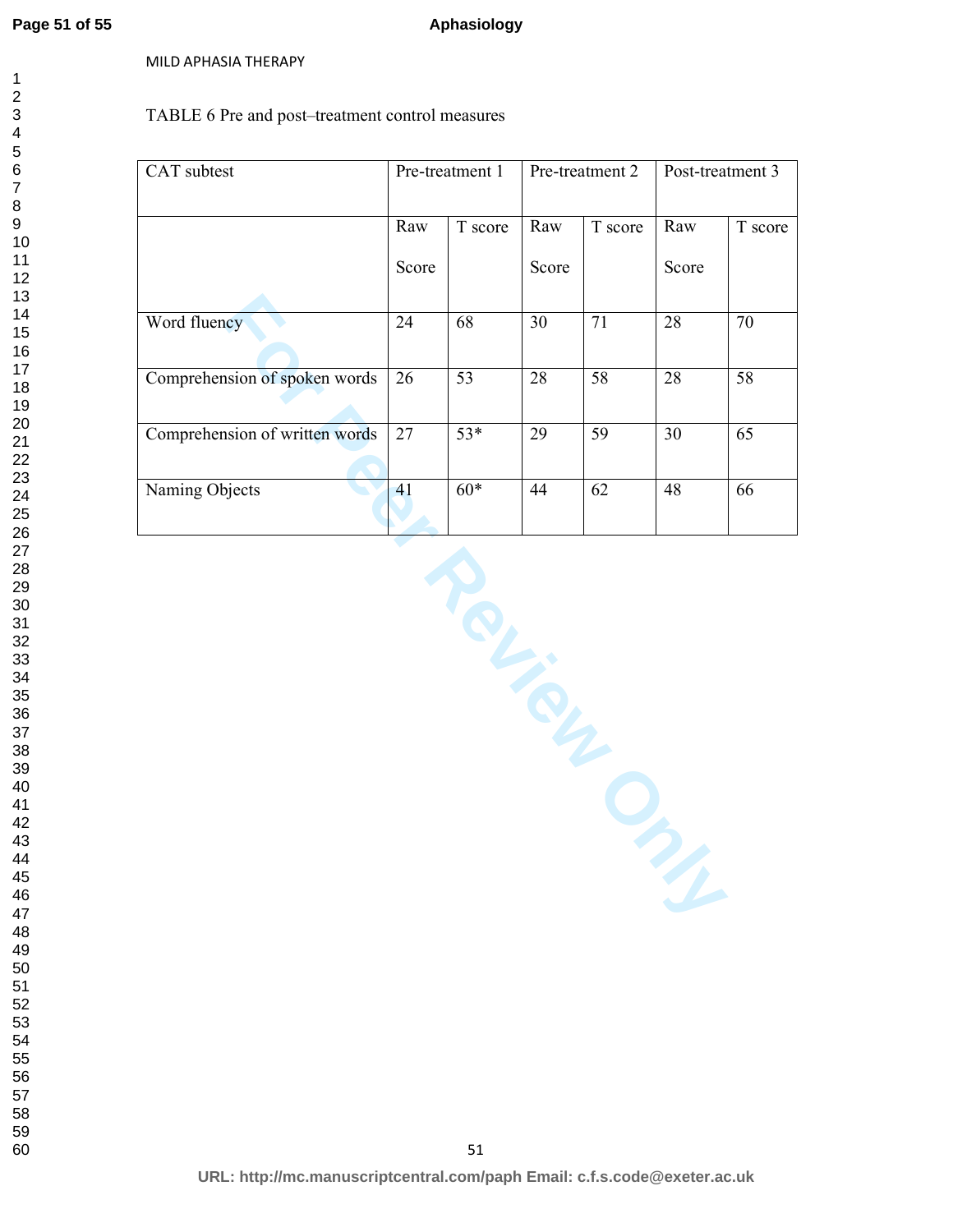**Figure 1**. Pre and post-treatment CAT Spoken Picture Description Scores

**Figure 2**. Simple and complex sentence production in Cinderella narratives pre and posttreatment.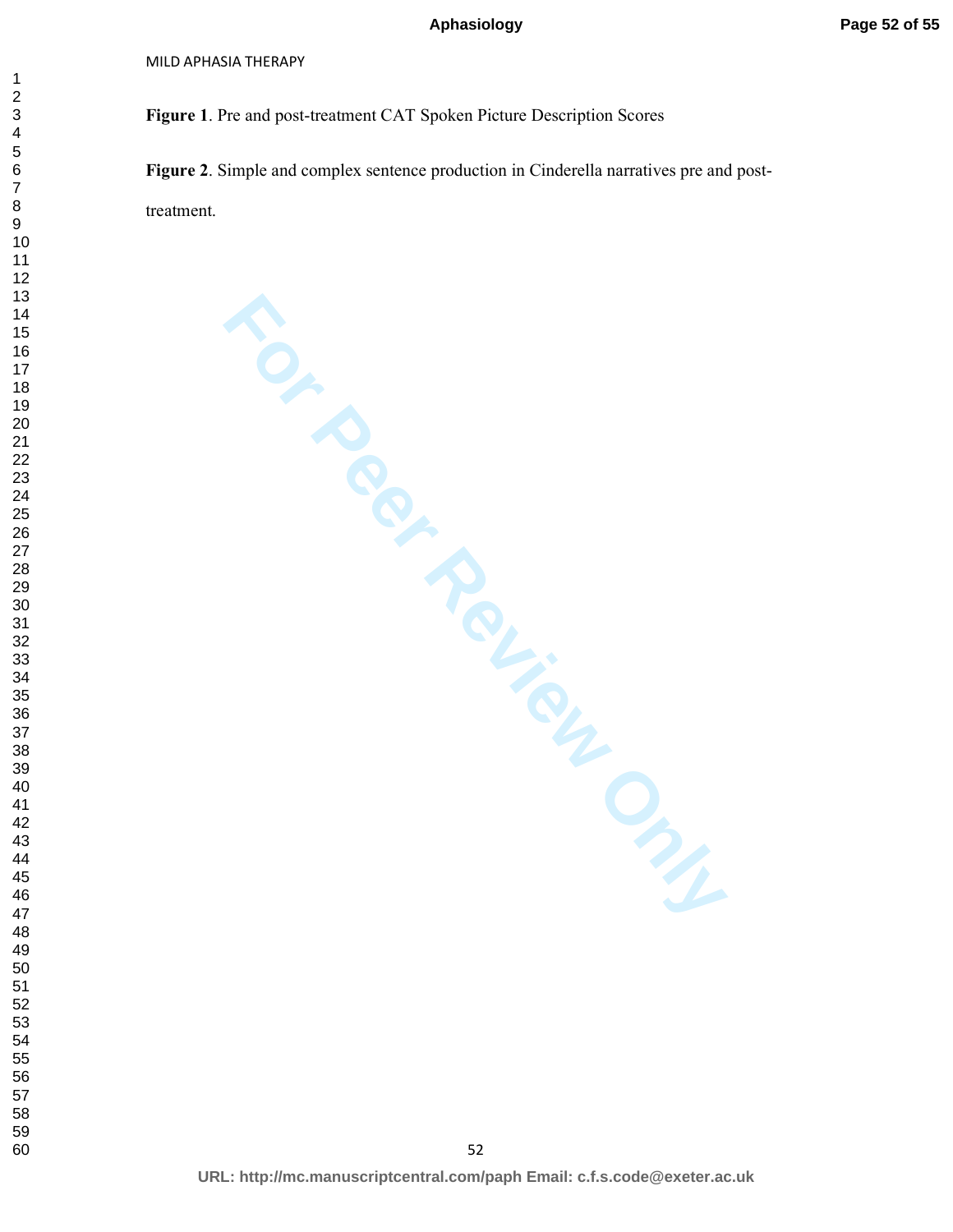MILD APHASIA THERAPY

#### Footnotes

1 Our parentheses

BM occasionally produced sentences including a relative clause (e.g. utterance 23 of her Cinderella narrative, Appendix A) and this could also have been a therapy target. However, we felt that encouraging the use of complex sentence production would be more functionally useful for BM at this stage. (Relative clauses were treated in a subsequent phase of therapy using the Complexity Account of Therapy Effectiveness [CATE] approach [Thompson, Shapiro, Kiran, & Sobecks, 2003] not reported here).

**For SM at this stage.** (Relative clauses were treated in a subsequent phase of complexity Account of Therapy Effectiveness [CATE] approach [Thomp iran, & Sobecks, 2003] not reported here).<br> *For idea* initially explored w A therapy idea initially explored with BM was to use mind maps to help her organise her ideas prior to formulating the language to express them (see Whitworth, 2010). It was hypothesised that this would assist by bringing to conscious awareness the language planning process and that this might also, as a result, reduce her processing load. It was also theorised that mind maps might enable her to better structure her argument and produce a more elaborate and ambitious contribution to the discussion, as was her goal. However in discussing mind maps with BM, she felt that she knew what she wanted to say i.e. could formulate ideas, and it was translating these into sentences speedily that presented the difficulty. She therefore felt that mind maps would not be useful to her. She agreed however to reconsider this approach if we felt it might be beneficial as therapy progressed.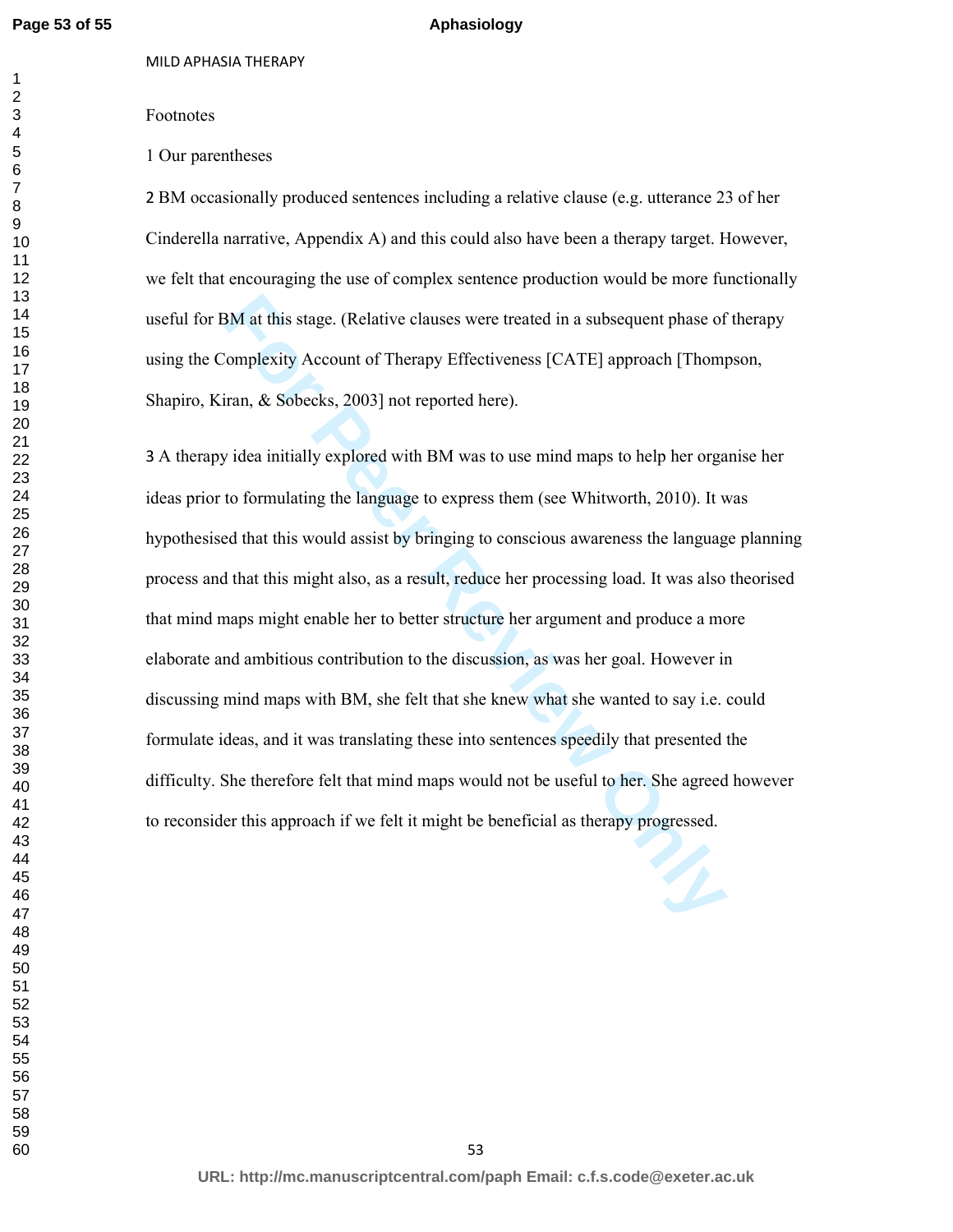



Figure 1. Pre and post-treatment CAT Spoken Picture Description Scores 297x420mm (300 x 300 DPI)